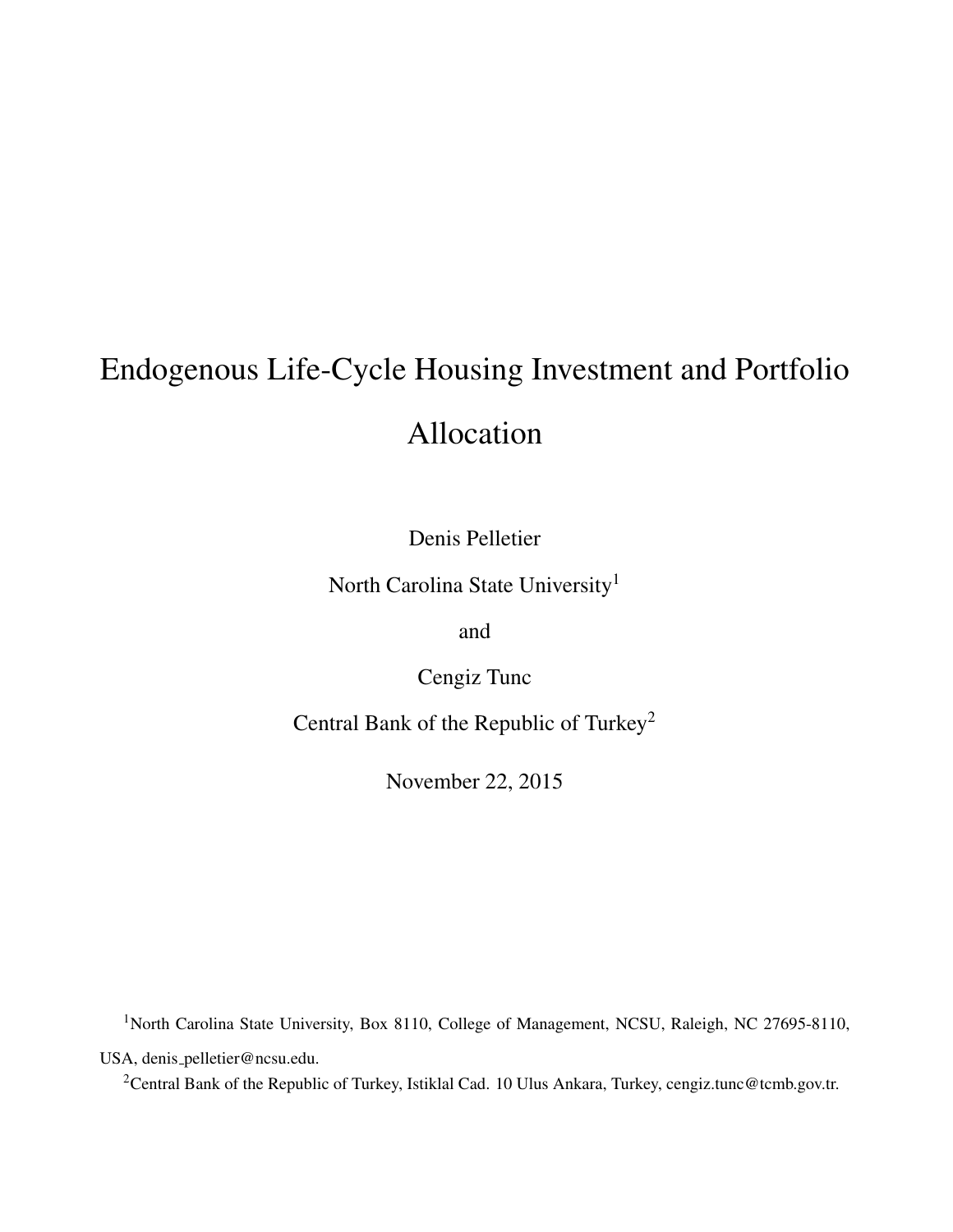## Endogenous Life-Cycle Housing Investment and Portfolio Allocation

#### Abstract

This paper develops a life-cycle portfolio allocation model to address the effects of housing investment on the portfolio allocation of households. The model employs a comprehensive housing investment structure, Epstein-Zin recursive preferences and a stock market entry cost. Furthermore, rather than resorting to calibration we estimate the value of the relative risk aversion and elasticity of intertemporal substitution. The model shows that housing investment has a strong crowding out effect on investment in risky assets throughout the life-cycle. Compared to the housing investment feature, the contribution of using EZ recursive preferences instead of constant relative risk aversion (CRRA) utility is relatively limited in matching the empirical evidence.

*JEL classification:* G0, G11, G12, D10

*Keywords:* Portfolio Choice, Housing, Life-Cycle Model, Real Estate.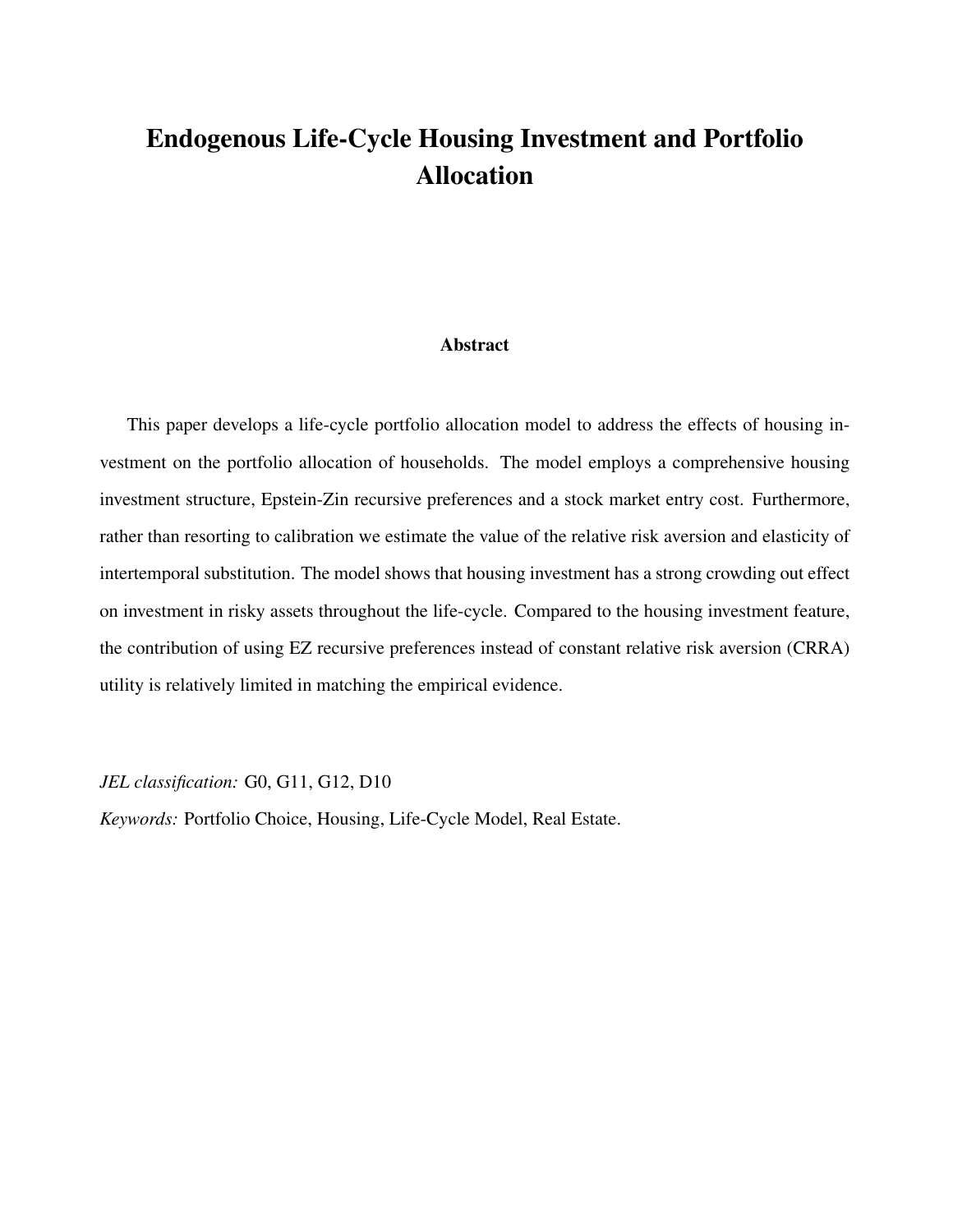## 1 Introduction

Low stock market participation rates and moderate equity holdings for stock market participants are two important empirical observations in the US data. For instance, the 2007 Survey of Consumer Finance (SCF) shows that only 55.3% of US households have direct or indirect holdings of risky assets.<sup>[1](#page-0-0)</sup> Furthermore, data from the Panel Study of Income Dynamics (PSID) for the  $1968-2007$ period show that the median household direct risky asset holdings and indirect risky asset holdings are zero. Despite this fact, theoretical models with the assumption of the historically prevailing equity premium predict that almost 100% of households should hold risky assets as part of their financial portfolio. This gap between theoretical predictions and empirical observations still poses a great challenge to life-cycle models.

While the primary investment asset for US households is investment in owner-occupied housing, it is generally ignored in portfolio allocation models. It is quite logical that a typical household has a higher priority to invest in housing in order to have an owner-occupied house than investing in the stock market.<sup>[2](#page-0-0)</sup> This fact is probably the main reason for the low stock market participation observed in the data. Cocco (2004) shows that due to the investment in housing, younger and poorer households have less wealth to invest in the stock market. Furthermore, Vestman (2012) shows substantial difference in portfolio allocation of homeowners and renters.

The focus of our research is two-folds. First, this paper incorporates housing investment into a life-cycle asset allocation model to provide an explanation for these two empirical observations: low stock market participation rates and moderate equity holdings for stock market participants. Specifically, we investigate the effects of housing investment on portfolio allocation of households in a life-cycle model through the construction of a fairly comprehensive structural model. This involves

<sup>&</sup>lt;sup>1</sup>Risky assets include tax-deferred accounts, directly held stocks, directly held pooled investment funds, bonds, and managed investment accounts or equity in a trust or annuity. Tax-deferred retirement accounts consist of both personally established individual retirement accounts (IRAs) and job-based 401(k) accounts. For detailed information see Bucks, Kennickell, Mach, and Moore (2009).

<sup>2</sup>According to the latest release (2014Q3) of the Census Bureau, the homeownership rate in the US is 64.3 percent. The average homeownership rate between 1980Q1 to 2014Q3 is 65.5 percent with standard deviation of 1.72.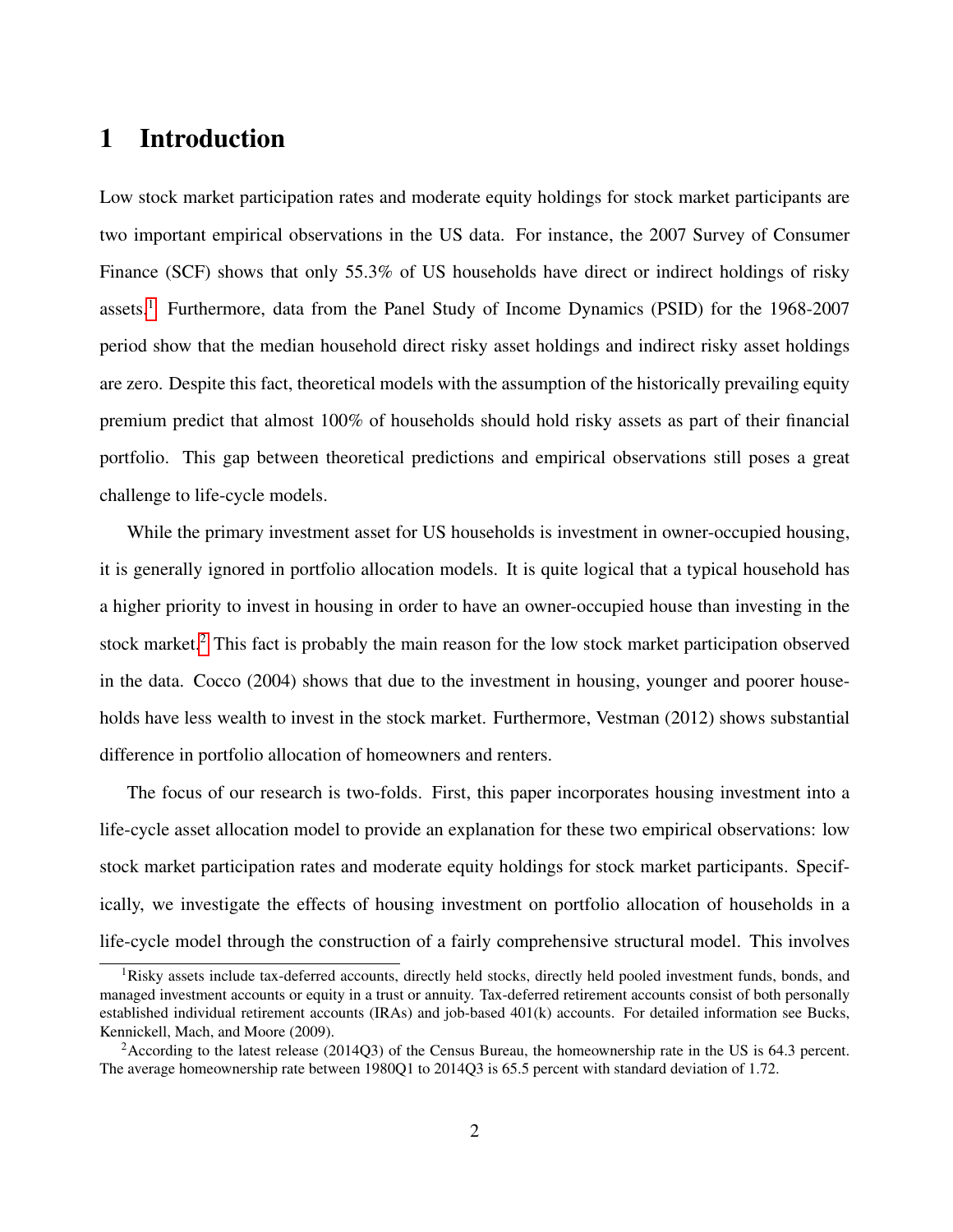solving and simulating the life-cycle asset allocation model and estimating some crucial parameters. Second, we analyze the effects of having Epstein-Zin (EZ) recursive preferences on households portfolio allocation.[3](#page-0-0) The EZ recursive preferences provide the flexibility to disentangle the risk aversion from intertemporal substitution. The main drawback of the commonly used additive utility functions such as the constant relative risk aversion (CRRA) utility function is that RRA, which gives information about how agents deal with uncertainty across possible states of the world, is the inverse of the elasticity of intertemporal substitution (EIS), which is just time preference. In other words, CRRA utility imposes two different roles on the same parameter whereas EZ-type preferences disentangle this relationship.

Housing is different from other financial assets because it serves dual benefits. First, it is a durable consumption good from which owners obtain utility. Second, it also serves as an investment asset that enables owners to hold home equity. Contrary to liquid financial assets such as bonds and stocks, housing investment is illiquid and often highly leveraged. While housing plays an important role in portfolio allocation, it is largely unexplored in the literature because of the difficulty of dealing with various frictions associated with the housing market, such as homeowner/renter distinction, mortgage payment, liquidation cost, moving decision, etc.

Beside housing, our model incorporates some key features in order to better explain the asset allocation profiles of households. The first feature is the use of Epstein-Zin (EZ) preferences where the relative risk aversion (RRA) is disentangled from the elasticity of intertemporal substitution (EIS). The second feature is that stock market participation is endogenously done in each period with an entry cost to the market for the first-time investment (*i.e.*, buying risky assets). The entry cost is widely accepted in the literature even though too little investigation has been done on its magnitude.<sup>[4](#page-0-0)</sup> A computationally easy way of introducing an entry cost is considering it as a fixed proportion of annual labor income as in Gomes and Michaelides (2007), Guvenen (2009b), Guo (2004), and Alan (2006). This entry cost can be considered as the cost of opening a brokerage account, understanding

<sup>&</sup>lt;sup>3</sup>See Epstein and Zin (1989) and Epstein and Zin (1991) for details of these recursive preferences.

<sup>4</sup>For example see Alan (2006) and Khorunzhina (2013) for a detailed analysis of the entry cost.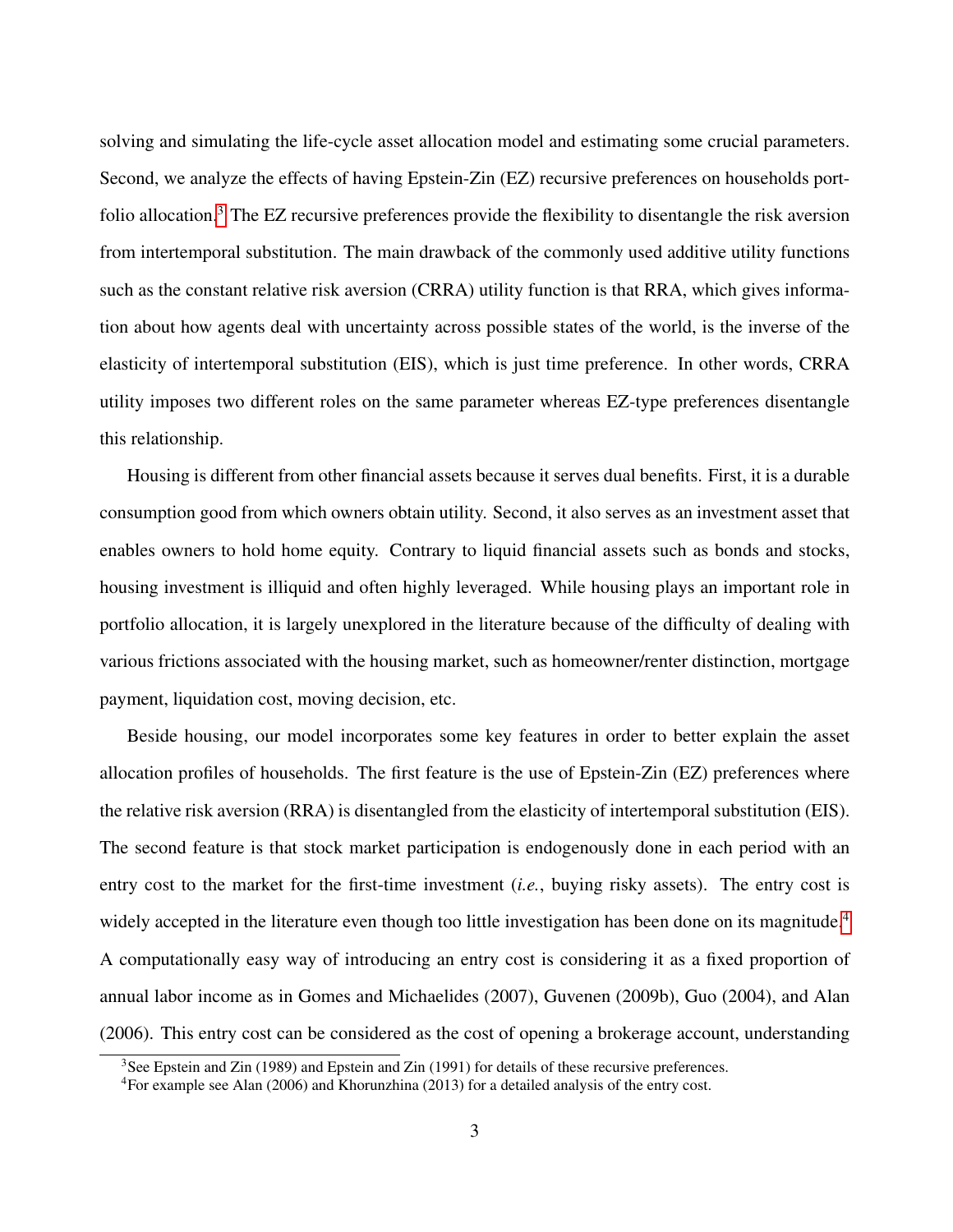how the market works, and acquiring and evaluating information about the stock market plus the opportunity cost of time. The third feature is that labor supply is inelastic and households receive uninsured labor income in each working period. We use PSID data from 1980-2007 to realistically calibrate the life-cycle labor income process of households. Finally, we incorporate a bequest motive in our model which assumes that households bequest all their financial investments and investments made in housing to their inheritors whey they pass away.

This comprehensive model is able to explain the aforementioned empirical observations stated above. More importantly, the model is able to explain them by successfully estimating suitable relative risk aversion and elasticity of intertemporal substitution parameters. We obtain both moderate stock market participation rate as well as moderate equity holding among the stock market participants. Hence, housing investment incorporated into a life-cycle asset allocation model has strong crowding out effects on investment in the risky asset when compared to the no-housing model. The effects are significant throughout the life-cycle.

We further compare the portfolio allocations under the EZ recursive preferences with estimated risk aversion and elasticity of intertemporal substitution parameters to the portfolio allocations under the standard constant relative risk aversion utility function with estimated parameter of relative risk aversion.[5](#page-0-0) The results show that under the EZ recursive preferences the life-cycle portfolio allocation profiles matches the empirical evidence better than the same profiles under the CRRA case.

The other results are as follows. The model generates reasonable estimates for the homeownership rate during the working period and a slight over-estimate for the retirement period. Similar to Yao and Zhang (2005). Hu (2005), the model shows that renter have higher share of their financial wealth in the risky asset than homeowners mainly because while homeowners can enjoy the return on their housing investment and hence do not need to rely heavily on risky financial investments, renters need to invest more in the risky financial investment as it is the only investment through which they can

 $<sup>5</sup>$ Note that under CRRA utility assumption elasticity of intertemporal substitution is the inverse of the relative risk</sup> aversion. Hence the estimated risk aversion under CRRA automatically gives an estimate for elasticity of intertemporal substitution.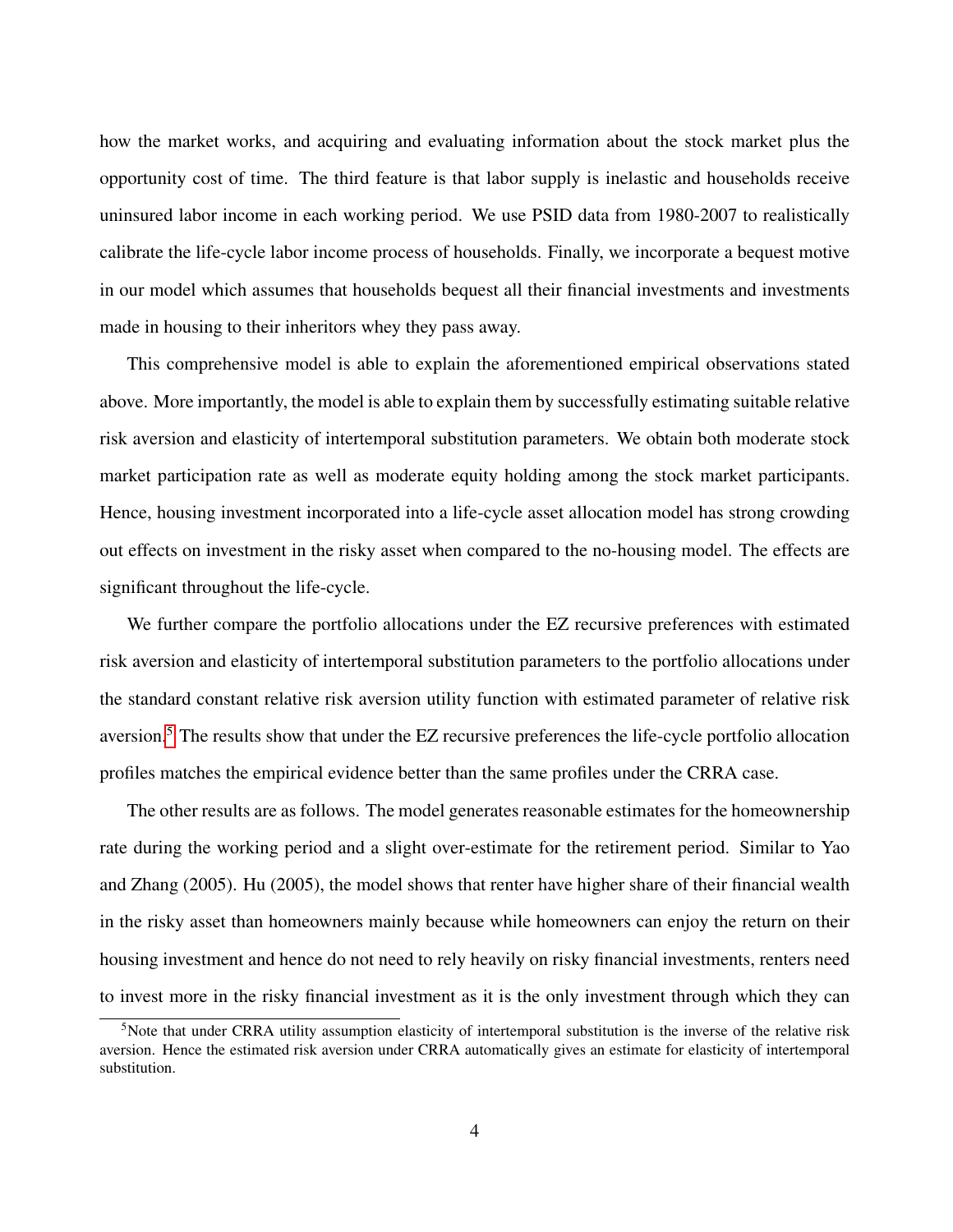accumulate wealth.

Households wealth allocation throughout the life-cycle has been analyzed in the portfolio allocation literature since the pioneering studies of Merton (1969) and Samuelson (1969). Although it has been ignored by a huge body of the portfolio allocation literature over a very long period of time, there is a gradually growing literature that treats housing as an important determinant of portfolio allocation. Leung (2004) provides a comprehensive literature review of housing and asset pricing. Grossman and Laroque (1990) develop an asset allocation model where infinitely lived households derive utility from a single indivisible durable consumption good. They argue that an adjustment cost for illiquid assets could answer the equity premium puzzle. Flavin and Nakagawa (2008) extend the Grossman and Laroque (1990) model by including both durable and nondurable consumption goods into the utility function. Using a continuous time framework, the paper compares a housing model to a habit persistence model and finds that while both deliver many of the same implications, empirical tests using household level data strongly favor the housing model. Longstaff (2009) studies the implications of illiquid assets in a continuous time asset pricing exchange economy with heterogeneous agents. Villaverde and Krueger (2011) present a general equilibrium model of life-cycle asset allocation to demonstrate the effects of consumer durable goods on consumption and asset allocations. Piazzesi, Schneider, and Tuzel (2007) consider a consumption based asset pricing model where housing is explicitly incorporated into the model both as an asset and as a consumption good. Their paper focuses on the effects of housing-consumption asset pricing models on the predictability of the return on stocks.

The closest articles to our research are Hu (2005), Cocco (2004) and Yao and Zhang (2005). Hu (2005) develops a standard life-cycle portfolio allocation model that provides the flexibility for households to endogenously decide whether to be a renter or a homeowner. The model employs a CRRA utility function with two sets of preference parameters (renters and homeowners) and considers only five time periods where each period corresponds to either 10 or 15 years. Although the paper obtains low levels of investment in the stock market relative to standard models with no housing,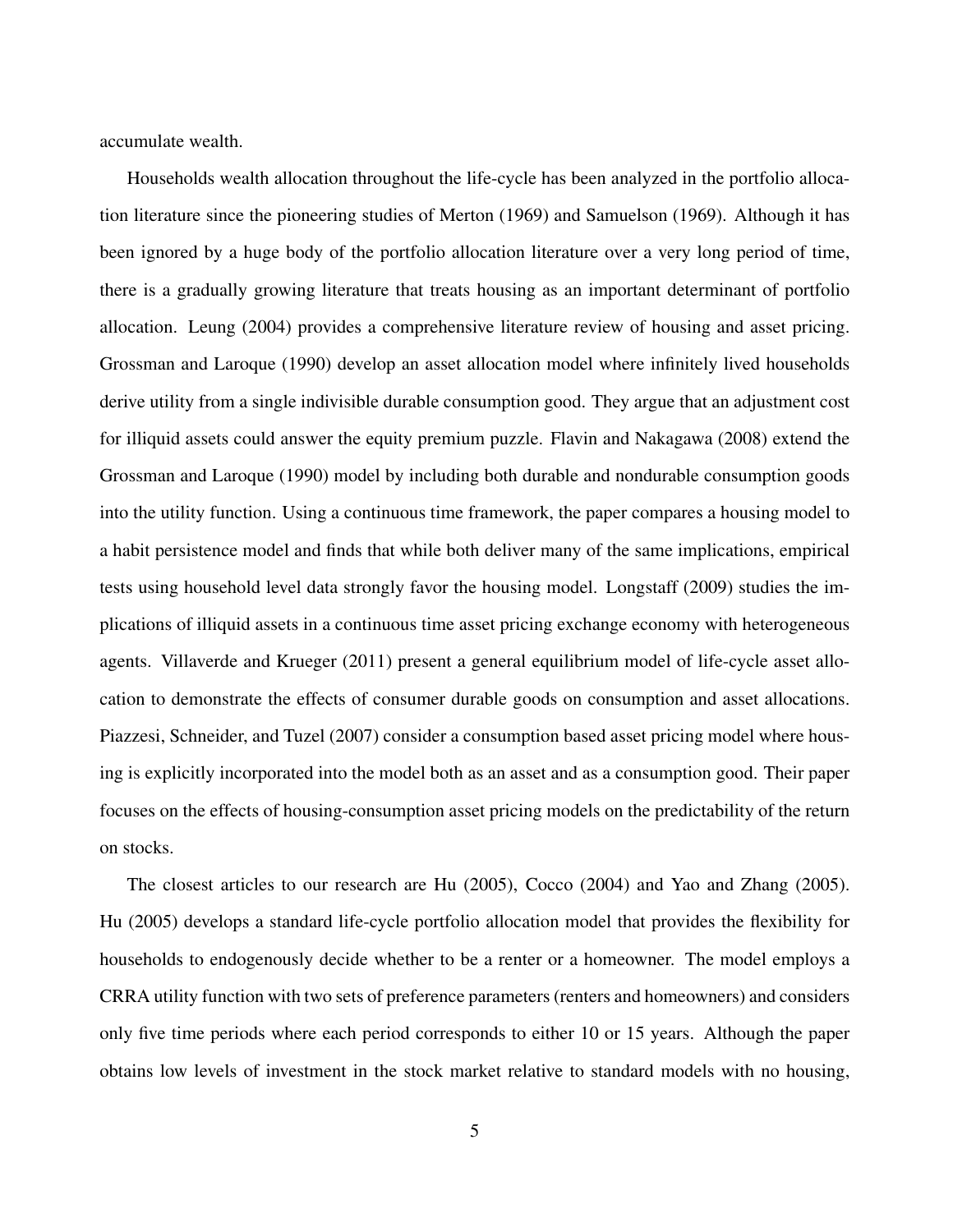the investment in the stock market is still significantly higher than the empirically observed values. Cocco (2004) analyzes portfolio choice in the presence of housing in a standard life cycle model with a CRRA utility function. Each time period in this model corresponds to five years. The model in that paper assumes that all agents are homeowners. There is no endogenous decision to be a renter or homeowner. The paper concludes that (1) house price risk crowds out stock holding, (2) households have a relatively low stock market participation rate compared to standard models with no housing, and (3) younger and poorer investors have limited financial wealth to invest in the stock market. However it is less successful at matching the share of wealth invested in stocks conditional on participation with predicted values much higher than those observed in the data. The last paper similar to ours is Yao and Zhang (2005). The model in this paper is similar to Cocco (2004) except it allows households to decide between renting or owning a house. Results show that renters invest a higher portion of their financial wealth in the stock market than homeowners. Furthermore, the share of wealth invested in the stock market is greatly higher than empirical observations.

Our research differs from these studies in several dimensions. First, we develop a comprehensive life-cycle portfolio allocation model that incorporates all features introduced by different studies in the portfolio allocation literature. Among these are housing as an investment and a durable consumption good, an endogenous decision on being a renter or homeowner, a stock market entry cost and an endogenous decision on stock market investment, EZ-type preferences, and a bequest motive. Second, the life-cycle portfolio allocation papers that incorporate housing into the model generally calibrate the parameters of the model. Instead, we estimate two crucial parameters: the relative risk aversion (RRA) and elasticity of intertemporal substitution (EIS). To our knowledge, this paper is the first one in the life-cycle housing-portfolio allocation literature to estimate parameters instead of resorting to calibration. Finally, we explicitly show that the life-cycle conditional risky asset shares are better matched the data when we use EZ recursive preferences (i.e. disentangling the relative risk aversion from the elasticity of intertemporal substitution) than using the CRRA assumption (i.e. impose the restriction that relative risk aversion is the inverse of the elasticity of intertemporal substitution).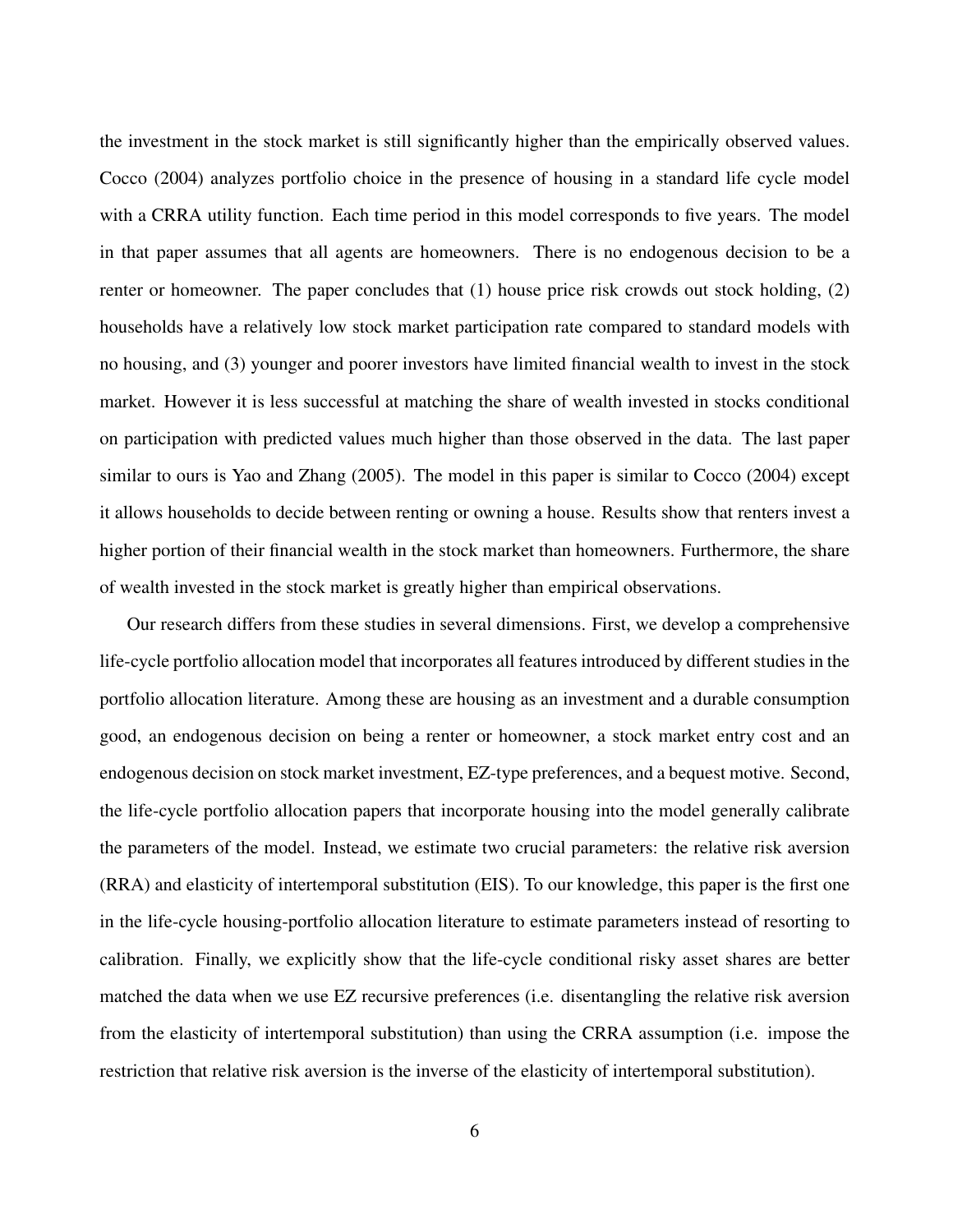The rest of the paper is organized as follows. Section 2 presents the model with all features and defines the optimization problem. The parametrization of the model constitutes Section 3. We discuss estimation of the RRA and EIS parameters in Section 4. Section 5 presents the results of the model, comparative static analysis and comparison of the results of the model with the data. Section 6 provides concluding remarks. The exposition of the solution technique of the life-cycle model is relegated to an Appendix.

## 2 Model

#### 2.1 Household Preferences

This model is a discrete time life-cycle model where each period corresponds to one year. As a general convention in the life-cycle literature each year is actually the real age of a household minus 19. We assume that households live for at most  $T$  periods. The probability that a household is alive at age  $t$ conditional on being alive at age  $t - 1$  is  $q_t$ .

In each period, a household derives utility from a constant elasticity of substitution (CES) utility function with nondurable consumption goods,  $C$ , and housing investment (or consumption),  $H$ . Preferences are in the form of Epstein-Zin, where the relative risk aversion (RRA) is disentangled from the elasticity of intertemporal substitution (EIS):

$$
V_t = \left\{ u(C_t, H_t)^{\frac{1-\gamma}{\theta}} + \beta \left( E_t \left[ q_{t+1} V_{t+1}^{1-\gamma} + (1 - q_{t+1}) W_{t+1}^{1-\gamma} \right] \right)^{\frac{1}{\theta}} \right\}^{\frac{\theta}{1-\gamma}}
$$
(1)

$$
\theta = \frac{1 - \gamma}{1 - 1/\psi} \tag{2}
$$

$$
u(C_t, H_t) = [C_t^v + H_t^v]^{\frac{1}{v}}, \t\t(3)
$$

where  $\beta$  is the time discount factor,  $\gamma$  is the RRA parameter, and  $\psi$  is the EIS parameter. The intratemporal elasticity of substitution between nondurable consumption goods and housing investment is  $1/(1-v)$ .  $W_{t+1}$  is the total wealth that a household would bequest if it passes away at age t.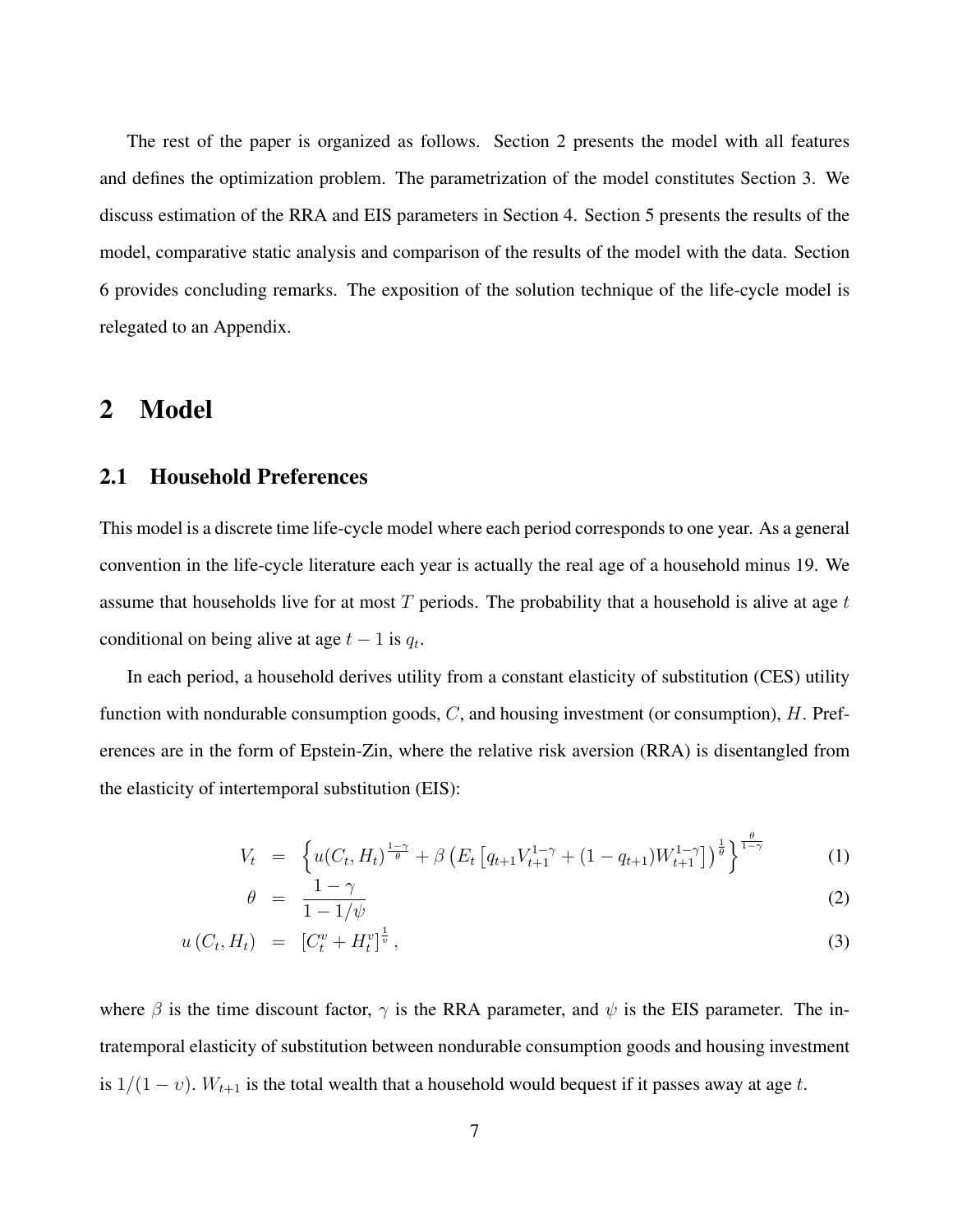## 2.2 Labor Income Process

During their working life households supply labor inelastically in each period and receive stochastic labor income  $Y_{it}$ . Define  $y_{it} = \log(Y_{it})$  where  $y_{it}$  has the following process:

<span id="page-8-0"></span>
$$
y_{it} = F_t + u_{it}^l, \tag{4}
$$

$$
F_t = \beta_0 + \beta_1 age + \beta_2 age^2 + \beta_3 gender + \beta_4 material\_status + \beta_5 educ,
$$
 (5)

where  $Y_{it}$  is labor income received by household i at age t,  $f(t, Z_{it})$  is a deterministic function of age t and household characteristics  $Z_{it}$  (education, marital status, and gender). Following Cocco (2004), we assume that the shock to the log of labor income  $u_{it}^l$  composes of both aggregate  $(\eta_t^l)$  and idiosyncratic  $(\varepsilon_{it}^l)$  components. We assume that the idiosyncratic component is transitory and independently and identically distributed with mean 0 and variance  $\sigma_{\rm s}^2$  $\frac{2}{\epsilon^l}$  and the aggregate shock has an AR(1) process:

$$
\eta_t^l = \rho \eta_{t-1}^l + w_t^l,\tag{6}
$$

where  $w_t^l$  is independently and identically distributed with mean 0 and variance  $\sigma_{w^l}^2$ . Therefore, during the working period, log labor income is the sum of a hump-shaped deterministic component and two random components, one transitory and one persistent. For simplicity, we assume that the retirement age is deterministic. Households work until period K where K corresponds to an age of 65 ( $K = 46$ ). During the retirement periods  $(t > K)$ , households receive a constant and deterministic labor income  $Y_{it} = \xi Y_{iK}$  where  $0 < \xi < 1$  (a fraction of their income during the last year before retiring)<sup>[6](#page-0-0)</sup>.

#### 2.3 Housing Investment

Households enter the market as renters in the first period. From the second period on, they endogenously decide either to buy a house and become homeowners or stay in their current house as renters.

<sup>&</sup>lt;sup>6</sup>During the whole retirement period  $u_{it}$  becomes  $u_{iK}$ .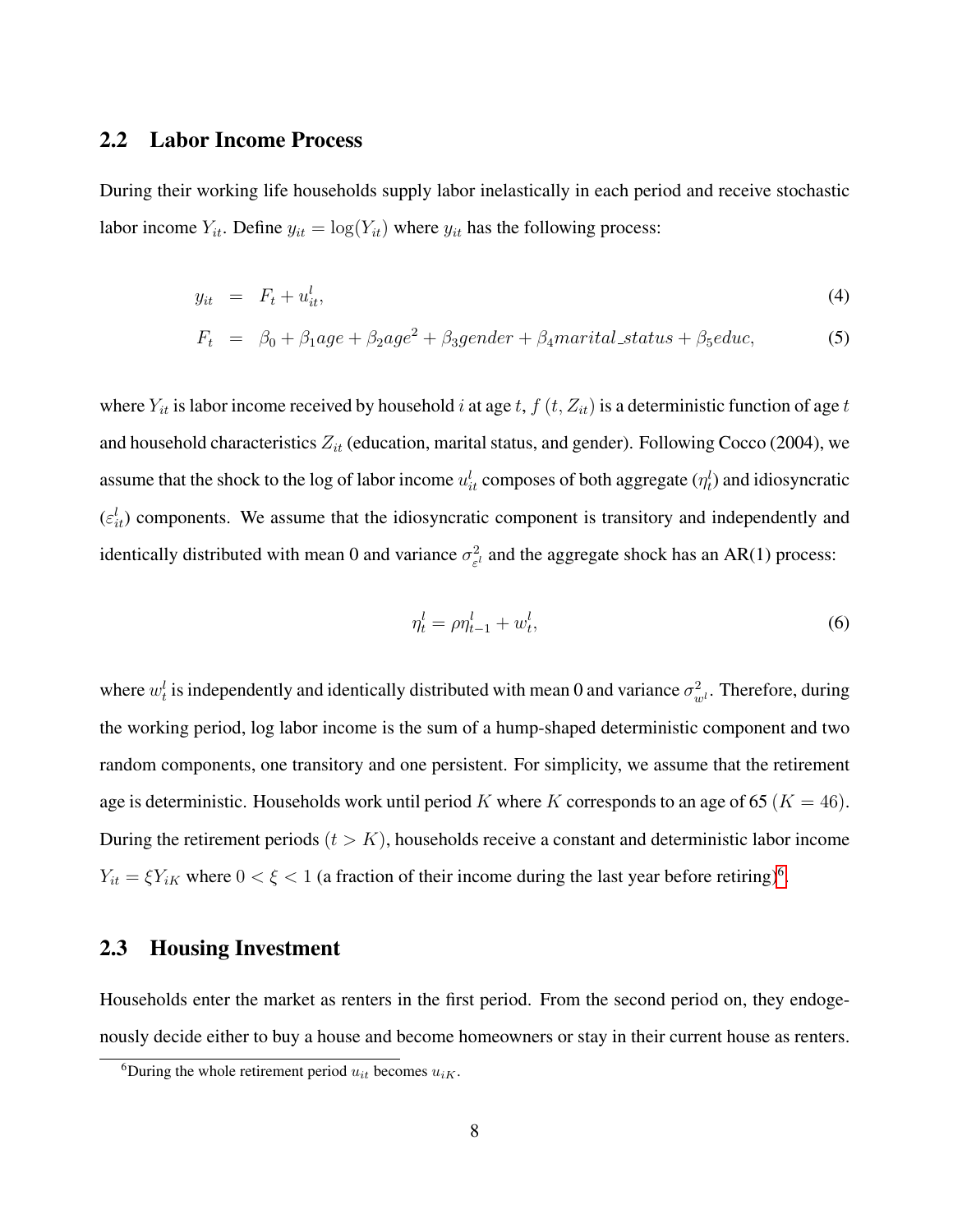A typical homeowner at any time can endogenously decide either (1) to stay in his current house, or (2) to sell his current house and buy a new one, or (3) to sell his house and become a renter. Similarly, a renter can decide either (1) to stay in current rented house, or (2) to rent a new house, or (3) to buy a house and become a homeowner. Housing investment, by its nature, is a lump-sum and illiquid investment. Buying a house requires paying a proportion  $d$  of the house market value as down payment and financing the rest through a mortgage. To capture the illiquidity of housing investment, households incur a liquidation cost equal to a fraction  $\kappa$  of the house market value. Homeowners pay an amount equal to a proportion  $\delta$  of the house's market value for maintenance and depreciation expenses in each period. Renters, on the other hand, don't pay for maintenance and depreciation costs; they only pay an annual rent which is equal to a proportion  $\alpha_R$  of the house's market value. House-related expenses are calculated as a proportion of the house's market value in the literature because it is easy in this way to incorporate them into the model and reduces the computational burden.

<span id="page-9-0"></span>Per unit price of housing is denoted by  $P_t^h$ , such that a house of size  $H_i$  has price  $P_t^h H_i$  at time t. We define  $p_t^h$  as the log of house price,  $p_t^h = \ln(P_t^h)$ , and assume that it follows the following stochastic process:

$$
\Delta p_t^h = \mu_h + \varepsilon_t^h. \tag{7}
$$

where  $\Delta p_t^h$  follows a stochastic binomial process with the average growth rate of house prices is  $\mu_h$ .

When a household buys a house of size  $H_i$  at time t, it pays the down payment which is equal to  $dP_t^hH_i$  and finances the rest through a mortgage with a fixed rate  $r^m$ .  $RM_t$  denotes the amount of mortgage debt a household has at age  $t$ . When buying a house, households can borrow up to the house value minus the down payment:

$$
RM_t \le (1 - d) P_t^h H_i. \tag{8}
$$

Housing investment constitutes an important part of households wealth. However, because of its illiquidity, this investment cannot be directly used for consumption purpose. As households pay back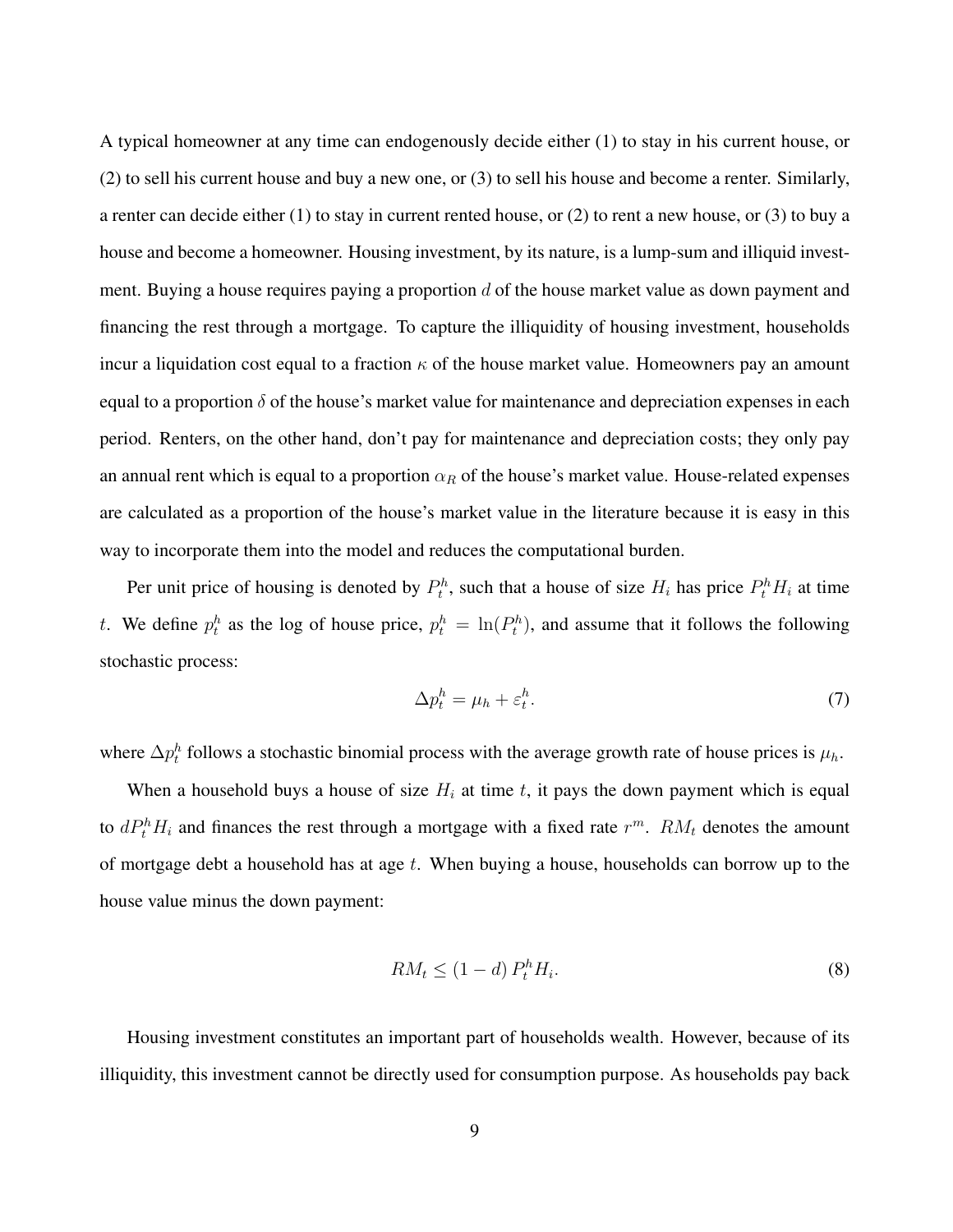their mortgage debt over time, their housing investment (home equity) and total wealth increases while liquid wealth does not necessarily increase. Once households decide to sell their houses by paying the transaction cost, then they transform the housing investment into liquid wealth and can use part of it for consumption.

#### 2.4 Financial Assets and Wealth Accumulation

There are only two financial assets that households can invest in: a risky asset and a riskless asset. Return on investment in the risky asset follows the following stochastic process as in Campbell, Cocco, Gomes, and Maenhout (2001), Cocco (2004), and others:

$$
R_{t+1}^s - R^b = \mu_s + \varepsilon_{t+1}^s,
$$
\n(9)

where  $R_{t+1}^s$  is the gross return on the risky asset at time  $t + 1$ ,  $R^b$  is the constant gross return on the riskless asset,  $\mu_s$  is the excess return from the risky asset over the riskless one (equity premium) and  $\varepsilon_{t+1}^s$  follows a stochastic binomial process. In order to invest in the risky asset, households are required to pay a one-time fixed entry cost. This entry cost can be considered as the cost of opening a brokerage account, understanding how the market works, the cost of acquiring and evaluating information about the risky asset, and the opportunity cost of time. Alan (2006) estimates this cost as approximately 2 percent of annual labor income while Haliassos and Michaelides (2003) obtain a wide range of this cost from 3% to 34% of annual labor income and Gomes and Michaelides (2007) calibrates this fixed cost at 6 percent of annualized labor income. Unlike the risky asset, there is no cost for investing in the riskless asset.

#### 2.4.1 Wealth Accumulation of Renters

In this model, there are two types of households: renters and homeowners. Depending on their homeownership status, households have different budget constraints and cash-on-hand structures. The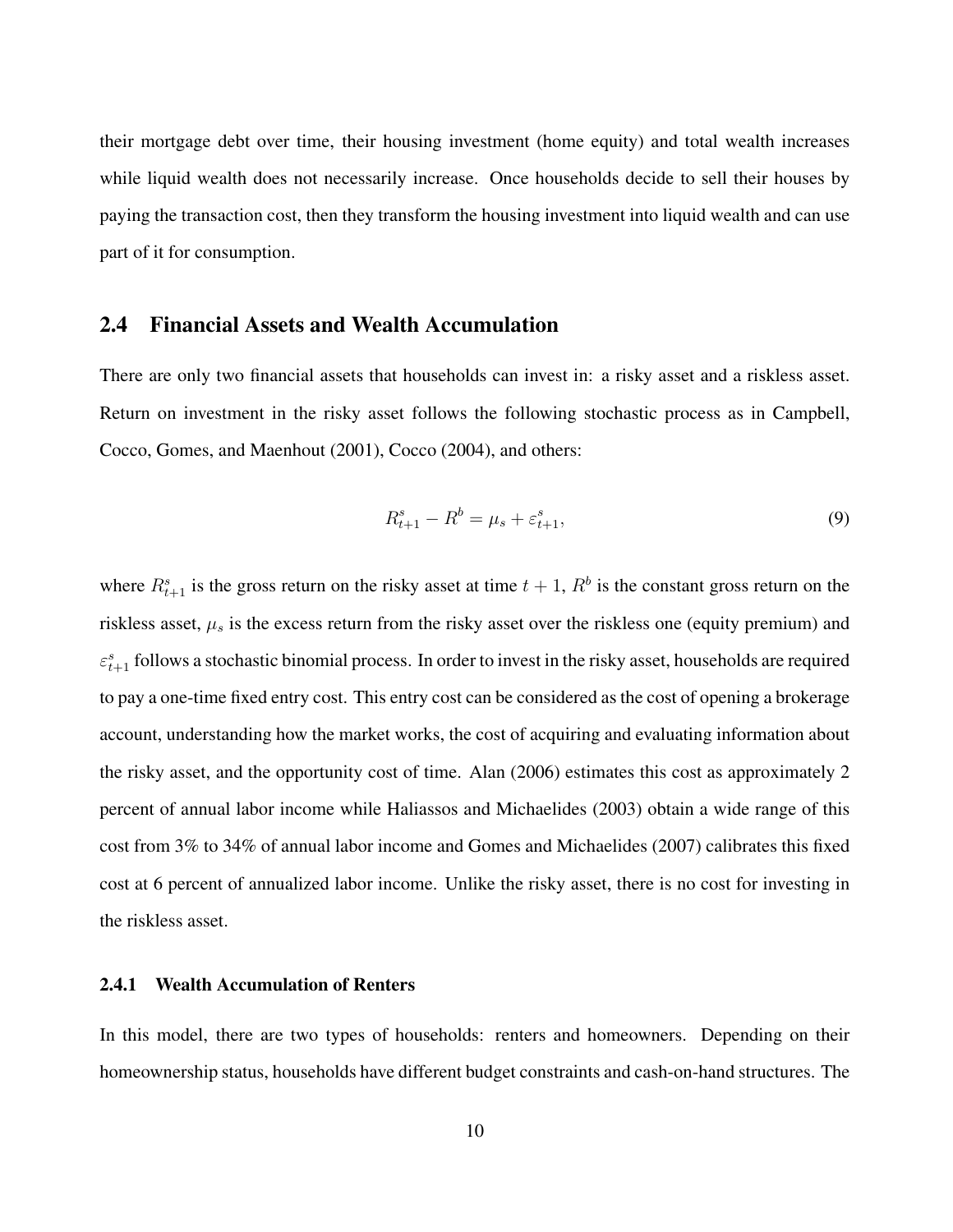liquid wealth (LW) of a typical household who was renter at age  $t-1$  is the sum of investments made at age  $t - 1$  in both risky  $(S)$  and riskless  $(B)$  assets:

$$
LW_t = R^b B_{t-1} + R^s_t S_{t-1}.
$$
\n(10)

We refer to the sum of liquid wealth and labor income as cash-on-hand. At age  $t$ , the cash-on-hand is  $X_t \equiv LW_t + Y_t$ . A typical renter uses this cash-on-hand to decide whether to buy a house by paying the down payment and begin to pay annual mortgage payments or just stay in a rental property and pay an annual rent. He also decides on consumption expenditure, whether to pay the fixed entry cost for investment in the risky asset (if it has not been paid yet) and decides the portfolio composition among the different financial assets:

$$
X_t = C_t + S_t + B_t + FIX_t\alpha_F Y_t + (1 - HR_t)\left[\alpha_R P_t^h H_t\right] + HR_t\left[M_t + dP_t^h H_t\right] \tag{11}
$$

where  $S_t$  is the total investment made in the risky asset and  $B_t$  is the total investment made in the riskless asset at age t.  $FIX_t$  is a dummy variable that takes the value of 1 if a renter pays the fixed entry cost at age t, and 0 otherwise. The term  $\alpha_F Y_t$  represents the fixed entry cost which is the proportion  $\alpha_F$  of the annualized labor income at age t.  $HR_t$  is a dummy variable that takes the value of 1 if a household become homeowner at time t and it is 0 otherwise.  $M_t$  is the household's annual mortgage payment at time  $t$ .

#### 2.4.2 Wealth Accumulation of Homeowners

The liquid wealth structure of a typical homeowner at age  $t$  is the same as the liquid wealth structure of a renter at time. Similarly, the cash-on-hand of homeowners at age  $t$  is the sum of liquid wealth and labor income  $X_t \equiv LW_t + Y_t$ . A typical homeowner decides in every period whether to stay in his current house or sell the current house and buy another one or sell the current house and move to a rental property. Once he sells his house, he would use his cash-on-hand plus the proceeds from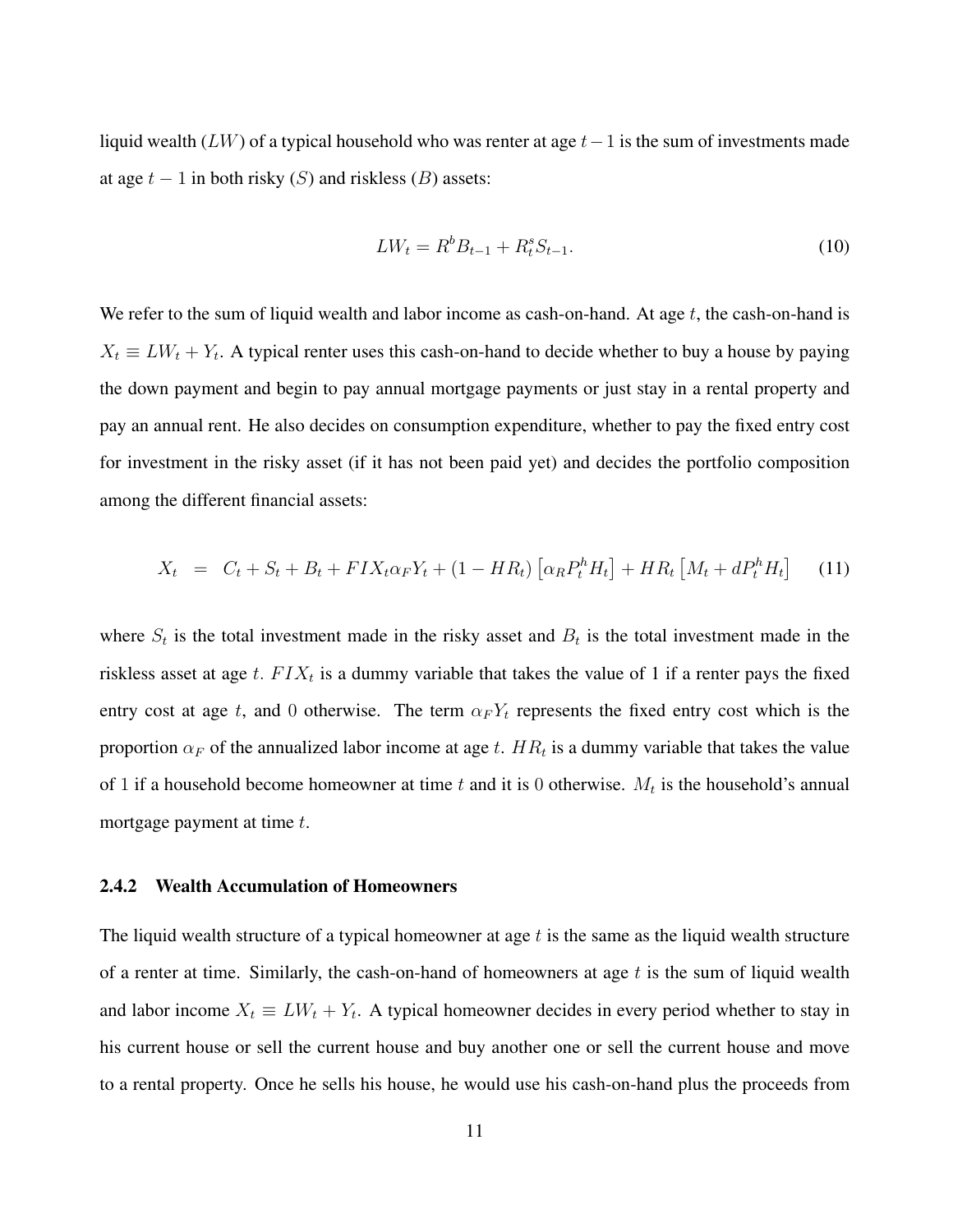selling the house to either buy a new house (upgrade or downgrade) by paying the down payment or move to a rental property and pay rent. He would then decide on consumption expenditure and investment in financial assets using the remaining cash-on-hand. On the other hand, if he decides to stay in the current house, then he would pay the annual mortgage payment (if the mortgage debt is not yet finished) and use the remaining cash-on-hand for consumption expenditure and investments in financial assets. Furthermore, households pay for the maintenance and depreciation expense which is equal to proportion  $\delta$  of the house's market value. It follows that the budget constraint of households takes the following form:

$$
X_t = C_t + S_t + B_t + FIX_t\alpha_F Y_t + HR_t (1 - MS_t) \left[ M_t + \delta P_t^h H_{t-1} \right] +\nHR_t MS_t \left[ dP_t^h H_t + M_t + \delta P_t^h H_{t-1} - ((1 - \kappa) P_t^h H_{t-1} - RM_t) \right] +\n(1 - HR_t) MS_t \left[ \alpha_R P_t^h H_t - ((1 - \kappa) P_t^h H_{t-1} - RM_t) \right],
$$
\n(12)

where  $MS_t$  is a dummy variable that takes the value of 1 if a homeowner moves to a new house or rental property and 0 if he stays in his current house. The term  $(1 - \kappa) P_t^h H_{t-1}$  denotes the amount a homeowner receives if he sells his house, adjusted for the liquidation cost.  $RM_t$  is the total mortgage debt a homeowner has at time t and  $M_t$  is the annual mortgage payment, which consists of both the annual interest payment  $MI_t$  and the annual principal payment  $MP_t$ . The mortgage debt and annual mortgage payments have the following processes. In each period,  $MI_t$  is calculated from remaining mortgage balance:

$$
M_t = MP_t + MI_t, \tag{13}
$$

$$
RM_t = RM_{t-1} - MP_t. \tag{14}
$$

The mortgage interest payments are set such that the mortgage is paid back over a period of 25 years, given the mortgage rate  $r^m$ .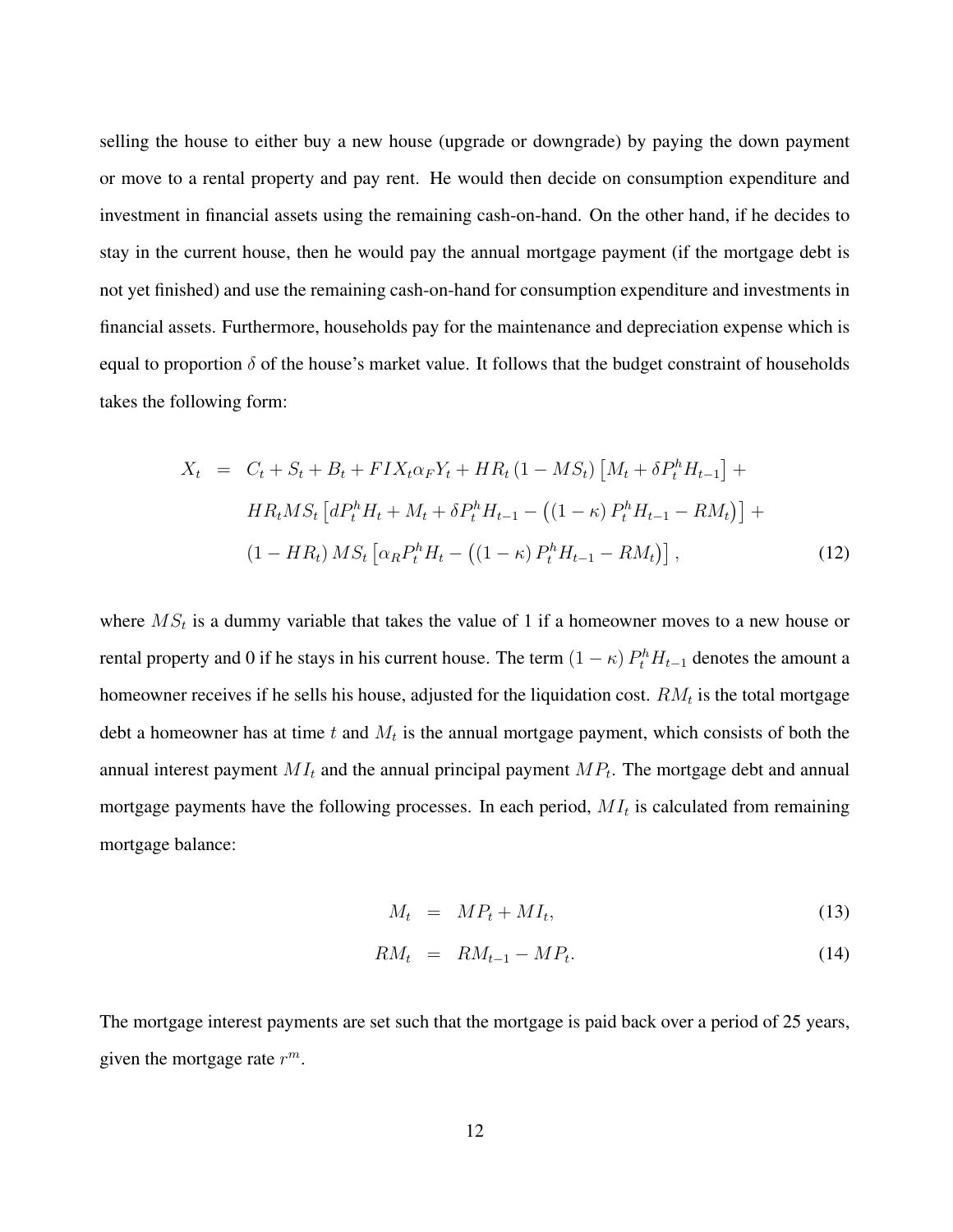Households are assumed to satisfy the non-negativity constraints on consumption and housing investment and short-sale constraints on the risky and the riskless asset. They cannot have negative amounts of consumption and housing investment. Furthermore, households cannot borrow at the riskless rate in order to invest in the risky asset.

$$
C_t \ge 0, S_t \ge 0, B_t \ge 0, H_t \ge 0, \forall t
$$
\n(15)

Furthermore, we define the correlations between the shocks to returns on investment in the risky asset and the persistent shocks to labor income as  $\rho_{sl}$ , the shocks to returns on investment in the risky asset and the shocks to returns on housing prices as  $\rho_{sh}$ , and finally the shocks to returns on housing investment and the persistent shocks to labor income as  $\rho_{hl}$ .

It is common in the recent life-cycle portfolio allocation models to incorporate a bequest motive in order to match the skewness of the wealth distribution.<sup>[7](#page-0-0)</sup> Conditional on being alive at age  $t - 1$ , a household could pass away with probability  $1 - q_t$ . We assume that households bequest their total liquid wealth and all investments made in housing to their inheritors at any period they pass away:

<span id="page-13-0"></span>
$$
W_t = R^b B_{t-1} + R^s_t S_{t-1} + P^h_t H_{t-1} - RM_t.
$$
\n<sup>(16)</sup>

#### 2.5 Optimization Problem

Before defining the optimization problem and the value function, we list the state and the control variables in a compact form. The state variables are age  $(t)$ , liquid wealth  $(LW_t)$ , risky asset participation status ( $IFIX_t = 1$  if the fixed cost has been paid, = 0 otherwise), homeownership status  $(O_t = 1$  if homeowner, = 0 otherwise), the size of house owned from the previous period  $(H_{t-1})$ , the remaining mortgage debt  $(RM_t)$  and the lagged labor income shock. We denote the state variables by  $\Omega$ , where  $\Omega_t = \{t, LW_t, IFIX_t, O_t, H_{t-1}, RM_t, u_{i,t-1}\}.$  The control variables are consumption  $(C_t)$ ,

<sup>&</sup>lt;sup>7</sup>For example see Laitner (2002), Gomes and Michaelides (2005), Gourinchas and Parker (2002), and Yao and Zhang (2005).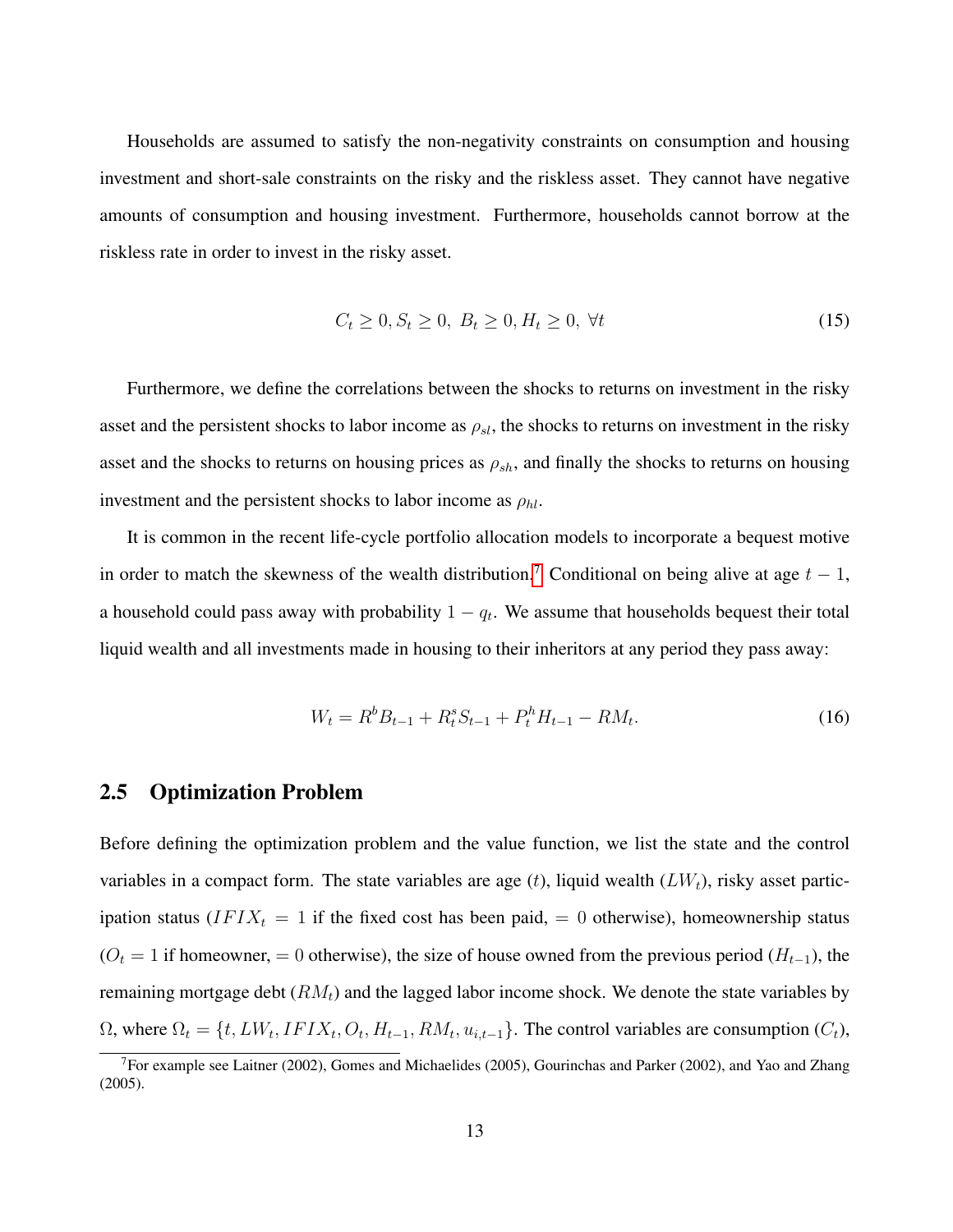the size of house a household choose at age  $t$  ( $H_t$ ), the risky asset participation decision ( $FIX_t$ ), and the share of financial investment in the risky asset  $(s_t)$ . We denote the control variables by  $\Psi$ , where  $\Psi_t = \{C_t, H_t, FIX_t, s_t\}.$  Given the stochastic labor income, stochastic house price evolution and stochastic risky asset returns, the household's optimization problem is then

$$
V_t(\Omega_t) = \max_{\Psi_t} \left\{ u(C_t, H_t)^{\frac{1-\gamma}{\theta}} + \beta \left( E_t \left[ q_t V_{t+1} (\Omega_{t+1})^{1-\gamma} + (1-q_t) W_{t+1}^{1-\gamma} \right] \right)^{\frac{1}{\theta}} \right\}^{\frac{\theta}{1-\gamma}}
$$
(17)

subject to dynamics, restrictions and budget constraints in equations [\(4\)](#page-8-0) to [\(16\)](#page-13-0).

## 3 Parameterization

Two crucial parameters (RRA and EIS) will be estimated but we must calibrate the remaining parameters of the model. Tables [1](#page-17-0) displays the list of parameters that are calibrated and their values.

Each period in the model corresponds to one year. Households are assumed to enter the market at age of 20 and live for at most 80 additional years. The age-dependent labor income process is based on PSID data from 1980-2007. In order to obtain a random sample of US households, we dropped families that were part of the Survey of Economic Opportunities.<sup>[8](#page-0-0)</sup> We treat retirement period labor income as a constant fraction of labor income of the last working period as in Gomes and Michaelides (2005) and Cocco (2004). The permanent component of labor income, equation [\(5\)](#page-8-0), is a function of households' age and age squared, as well as dummy variables for education (1 if the head of the household has at least 12 years of education, 0 if not), marital status (1 if married and 0 if not), and gender (1 if head of household is male and 0 if female). We define labor income widely enough to account for endogenous ways of self insurance against labor income shocks. Labor income includes total labor income, unemployment compensation, social security, total transfers, child support, and

<sup>&</sup>lt;sup>8</sup>The original PSID sample was drawn from two independent sources: an over-sample of roughly 2000 poor families selected from the Survey of Economic Opportunities (SEO), and a nationally-representative sample of roughly 3000 families from all states. Since the SEO is over-sample of low income families, it isn't a random sample of the US population.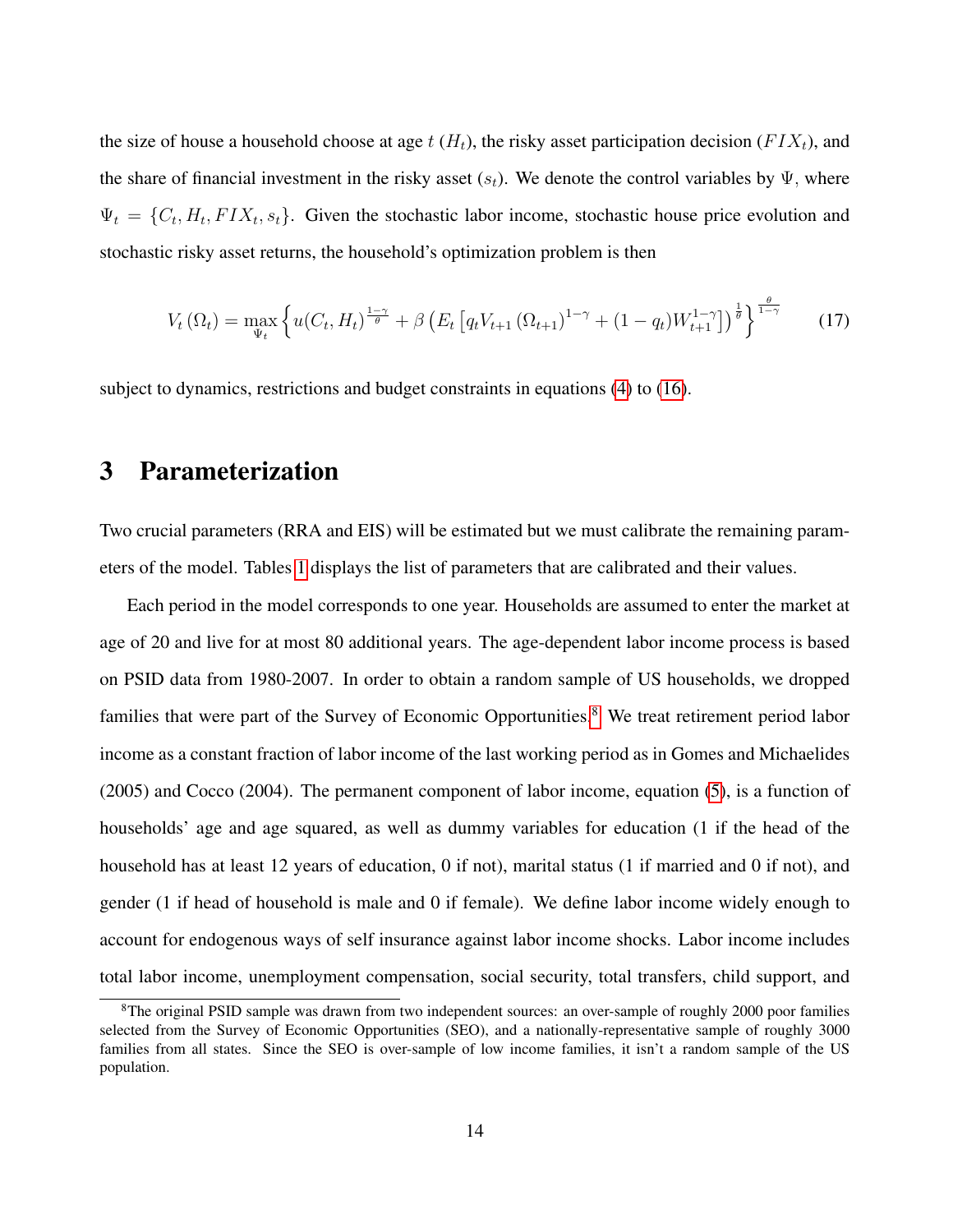other welfare of both the head of the family and his spouse if present. Following the procedure in Cocco (2004), we estimate the standard deviations of both aggregate and transitory shocks and the persistence parameter of labor income using the same PSID data from 1980 to 2007. We estimate the persistence parameter  $\phi$  as 0.82 which is in line with the findings of Guvenen (2009a) and estimate the standard deviation of  $\varepsilon_{it}^{l_1}$  and  $\varepsilon_{it}^{l_2}$  at 0.1632% and 0.3272% respectively. These estimates are in line with the parameters in Campbell, Cocco, Gomes, and Maenhout (2001) and Cocco (2004), and Cocco, Gomes, and Maenhout (2004).

We calibrate several parameters related to housing. Yao and Zhang (2005) and Hu (2005) set the required down payment rate at 20% of the house value while Cocco (2004) sets it at 15%. We set the down payment rate as 20% of the house market value. To be consistent with previous studies, we set the annual rental rate of houses at 6% of the market value of the rental property, and annual maintenance and depreciation cost at 1% of the house's market value.<sup>[9](#page-0-0)</sup> We set  $v = 0.33$  so that the intratemporal elasticity of substitution between nondurable consumption and housing,  $1/(1 - v)$ , is 1.5 as in Piazzesi, Schneider, and Tuzel (2007).

We next discuss the value of the parameters related to housing prices in equation [\(7\)](#page-9-0). In order to obtain annual growth rate of house prices, we estimate equation [\(7\)](#page-9-0) using the Case-Shiller index. The annual average real growth rate of housing prices is 1.9% for the Case-Shiller index with a standard deviation of 5.72%. However, part of the price increase is due to quality improvement which cannot be accounted for using Case-Shiller index. Therefore, we use 1% instead of 1.9% in order to take into account the increase due to quality changes of houses. Accordingly, we set  $\mu_h = 0.01$  and  $\sigma_h = 0.0572.$ 

We set the time discount factor  $\beta$  to 0.95. The real risk free rate  $R^b$  is 3%. We set the annual mean return on the risky asset at 9% which means a 6% equity premium  $\mu_s$  with a standard deviation of 20%.

<sup>&</sup>lt;sup>9</sup>According to Housing Statistics of the United States, in 2000 the median price specified housing units in the United States is \$119,600 and monthly median rent is \$602. Then a rough calculation shows an annual rent of 6.1% of house value.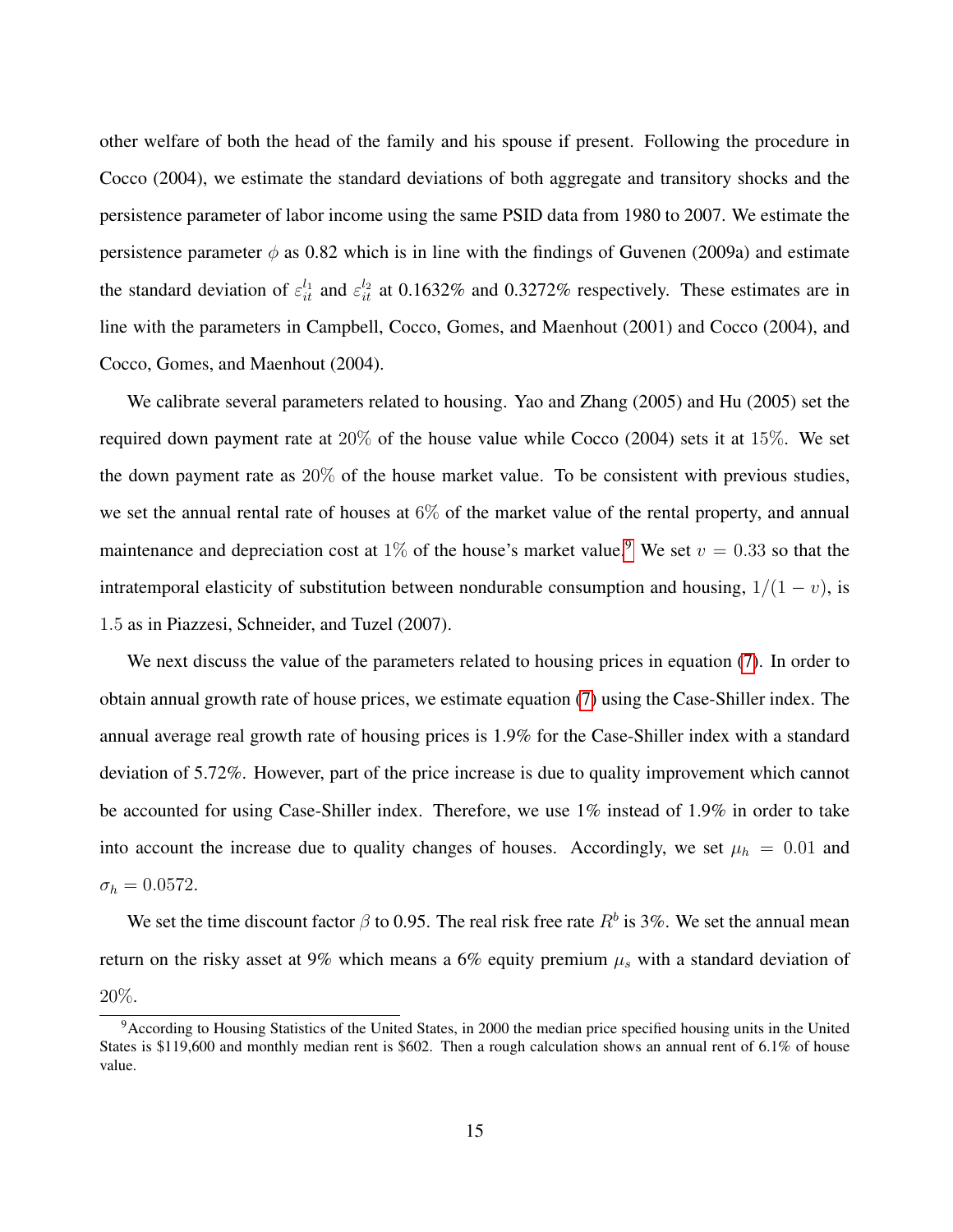There is no consensus in the literature on the size of correlations between shocks to the returns on the risky asset, persistent shocks to labor income, and housing price shocks. Flavin and Yamashita (2002) use PSID data and find that there is almost no correlation between return on investment in the risky asset and the rate of growth of housing prices. Although the authors find that the city-level Case-Shiller index conflicts with PSID results, they claim that the PSID data are nationwide while city level data aren't and so set  $\rho_{sh} = 0$ . Cocco (2004), Hu (2005), and Yao and Zhang (2005) also assume  $\rho_{sh}$  is 0. However, in the baseline model we assume at annual frequency a 0.20 positive correlation between shocks to return on risky asset and shocks to housing investment return. The correlation between persistent shocks to labor income and shocks to the return on investment in the risky asset  $\rho_{sl}$  is calibrated in Campbell, Cocco, Gomes, and Maenhout (2001) to be positive while ranging from 0.3 to 0.5 depending on education of households. However it is set to zero in Cocco (2004), Hu (2005), and Yao and Zhang (2005). We set the correlation coefficient between persistent shocks to labor income and shocks to the return on investment in the risky asset to 0.10. Finally, we assume 0.075 correlation between persistent shocks to labor income and shocks to the return on housing investment  $\rho_{hl}$  in the baseline case. The same correlation is calibrated to 0.5 in Cocco (2004) and 0.2 Yao and Zhang (2005) while Hu (2005) assumes no correlation.

In general, the mortgage rate is higher than the constant return on the riskless asset because mortgages bear a long-term interest rate risk and a default risk. Since our model doesn't have interest rate risk and default risk, we set the interest rate on mortgage loans same to the return on the riskless asset at 3%. This implies that paying the mortgage debt by x amount is equivalent to increasing riskless asset investment by x amount. Housing investment (home equity) increases by less than x amount because part of the mortgage payments goes to the interest component of the payment. Households pay their mortgage debt over 25 years and the mortgage payment variables  $(MP_t, MI_t)$  are computed accordingly. The one-time fixed-entry cost for investment in the risky asset is set at 5% of annual labor income. Finally, we parameterized the conditional survival probabilities  $q_t$  from the mortality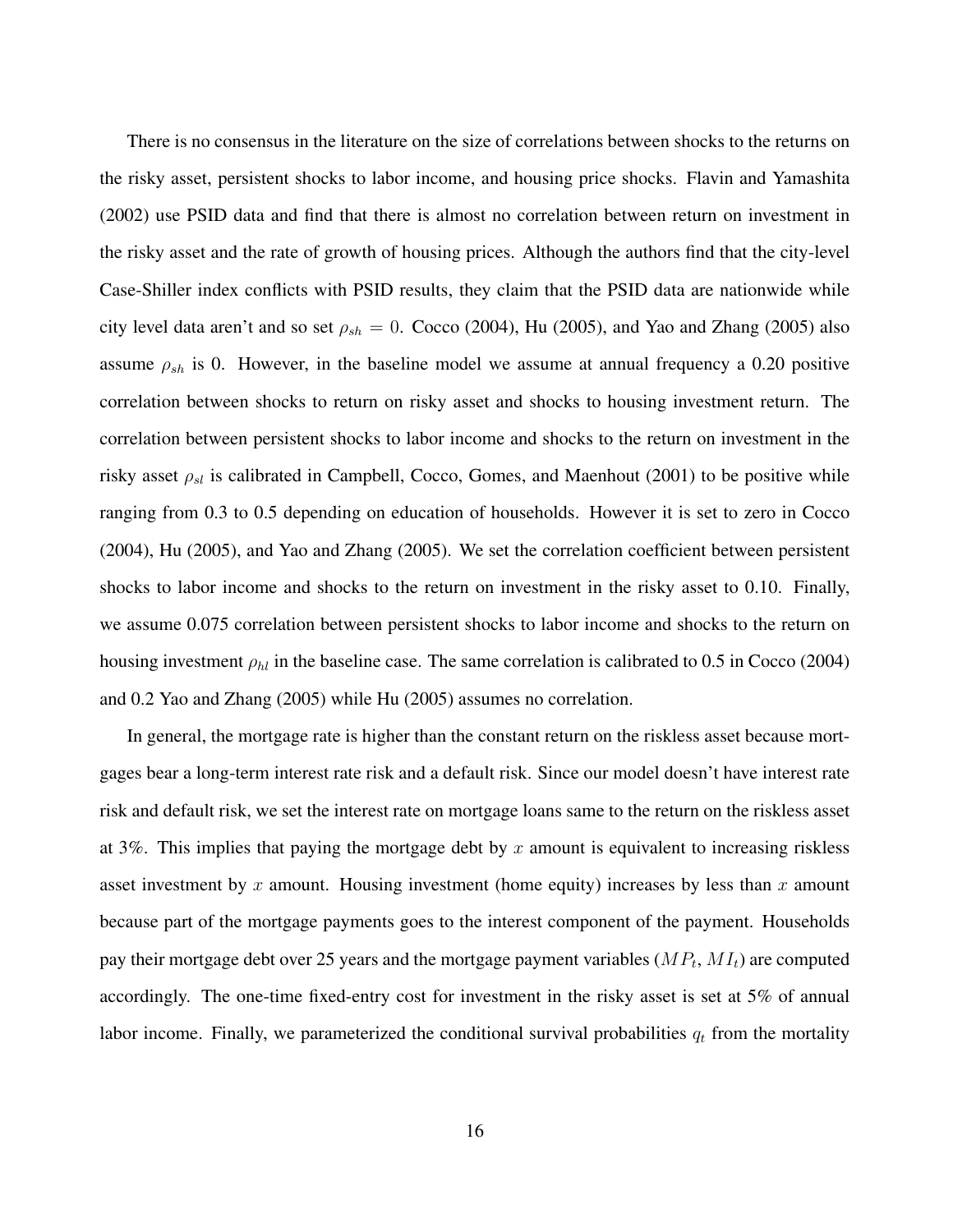<span id="page-17-0"></span>

| Description                                        | Parameter      | Value  |
|----------------------------------------------------|----------------|--------|
| Time discount factor                               | β              | 0.95   |
| Gross return on the riskless asset                 | $R^b$          | 1.03   |
| Equity premium                                     | $\mu_s$        | 0.06   |
| Liquidation cost                                   | $K_{i}$        | 0.10   |
| Intratemporal elasticity of substitution           | $\nu$          | 0.33   |
| Rental rate                                        | $\alpha_R$     | 0.06   |
| Mortgage rate                                      | $r^m$          | 0.03   |
| Fixed entry cost                                   | $\alpha_F$     | 0.05   |
| Down payment                                       | d              | 0.20   |
| Depreciation and maintenance                       | $\delta$       | 0.01   |
| Average growth rate on housing prices              | $\mu_h$        | 0.01   |
| Std. of persistent shock to labor income           | $\sigma_{l_2}$ | 0.1632 |
| Std. of temporary shock to labor income            | $\sigma_{l_1}$ | 0.3272 |
| Std. of shocks to return on housing inv.           | $\sigma_h$     | 0.057  |
| Std. of shocks to return on risky asset inv.       | $\sigma_s$     | 0.20   |
| Retirement income factor                           | ξ              | 0.66   |
| Persistence parameter of labor income shocks       | $\phi$         | 0.82   |
| Correlations between shocks                        |                |        |
| - return on housing and return on risky asset inv. | $\rho_{sh}$    | 0.20   |
| - return on housing investment and labor income    | $\rho_{hl}$    | 0.075  |
| - return on risky asset inv. and labor income      | $\rho_{sl}$    | 0.10   |

Table 1: Baseline Parameter Values

tables produced by the National Center for Health Statistics.[10](#page-0-0)

There is no analytical solution to this problem. Therefore we use numerical approximation based on the value function iteration, starting from the last period  $T$  and move backward in time. The details are given in the Appendix.

## 4 Estimation

Solving this structural model numerically is extensively time consuming, so we are able to estimate only two parameters: the relative risk aversion  $\gamma$  and the elasticity of intertemporal substitution  $\psi$ . The remaining parameters are calibrated to the values discussed above. These two parameters play an

<sup>10</sup>http://www.cdc.gov/nchs/data/nvsr/nvsr58/nvsr58 21.pdf, Table 1.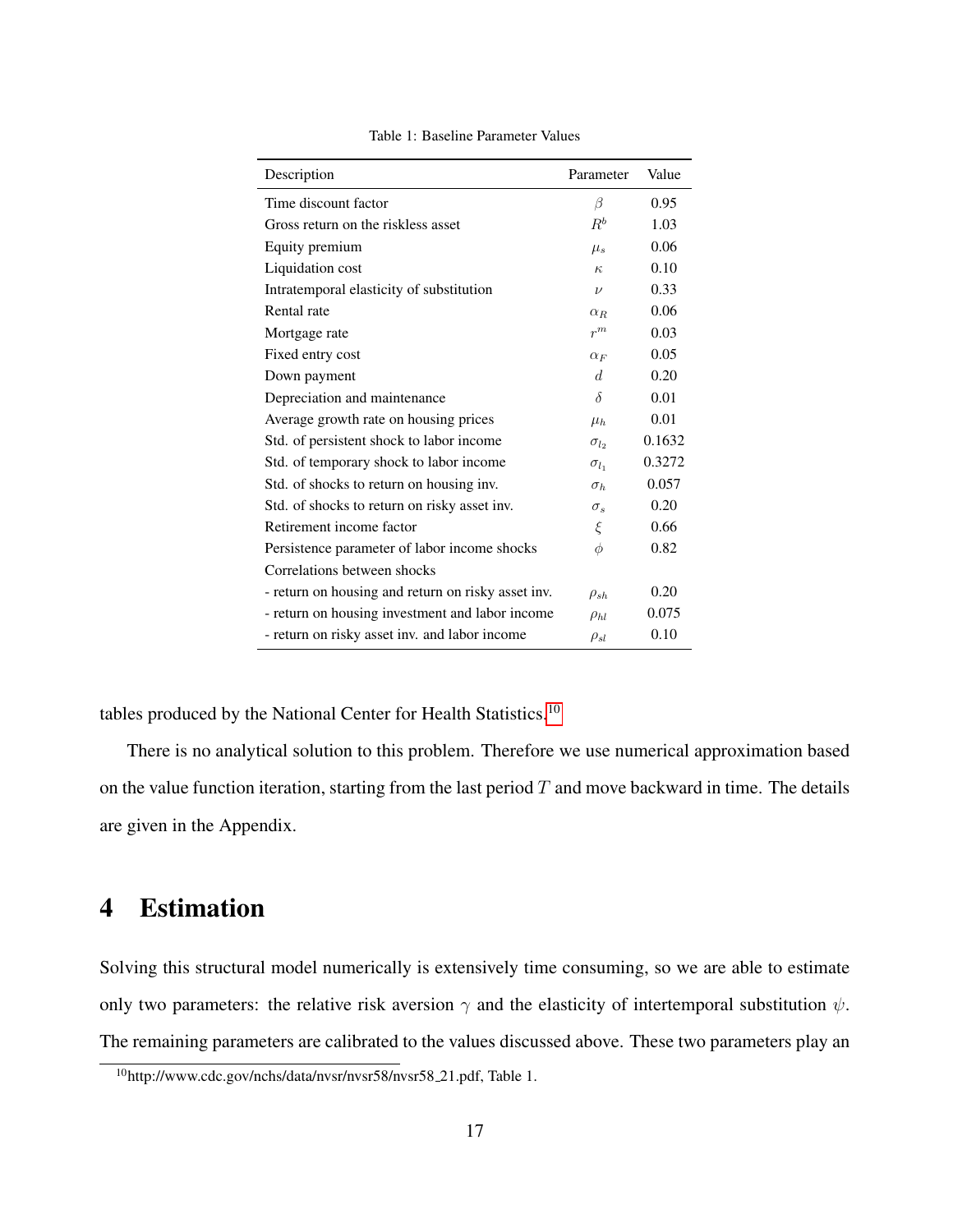important role in obtaining life-cycle asset allocation profiles; different values of these two parameters lead to different life-cycle allocations. Furthermore, there is no clear consensus in the literature on the exact values of these parameters. For instance, Vissing-Jorgensen (2002) suggests that limited asset market participation is important for the estimation of the elasticity of intertemporal substitution. She estimates the EIS for stockholders to be around 0.3-0.4 and for bond holders around 0.8-1. On the other hand, Guvenen (2003) uses an EIS for stockholders close to 1 while for nonstockholders close to 0.1. Hall (1988) finds that the EIS is unlikely to be much higher than 0.1. However, Hansen and Singleton (1982) and Vissing-Jorgensen and Attanasio (2003) estimate the EIS as greater than 1. They also estimate relative risk aversion between 5-10. In a life-cycle portfolio allocation model, Gomes and Michaelides (2005) uses different values of RRA and EIS and conclude that life-cycle portfolio allocations are very sensitive to the values of RRA and EIS. Because these two parameters play critical roles and because there is no consensus in the literature on the exact values for them, it is important to estimate these parameters.

We estimate our model using a minimum distance estimator. See for example Greene (2008, Chapter 15). Let us denote by  $w_{i,t}$  the value taken by variable i at age t over the life-cycle. Let us also denote by  $g_{i,t}(\gamma, \psi)$  the predicted value generated by the model for variable i at age t for a given value of the parameters  $\gamma$  and  $\psi$ .<sup>[11](#page-0-0)</sup> A consistent estimator of the RRA and EIS parameters is then given by

$$
(\hat{\gamma}, \hat{\psi}) = \arg \min_{\gamma, \psi} \sum_{i=1}^{N} \sum_{t=1}^{K} (w_{i,t} - g_{i,t}(\gamma, \psi))^2,
$$
 (18)

where  $N$  is the number of variables used in the minimum distance estimation.

This estimation procedure is similar to the impulse-response matching approach where the estimates are chosen by minimizing the distance between the empirical impulse-response function and the impulse-response function generated by a model (see Inoue and Kilian (2013) and Hall, Inoue, Nason, and Rossi (2012) and the numerous references therein). Although similar, it is more simple

 $11$ We simulate a very large number of life-cycle paths (50,000) and use the average as the predicted value.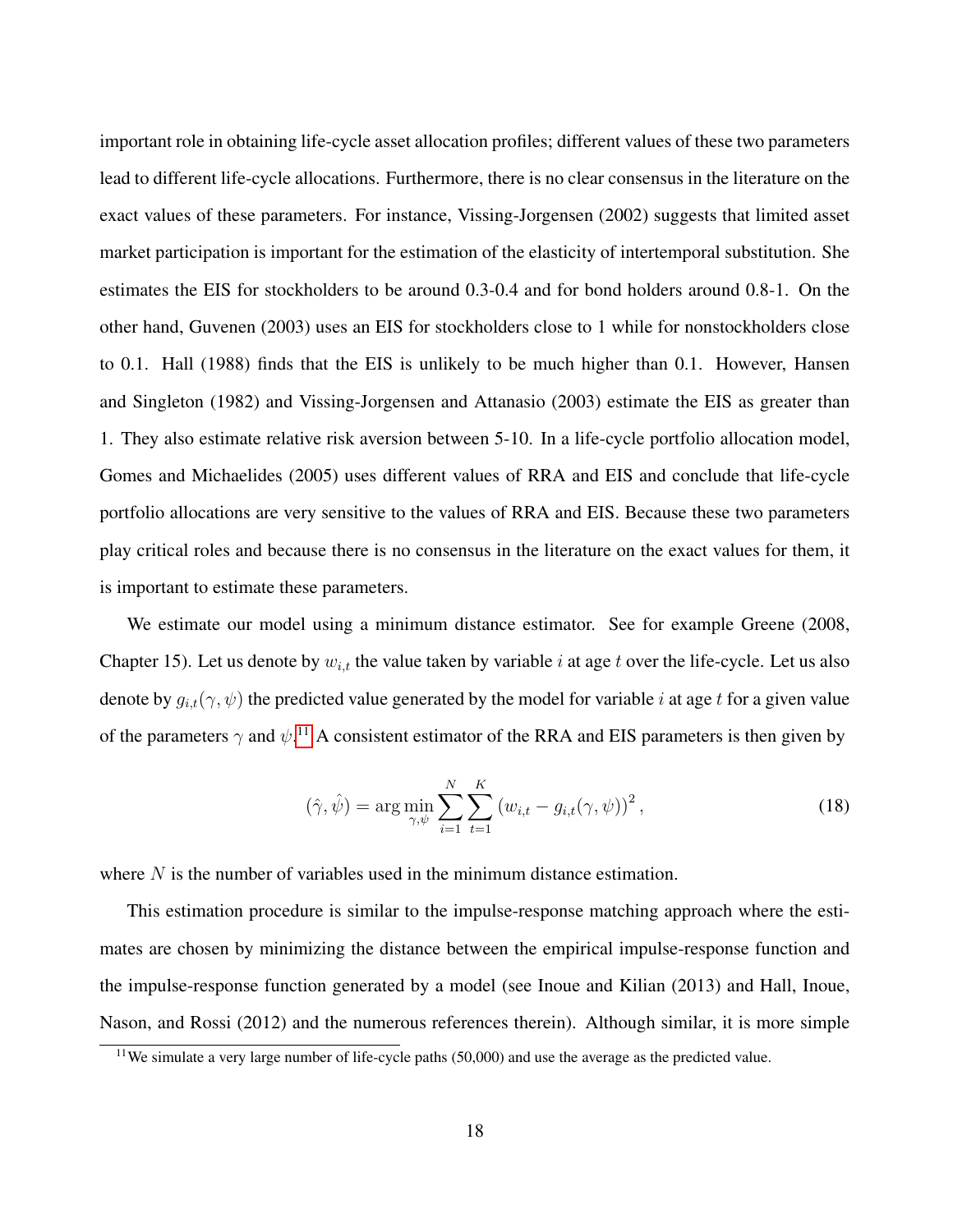because we directly match the data  $(w_{i,t})$  and the prediction from the model. We do not have to deal with the complications associated to the estimation of the empirical impulse-response function.

The life-cycle data we use for the estimation are investment in the risky asset as a share of total financial assets, risky asset market participation rate, and homeownership status because these three are the main life-cycle profiles we are interested in. We use SCF 2007 for the data because SCF is probably the most comprehensive survey on US households financial assets.

We define total investment in risky assets as the sum of stock mutual funds, bond mutual funds, mortgage-backed bonds, corporate bonds, publicly traded stocks and foreign bonds. On the other hand, riskless asset are composed of checking accounts, certificate of deposits, government-backed bond mutual funds, US Government bonds, saving bonds, municipal bonds, and cash and call money accounts. For some assets, households are asked how they are invested: either in risky, or riskless, or split between them. Depending on the answers we classify IRA-Keogh accounts, pensions and saving-money market accounts either risky, riskless, or split between both.

Data used for the estimation include households that report all demographic information (i.e. age, gender, marital status, education background) and necessary data for the estimation. We average-out the data for each age and further smooth-out the lifetime profiles through kernel regression because the row data are not smooth enough for the estimation. Kernel regression, as a non-parametric regression method, is appropriate when the relation between the dependent and the independent variables is clearly not linear. Define  $\bar{y}_t^a$  as the age-dependent averaged data for any one of the variables, then the goal of doing a kernel regression is to estimate the following functional form,

$$
\bar{y}_t^a = m(x_t) + e_t,\tag{19}
$$

where  $m(x_t)$  isn't specified and  $x_t = t$ . To estimate  $m(x_t)$  we use a kernel  $K_h(x)$  constructed from the normal distribution,

$$
K_h(x) = \frac{1}{h\sqrt{2\pi}}e^{-\frac{x^2}{2h^2}},\tag{20}
$$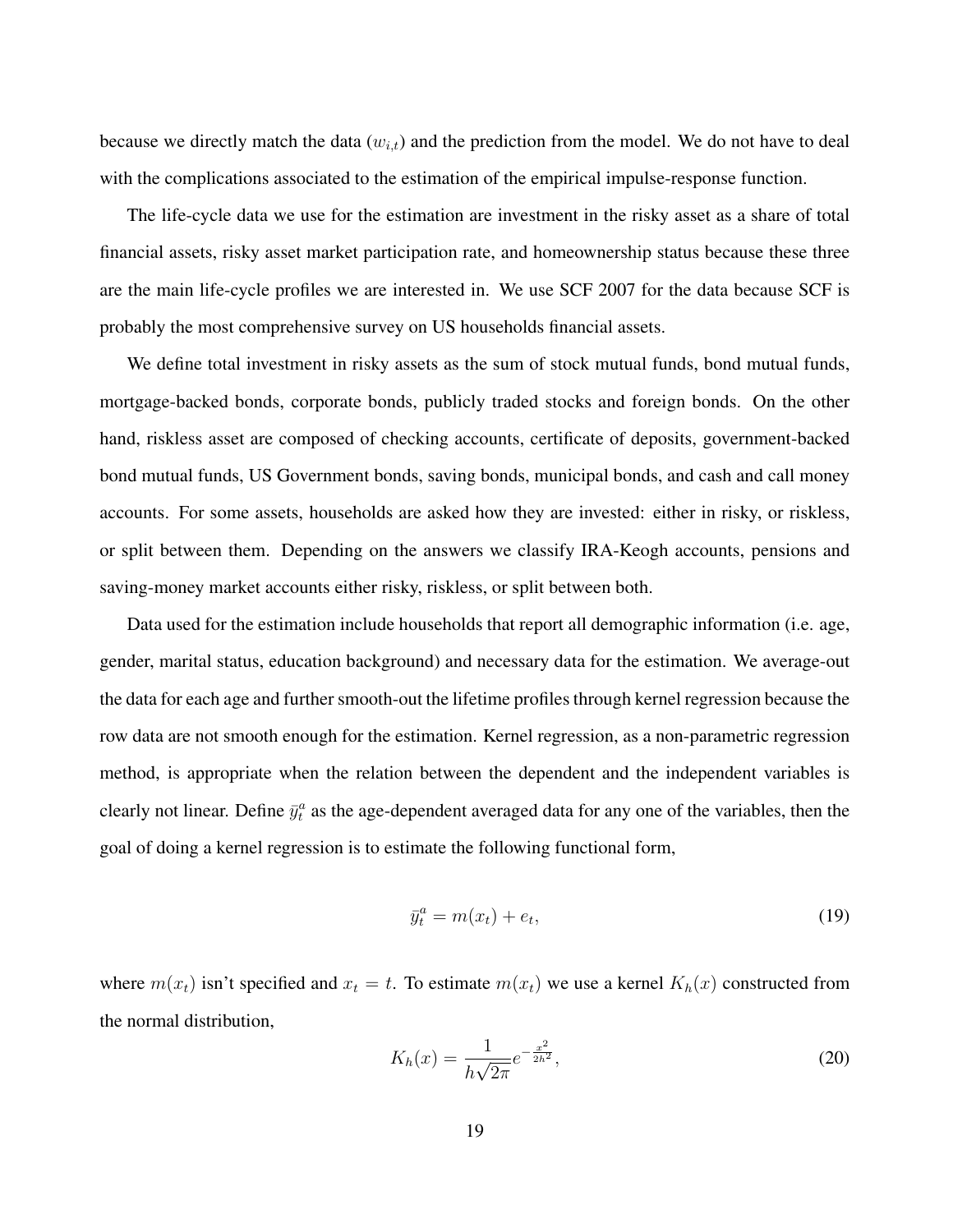which yield the following kernel regression estimator:

$$
\widehat{m}_h(x_o) = \frac{\sum_{t=1}^T K_h (x_t - x_0) \,\bar{y}_t^a}{\sum_{t=1}^T K_h (x_t - x_0)}.
$$
\n(21)

We set the bandwidth equal to  $h = 0.2\hat{\sigma}_x$  where  $\hat{\sigma}_x$  is the sample standard deviation of  $x_t$ . We perform this kernel regression separately for each series. The resulting predicted values are used as the observed data  $w_{i,t}$  when performing the minimum distance estimation. Figure [1](#page-20-0) displays the raw data and the kernel-smoothed data for the estimation.

<span id="page-20-0"></span>

Figure 1: Raw and Smoothed Data for the Estimation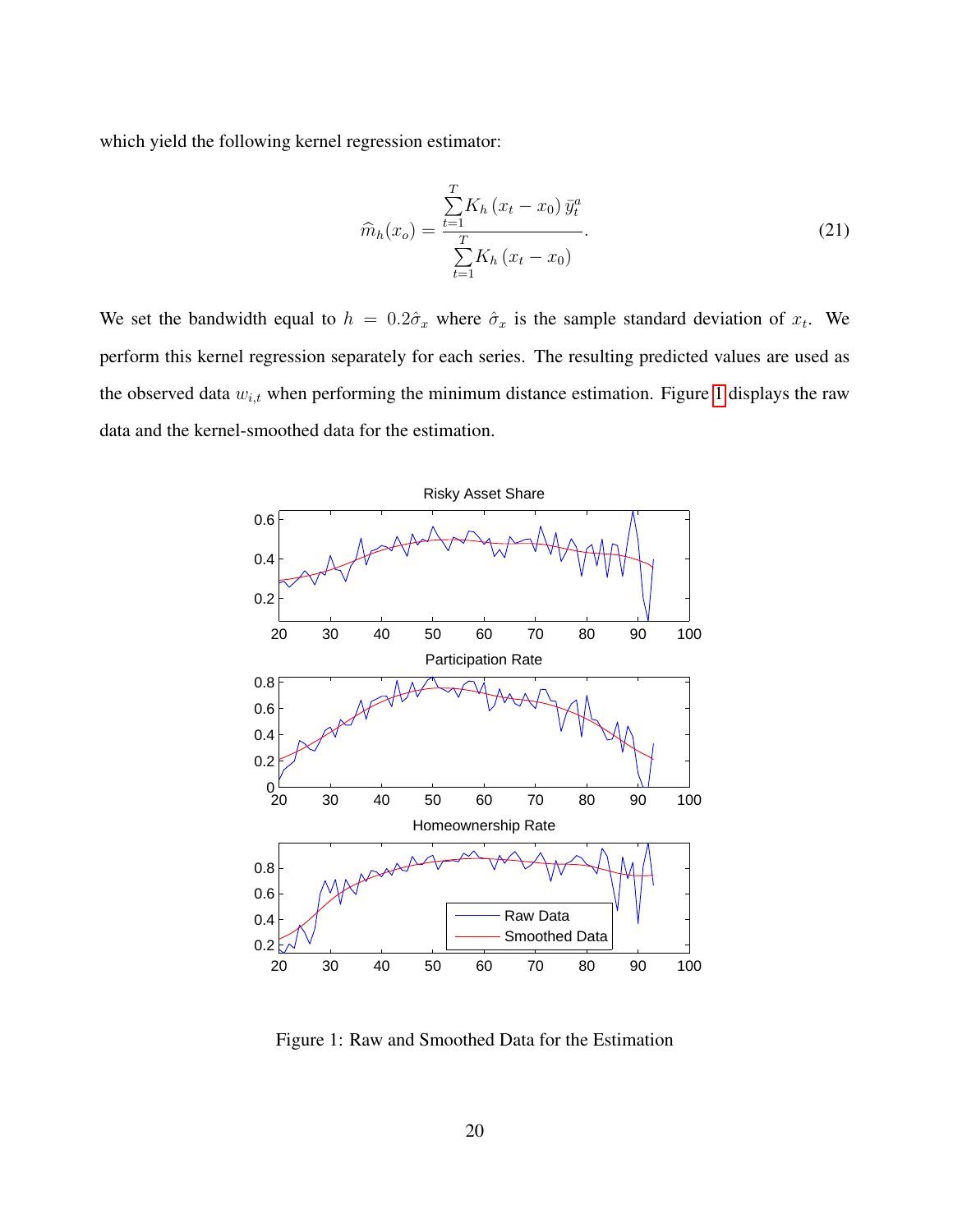## 5 Results

## 5.1 Model with Housing Investment

The EZ recursive preferences provides us with the flexibility of estimating RRA different than the inverse of the EIS. The estimated value for RRA  $(\hat{\gamma})$  and EIS  $(\hat{\psi})$  are respectively 3.78(0.0954) and 0.34(0.2423) with the standard errors in the parentheses. These estimates are moderate and are in line with the literature. Having estimated these parameters within acceptable intervals, we use the corresponding optimal solution to simulate the corresponding life-cycle risky asset and housing investment profiles of households.

We display in Panel A Table [2](#page-22-0) wealth accumulation profiles for the simulated baseline model and for the empirical data from the SCF. The model shows that households' financial wealth increases during the working life and decreases during the retirement period. It is simply because once households retire, their labor income decreases substantially and they use the investment in financial accounts to compensate the decrease in the labor income and to have a smooth consumption profile over the life-cycle. Total wealth also shows a similar picture but the decrease during the retirement period is limited as households do not cash in on their home equity or are not allowed to use reverse mortgage in the model. The lower panel of the table shows the wealth accumulation profiles in the SCF data over the life-cycle. Similar to the model, households accumulate both financial wealth and total wealth during the working period and decumulate to some extend during the retirement period.

Panel B of the table displays the differences between the wealth accumulation profiles of risky asset market participants and non-participants. The total wealth and the financial wealth of participants is higher than that of non-participants. However, the non-participants have more investment in housing (more home equity) than homeowners because in the absence of risky asset, non-participants prefer to have more investment in the housing investment to compensate, to some extent, the lack of risky asset investment. The financial wealth of non-participants is quite low as they can only invest in the riskless asset with relatively low return.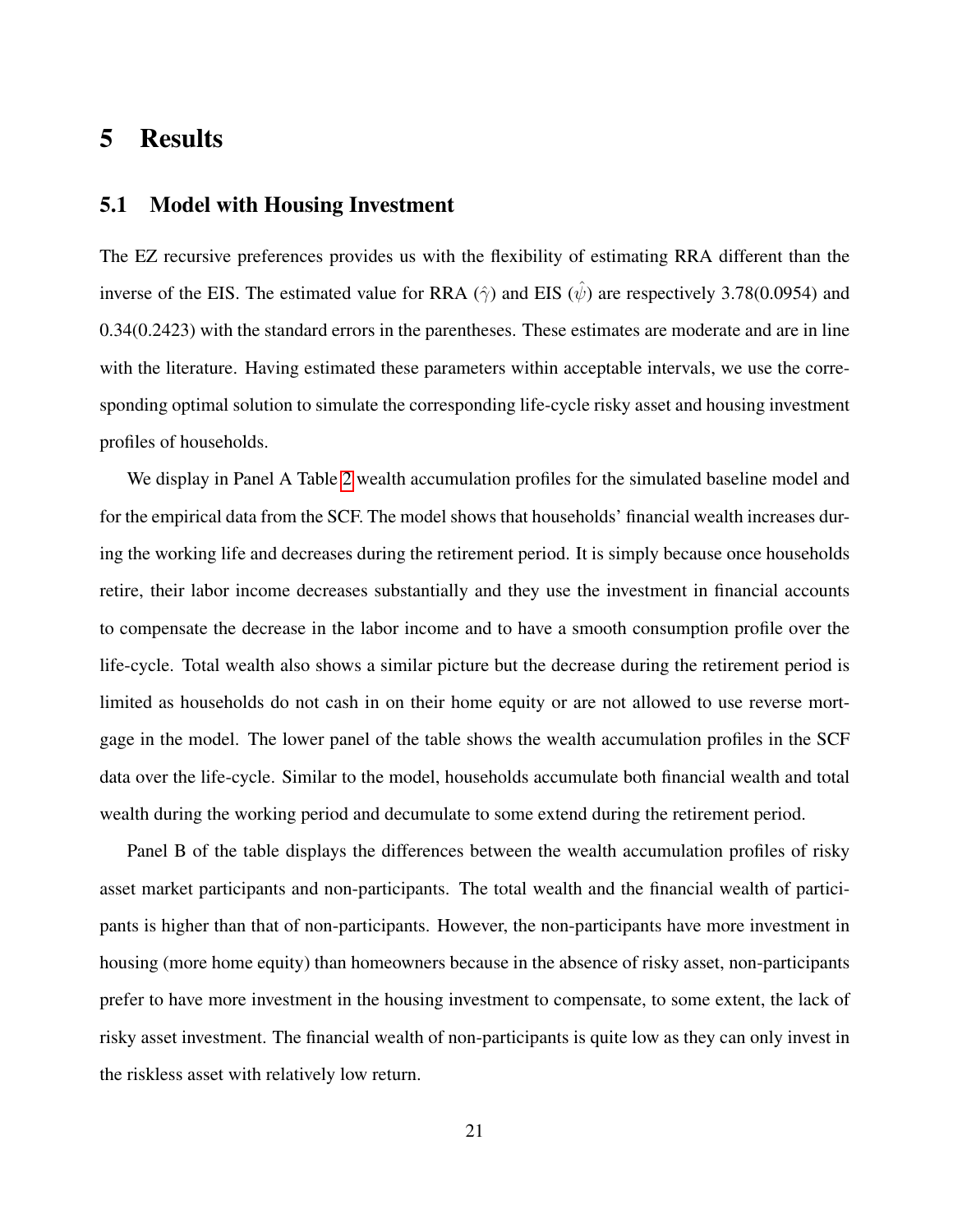<span id="page-22-0"></span>

| Age                                           | $20-30$ | $30-40$ | $40 - 50$ | 50-60 | 60-70 | 70-80 | 80-90 | 90-100 |
|-----------------------------------------------|---------|---------|-----------|-------|-------|-------|-------|--------|
| Panel A                                       |         |         |           |       |       |       |       |        |
| 1. Baseline Model                             |         |         |           |       |       |       |       |        |
| <b>Total Wealth</b>                           | 0.88    | 2.49    | 3.29      | 4.07  | 5.57  | 6.34  | 6.81  | 6.79   |
| <b>Financial Wealth</b>                       | 0.28    | 0.77    | 1.97      | 2.52  | 3.26  | 2.32  | 1.41  | 0.58   |
| 2. SCF                                        |         |         |           |       |       |       |       |        |
| <b>Total Wealth</b>                           | 0.16    | 2.27    | 3.48      | 4.33  | 4.69  | 4.22  | 2.61  |        |
| <b>Financial Wealth</b>                       | 0.05    | 1.57    | 2.51      | 3.23  | 3.57  | 3.39  | 2.16  |        |
| <b>Panel B</b>                                |         |         |           |       |       |       |       |        |
| 1. Participants of the Risky Asset Market     |         |         |           |       |       |       |       |        |
| <b>Total Wealth</b>                           | 0.99    | 2.64    | 3.51      | 4.34  | 5.84  | 7.7   | 9.07  | 7.9    |
| <b>Financial Wealth</b>                       | 0.57    | 1.30    | 2.64      | 3.31  | 4.38  | 4.94  | 5.01  | 3.04   |
| 2. Non-Participants of the Risky Asset Market |         |         |           |       |       |       |       |        |
| <b>Total Wealth</b>                           | 0.79    | 2.27    | 2.66      | 3.25  | 4.88  | 5.18  | 5.98  | 6.55   |
| <b>Financial Wealth</b>                       | 0.04    | 0.07    | 0.08      | 0.11  | 0.13  | 0.06  | 0.08  | 0.09   |
| Panel C                                       |         |         |           |       |       |       |       |        |
| 1. Homeowners                                 |         |         |           |       |       |       |       |        |
| <b>Total Wealth</b>                           | 1.83    | 3.25    | 3.52      | 3.96  | 5.62  | 6.41  | 6.86  | 6.79   |
| <b>Financial Wealth</b>                       | 0.23    | 0.44    | 0.64      | 0.95  | 2.19  | 2.26  | 1.25  | 0.40   |
| 2. Renters                                    |         |         |           |       |       |       |       |        |
| <b>Total Wealth</b>                           | 0.31    | 1.27    | 3.08      | 4.18  | 4.96  | 4.11  | 5.44  | 6.60   |
| <b>Financial Wealth</b>                       | 0.31    | 1.27    | 3.08      | 4.18  | 4.96  | 4.11  | 5.44  | 6.60   |

Table 2: Wealth Accumulation Profiles

Total Wealth is the sum of financial wealth and home equity, where the financial wealth is composed of investment in risky and riskless financial assets. These reported wealth numbers are normalized by labor income.

The last panel displays the wealth accumulation profiles depending on the homeownership status. Homeowners are wealthier than renters throughout the life-cycle while renters hold more risky asset than homeowners. Due to their housing investment, homeowners do not need to invest heavily on the risky asset. However, in the absence of housing investment, renters need to invest more in the risky asset in order to accumulate more wealth both for the retirement and for the bequest motive.

Table [3](#page-23-0) shows life-cycle portfolio allocation and homeownership status of households for the model with baseline parameters (Tables [1\)](#page-17-0). The first row of the table shows the share of risky asset within all financial assets for the population while the second row displays the same share conditional on investing in the risky asset. The third and the fourth rows display the risky asset market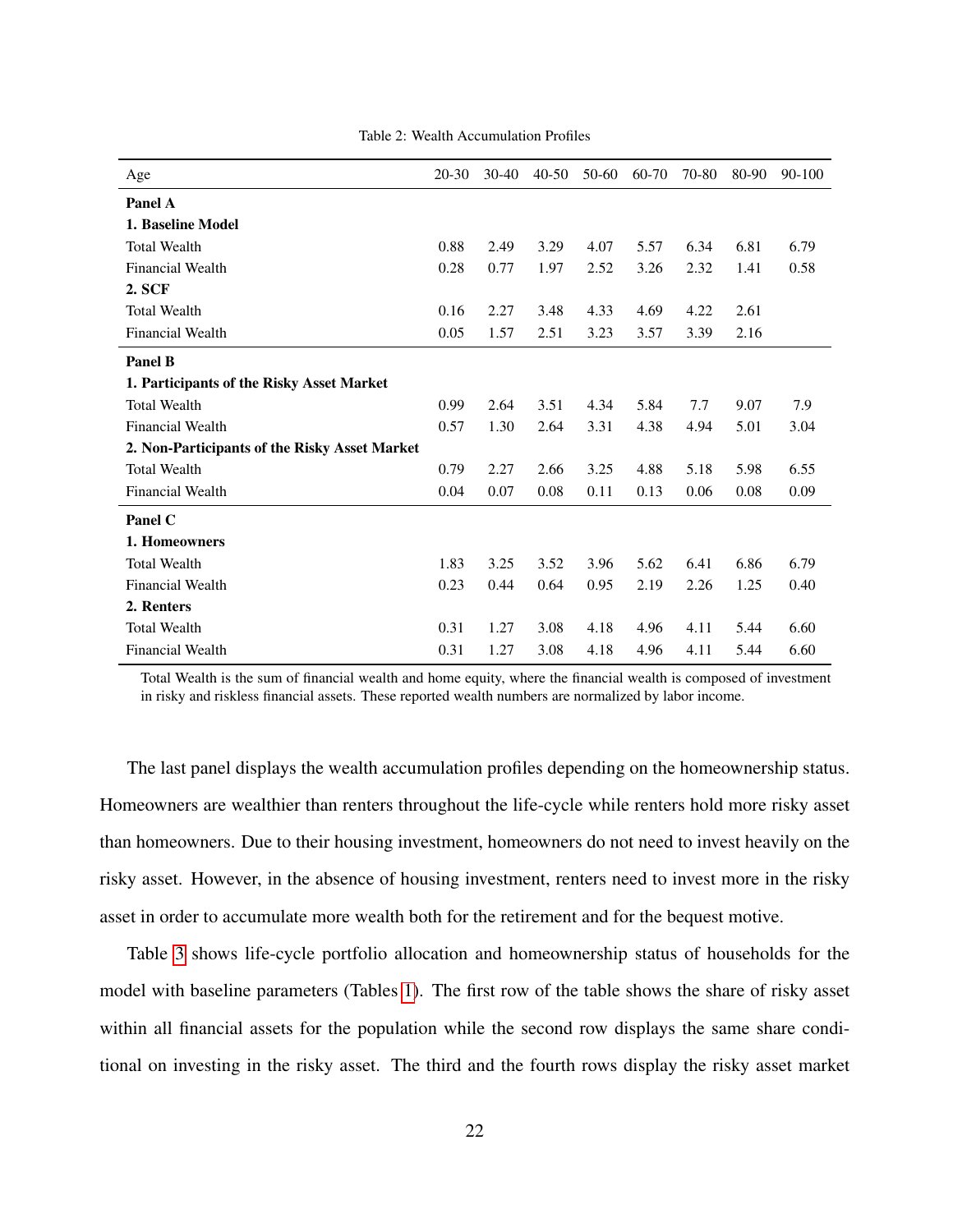<span id="page-23-0"></span>

| 20-30 | 30-40 | 40-50                                 | 50-60 | 60-70 | 70-80 |      | 80-90 90-100 |
|-------|-------|---------------------------------------|-------|-------|-------|------|--------------|
|       |       | 0.41                                  | 0.49  | 0.47  | 0.37  | 0.31 | 0.3          |
| 0.33  | 0.47  | 0.63                                  | 0.66  | 0.7   | 0.72  | 0.65 | 0.62         |
| 0.39  | 0.51  | 0.64                                  | 0.75  | 0.68  | 0.52  | 0.48 | 0.49         |
| 0.32. | 0.7   | 0.73                                  | 0.74  | 0.74  | 0.78  | 0.86 | 0.94         |
|       |       | Risky Asset Share (Uncond.) 0.15 0.24 |       |       |       |      |              |

Table 3: Life-Cycle Profiles - Baseline Model

Risky asset share is the share of risky asset investment over all financial assets conditional on investing in the risky asset.

participation rate and homeownership rate, respectively.

The first two rows of Table [3](#page-23-0) show that households gradually increases the share of risky asset investment within total financial assets during the working period reaching the highest unconditional share of 49% and highest conditional share of 70% before retirement and then decrease these shares during the retirement. The main reason for the change in the portfolio from high but stochastic return risky asset investment to low and constant return riskless asset investment during the retirement is because as people get older it would be difficult to compensate any big negative shock to risky asset investment. Therefore, they gradually transfer their financial wealth from the risky asset to riskless one.

One can argue that during early years of working period, it would be optimal to invest the remaining wealth in the risky asset after households make housing investment and consumption decisions. However, there are some reasons that keep households away from investing all remaining wealth only in the risky asset. During the early ages, labor income is the only source of wealth for households and it is low compared to middle-aged households labor income. Once households pay either regular mortgage payment or rent out of labor income, they left with lower labor income for consumption and financial investment. After the consumption decision, they need to put some of this labor income in risk-free asset for precautionary reasons. If they would invest bulk of this remaining labor income in the risky asset and then face with big negative shocks to both labor income and risky asset investment, they might not be able to pay mortgage payments or rent or they would left with too little income for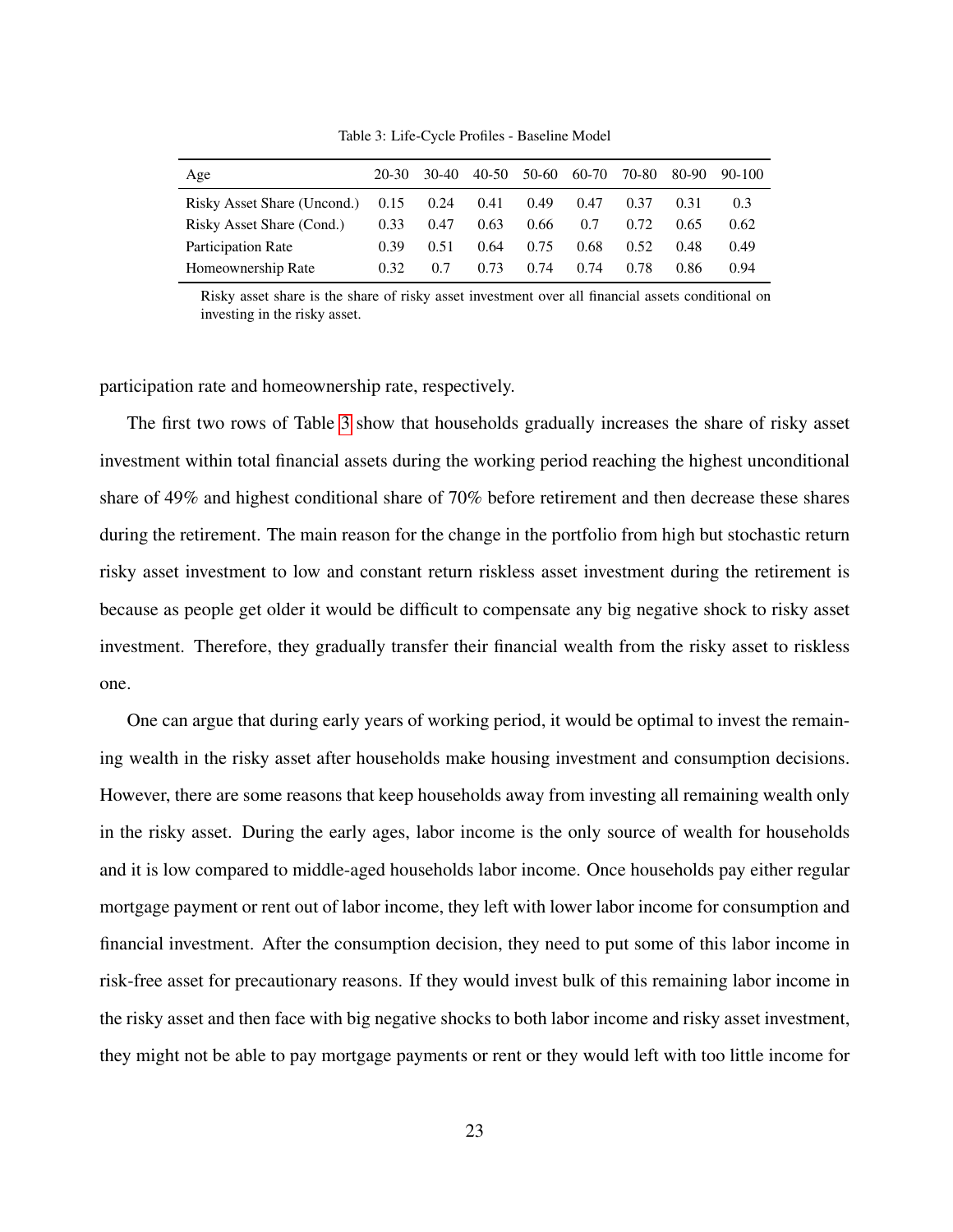consumption. Therefore, for early years, it is optimal for households to invest bulk of their financial wealth in the riskless asset and gradually increase the share of risky asset over the working period.

The third row of Table [3](#page-23-0) shows the proportion of the population that has paid the fixed entry cost and is actively investing in the risky asset. The participation rate follows a pattern similar to the pattern of the risky asset share. During the working life, this share monotonically increases from 39% to 75% and then decreases during the retirement period to less than 50%.

Looking at the first three rows of Table [3,](#page-23-0) it is clear that the model is able to generate a moderate level of risky asset market participation rate and moderate share of risky asset holding for the whole life-cycle. As we will show later, this is mainly due to the housing investment and slightly due to the assumption of EZ recursive preferences, through which we are able to disentangle the relative risk aversion from the elasticity of intertemporal substitution.

The baseline model finally shows that households have a strong preference for homeownership. Homeownership rate continuously increases from 32% to 94% over the life cycle in the model. As we will see in the subsequent sections, this rate is slightly higher than the rate we observe in the SCF data for the retirement group. However, for the other age groups the model has generated reasonable homeownership rates.<sup>[12](#page-0-0)</sup> Among many reasons for the over-estimation of homeownership rates for old people, we can think about at least two reasons. First, the model does not include compulsory moving that can happen because of many reasons such as health reasons, retiring, divorce, etc. The compulsory moving is high for retired people while it is low for the working-age people. Second, the model does not include reverse mortgaging which could lead some households to cash in on their houses at some point in time during retirement.

### 5.2 Model Without Housing Investment

Next, we compare the aforementioned model to the same model with no housing investment (NHI) in order to quantitatively analyze and measure the effects of housing investment on portfolio allocation.

<sup>&</sup>lt;sup>12</sup>For instance in Yao and Zhang (2005) the homeownership rate is estimated to be 100% from age of 35 to 95.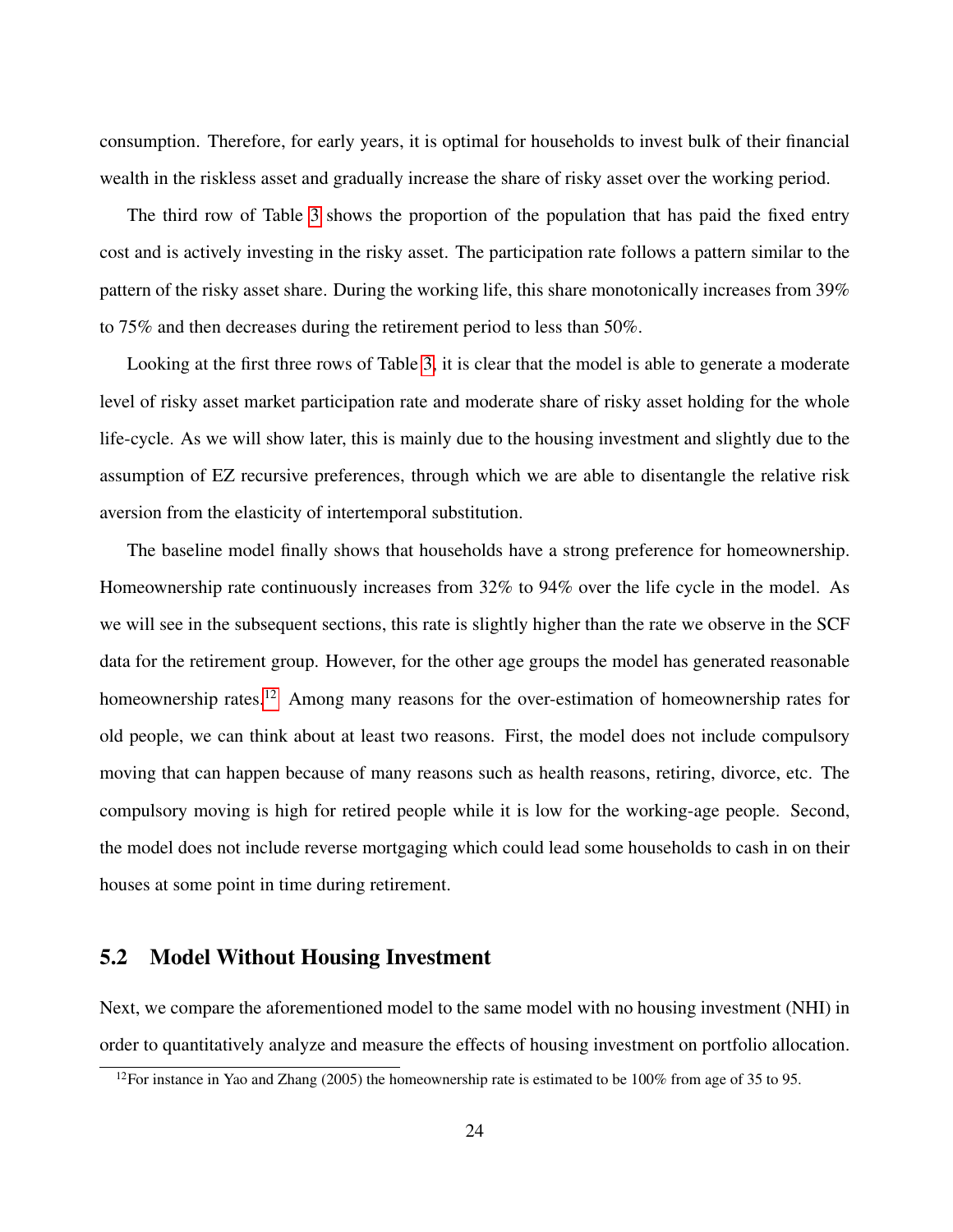<span id="page-25-0"></span>

| Age                                                  | 20-30       |                    |      |           |      | 30-40 40-50 50-60 60-70 70-80 80-90 90-100 |
|------------------------------------------------------|-------------|--------------------|------|-----------|------|--------------------------------------------|
| Risky Asset Share (Uncond.) 0.75 0.96 0.98 0.98 0.96 |             |                    |      | 0.83      | 0.67 | 0.53                                       |
| Risky Asset Share (Cond.)                            | $0.77$ 0.97 | 0.98 0.98          | 0.96 | 0.88 0.78 |      | 0.68                                       |
| Participation Rate                                   | 0.88        | $1 \t 1 \t 1 \t 1$ |      | 0.94      | 0.86 | 0.78                                       |

Table 4: Life-Cycle Profiles - No Housing Investment

Risky asset share is the share of risky asset investment over all financial assets conditional on investing in the risky asset.

First, it is worth making clear the main features of the NHI model. The NHI model includes all features of the main model except those related to housing investment. In the NHI model, there is no housing investment, no house price risk, no mortgage payments and no homeownership status. All other parameter values are the same, including RRA and EIS. Households make decisions on consumption expenditure and on investment in financial markets (riskless and risky assets). Table [4](#page-25-0) shows the life-cycle portfolio allocation profiles of households for the NHI model.

There are significant changes in life-cycle wealth allocation profiles between these two models. It is clear that housing investment has a strong crowding out effect on investment in the risky asset. The first row of the table shows that the risky asset market participants invest almost all of their financial wealth in the risky asset during the working period. As the highest share was at most 70% in the baseline case, we observe that housing investment in this setup leads to significant decrease in both conditional and unconditional risky asset investment during the working period. Households reduce their risky asset investment during the retirement in the NHI model similar to the baseline model but the share are still higher than the baseline model.

Compared to the baseline model, we observe higher participation rate during the working period. Between ages of 30-70 all households have investment in the risky asset, but the rate decreases during the retirement period. The decrease in the participation rate during the retirement is simply because households do not want to face any big negative shock to their risky asset investment during the retirement period as they would have less time to compensate big losses due to such negative shocks in the absence of housing investment which can be liquidated in such severe liquidity constraint cases.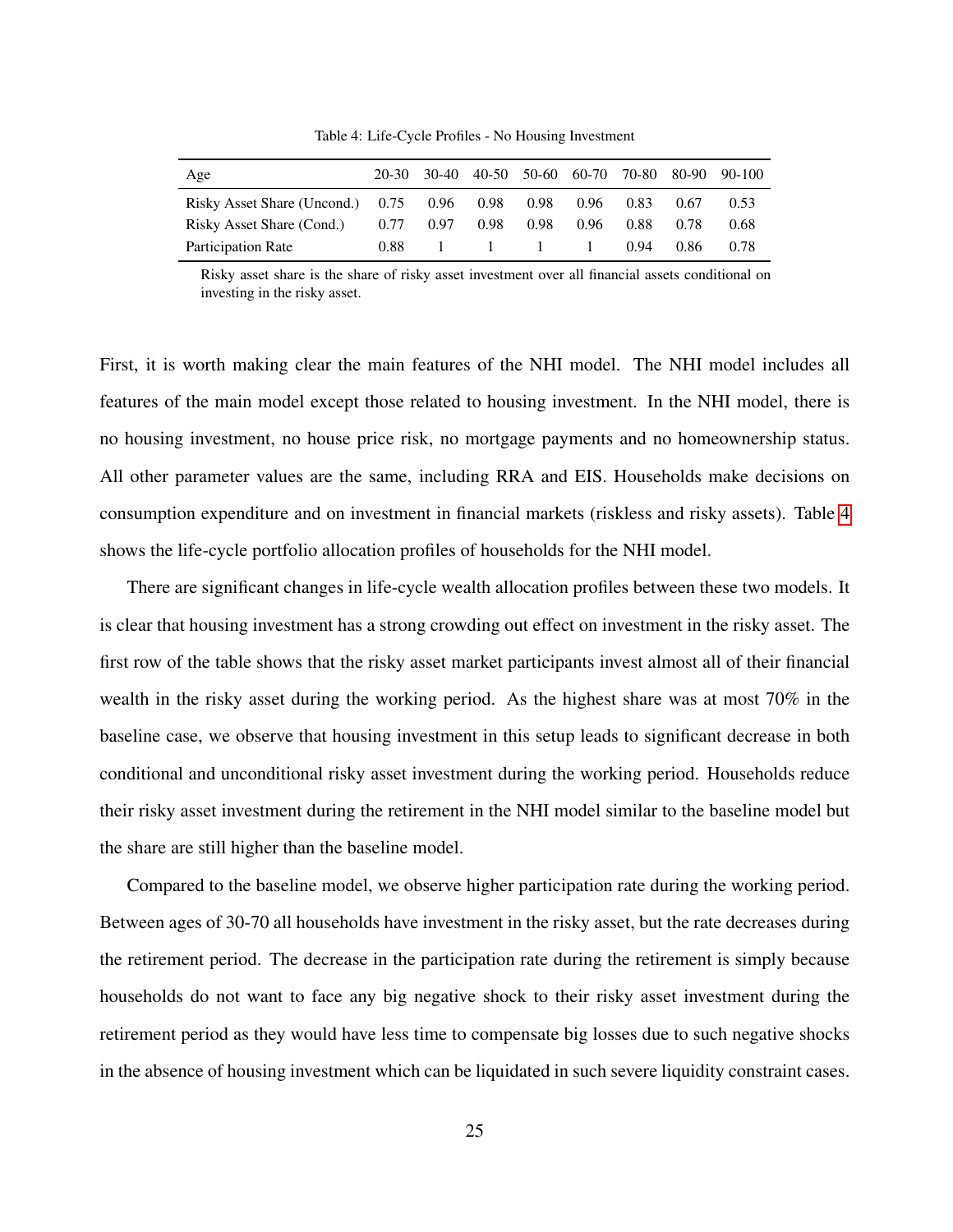Therefore, the number of households investing in the risky asset decreases during this period.

One main reason for observing a long lasting crowding out effect of housing investment in the baseline model is the duration of mortgage debt. Most of the households become homeowners and begin to pay their mortgage debt between the ages of 20-30. They pay back their mortgage debt over 25 years. When reaching ages around 50, a majority of households are homeowners with less mortgage debt. They can then make investments in financial assets without much concern about their housing investment because of very low or no mortgage debt. However, we also should take into account the fact that some households may want to sell their relatively small house and buy a larger ones. Hence, the negative effects of mortgage debts on financial asset investment could last to extended periods. Furthermore, while the burden of mortgage debt decrease substantially as households get older, they are getting closer to the end of their life and are left with less time to compensate a potential big negative shock to their investment .

## 5.3 Comparison of the Data and the Model with Housing

In this part of the paper, we investigate the extent to which the portfolio allocation profiles in the model match the data. We use Survey of Consumer Finances (SCF) 2007 since SCF provides the most comprehensive information on financial wealth of households in the US. The data collection process and the definition of each variable is explained in detail in the discussion covering the estimation of the model.

Table [5](#page-27-0) displays the unconditional and conditional risky asset shares, the risky asset participation rate, and the homeownership rate obtained from the SCF data. Similar to the baseline model in Table [3,](#page-23-0) the empirical evidence shows that households increase their risky asset investment during the working period and decreases during the retirement period. Furthermore the model-estimated unconditional and conditional risky asset shares over the life-cycle match the empirical counterpart reasonably well. In many previous life-cycle portfolio allocation models, the portfolio shares invested in the risky asset were always significantly higher than the empirical evidence. For example,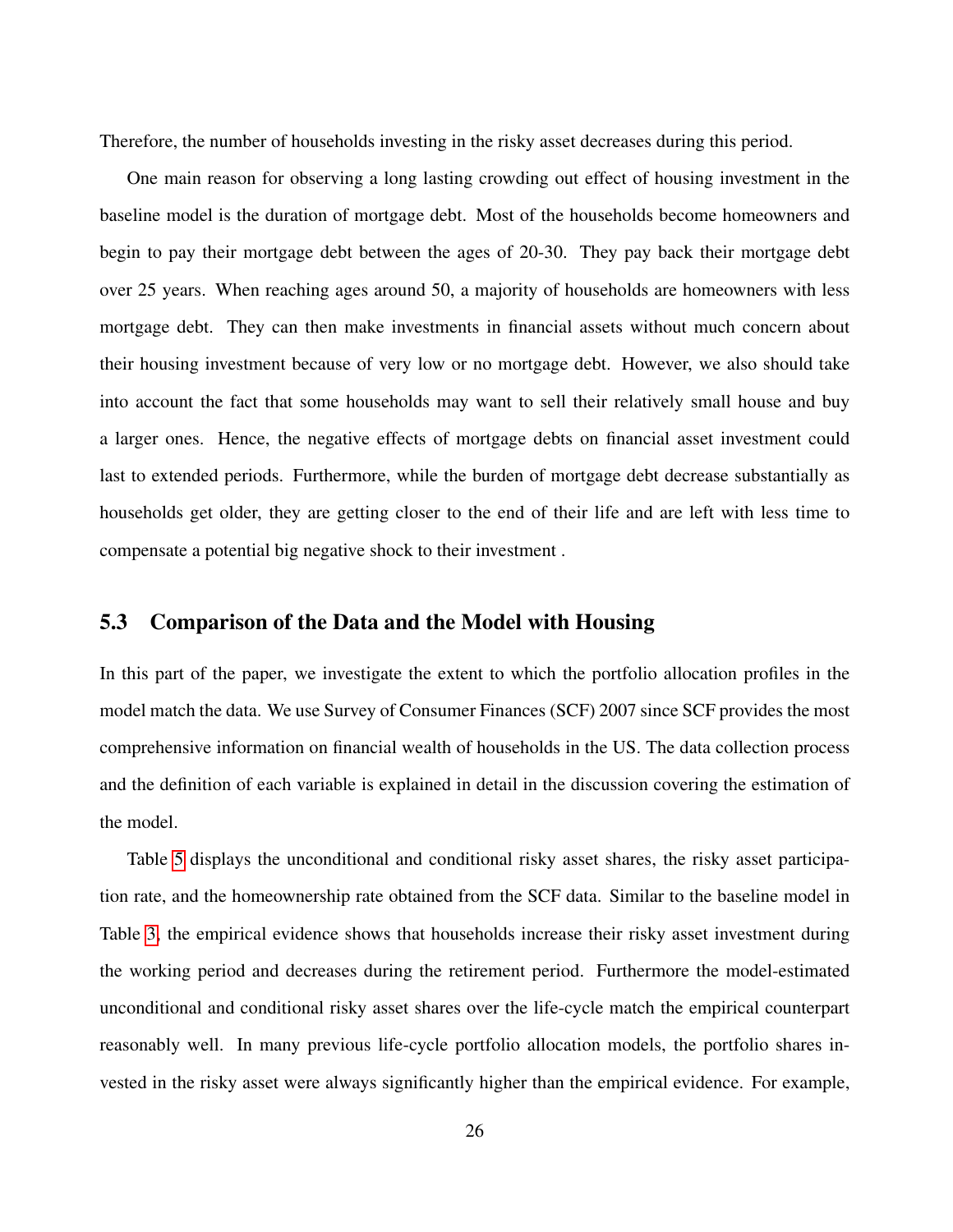<span id="page-27-0"></span>

| Age                                  | 20-30 | 30-40 | 40-50 |      | 50-60 60-70 | 70-80 | 80-90 |      |
|--------------------------------------|-------|-------|-------|------|-------------|-------|-------|------|
| Risky Asset Share (Uncond) 0.32 0.38 |       |       | 0.46  | 0.49 | 0.46        | 0.43  | 0.4   | 0.38 |
| Risky Asset Share (Cond)             | 0.43  | 0.47  | 0.52  | 0.54 | 0.52        | 0.52  | 0.49  | 0.46 |
| Participation Rate                   | 0.52  | 0.64  | 0.75  | 0.8  | 0.77        | 0.73  | 0.64  | 0.58 |
| Homeownership Rate                   | 0.27  | 0.61  | 0.78  | 0.85 | 0.87        | 0.84  | 0.76  | 0.69 |

Table 5: Life-Cycle Profiles - SCF Data

Risky asset share is the share of risky asset investment over all financial assets conditional on investing in the risky asset.

see Campbell, Cocco, Gomes, and Maenhout (2001), Cocco (2004), Cocco, Gomes, and Maenhout (2004), Gomes and Michaelides (2007), Hu (2005), Yao and Zhang (2005) among many. The gap between the predictions of life-cycle models and the empirical evidence is called the "portfolio allocation puzzle" which is a kind of flip side of the "equity premium puzzle" of Mehra and Prescott (1985). Therefore, it is important to note that the model is able to match the data fairly well.

The third raw of Table [5](#page-27-0) shows the risky asset participation rate for the SCF data. Both the baseline model and the SCF data displays an increasing participation rate during the working period while a decreasing rate for the retirement period. Furthermore, the participation rate in the baseline model is fairly close but lower than the empirical counterpart throughout the life-cycle. Overall, the comparison between the baseline model and the SCF data indicates that the model has successfully address both the moderate rate of stock market participation rate and moderate level of equity holding of stock market participants.

When compared to the SCF data, the model estimates the homeownership rate for the working period years fairly well but overestimates homeownership rate for the late years of the life-cycle. Two possible reasons for the over-estimation of the homeownership rate during the late years are as follows. First, the model does not incorporate involuntarily moving due to many reasons including retirement, health issues, divorce. The involuntarily moving is higher during the retirement period than during the working period. Second, the model does not cover the reverse mortgage feature, which is a form of loan that uses house as a collateral and which is possibly higher for the elderly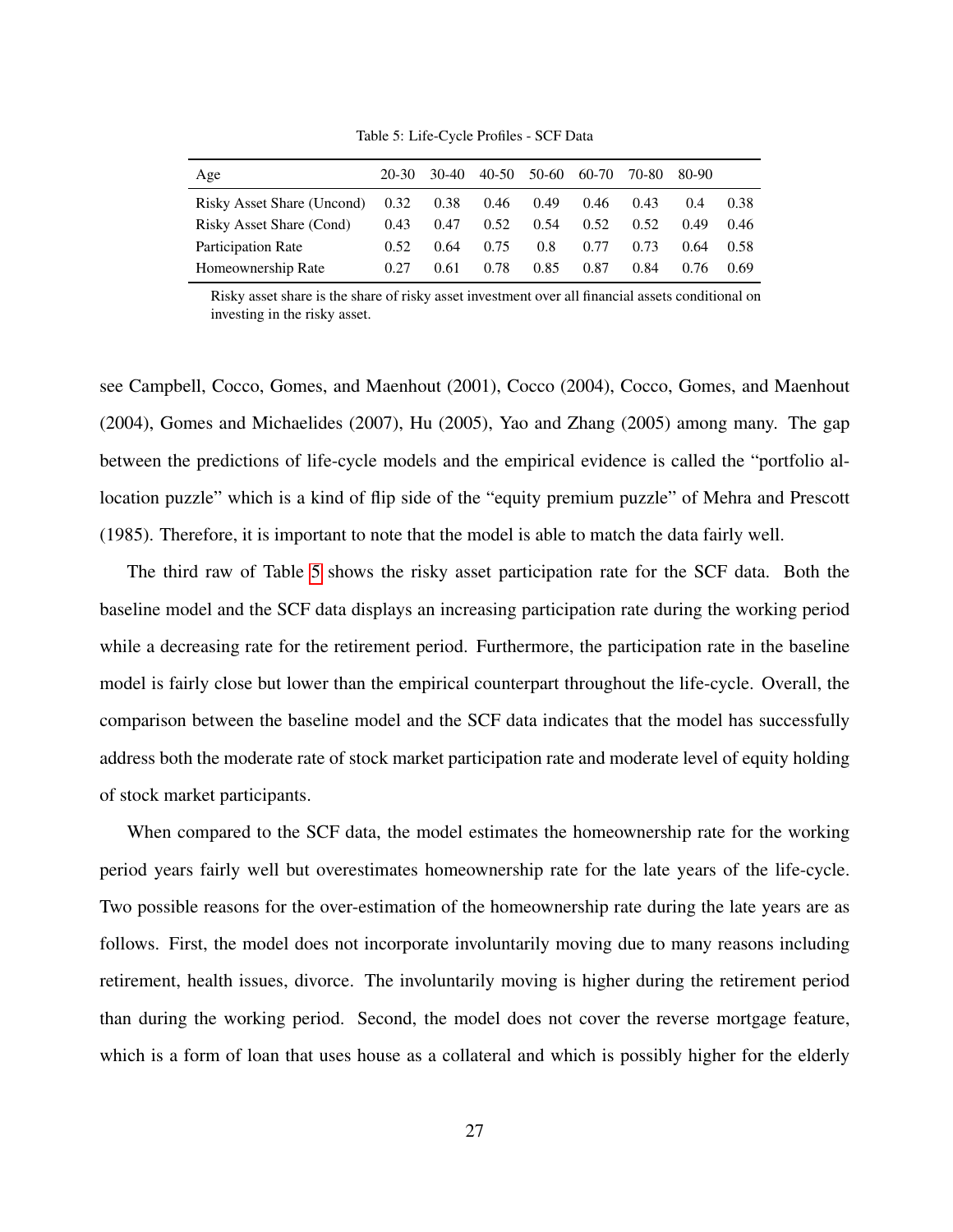people.

#### 5.4 Comparative Statics

In this section we discuss the effects of some of the parameters of our model on the life-cycle portfolio allocations. Specifically, we investigate the effects of house price risk and the size of the entry cost. We also compare the life-cycle portfolio allocation profiles of homeowners and renters in order to analyze how different these profiles are.

The baseline model assumes that house prices are affected by stochastic shocks. In order to analyze the effect of the uncertainty of house prices on households' portfolio allocation decisions, we set different values for the standard deviation of house prices ranging from 0% to 20%. while keeping the mean real growth rate of house prices constant at  $1\%$  as in the baseline case. Table [6](#page-30-0) displays the life-cycle portfolio allocation and the homeownership rates for different degrees of house price uncertainty.

Table [6](#page-30-0) shows that while keeping the expected return on housing investment constant, as the risk associated with house prices decreases, we observe clear increases in the homeownership rate starting from middle-age forward. For young households, however, we observe the reverse, as housing investment become more risky, relatively many young households are induced to buy house. The distinction between the behavior of young and non-young households on housing investment stems from the fact that young households are more inclined towards the risky assets compared to the other households, while young households perceive more risky housing more appealing asset, non-young households perceive less risky housing more appealing asset.

As house price become more risky, during the first ten years, the participation rate decreases to some extent as more young households substitute from risky asset investment to housing investment. However, for the subsequent periods, we observe increases in the participation rate as well as the risky asset share within total financial assets due to the fact that housing is now more risky and less appealing asset, and hence households prefer to hold more risky financial assets with higher expected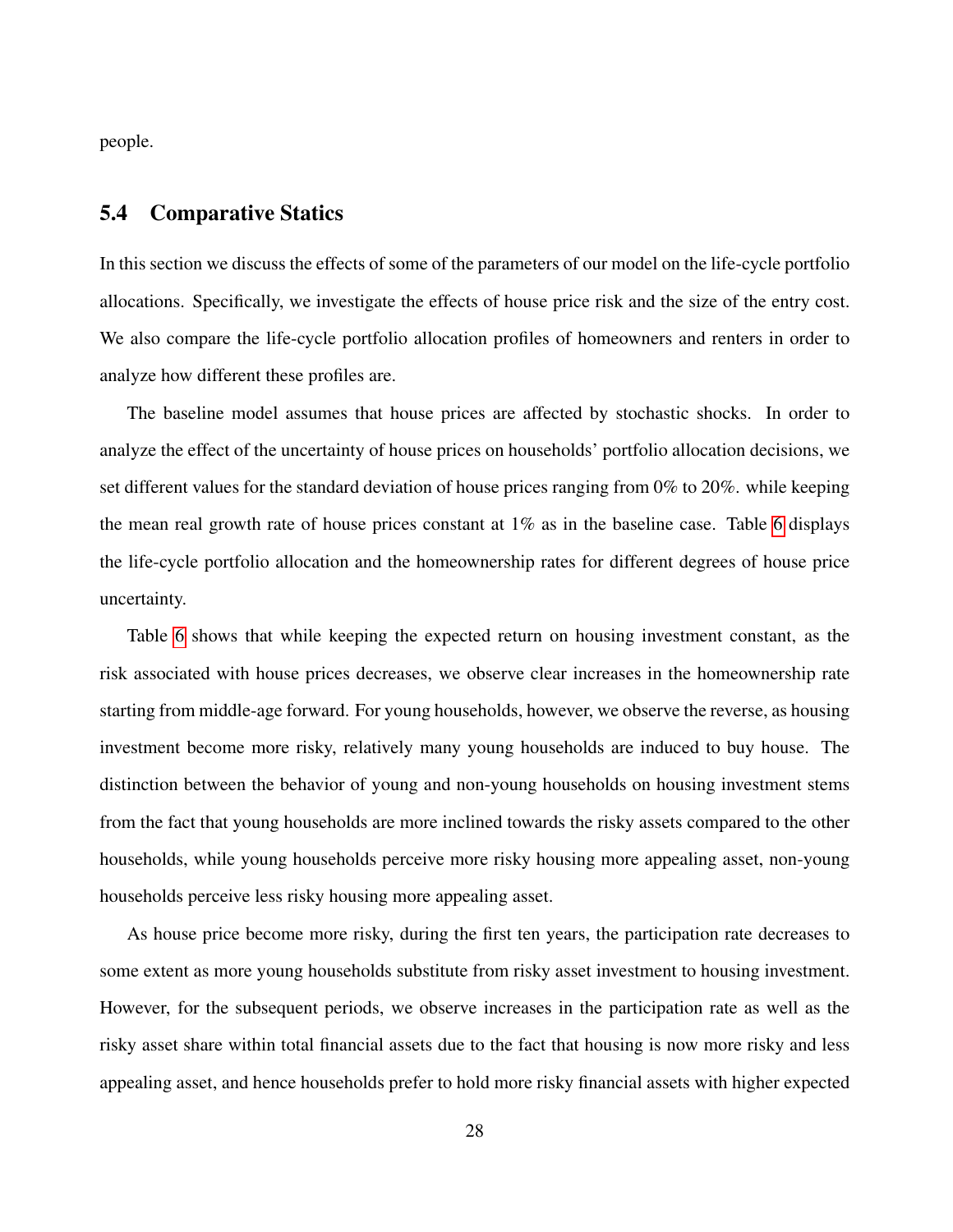return than risky housing investment with relatively lower expected return.

These findings can be linked to housing bubbles in the sense that removing uncertainty about the future behavior of house prices leads to more investment and sometimes over investment in housing, which in our case crowds out risky asset investment. Therefore, this model, although it is not a general equilibrium model, can somewhat show that if households are certain about future increases in house prices, there would be switches from financial investment to housing investment at both extensive and intensive margin.

The baseline case assumes that households pay a one-time fixed entry cost the first time they decide to invest in the risky asset. It covers the cost opening a brokerage account, the cost of understanding how the market works, and the cost of acquiring and evaluating information about the stock market. Similar to Alan (2006), Gomes and Michaelides (2007), Guvenen (2009b), and Guo (2004), this cost is a fixed proportion of households annual labor income.

By using different size of this cost as a share of labor income, we analyze the impact of it on households financial investment decisions. We observe that as the size of fixed-cost increases, the participation rate initially slightly decreases as expected, but as time passes the the participation rate increases. The increase in later years reflect the motivation that households want to compensate both the losses stemming from the late participation to the risky asset market and the higher cost of the participation and hence direct more resources to the risky asset investment as the size of the participation cost increases. We further observe as households reach the terminal period, the magnitude of the effect of the size of the fixed cost decreases.

We next investigate the life-cycle profiles of homeowners and renters. The model assumes that all households are renters in the initial period. From the second period on and in each period, households endogenously make a homeownership decision. For instance, a homeowner at age  $t$  has three options regarding homeownership: (1) stay in the current house, (2) move to a new house, (3) move to a rental property. Similarly, a renter decides to either stay in the current rental property or move to a bigger or smaller rental property or buy a house and become a homeowner. Note that a typical household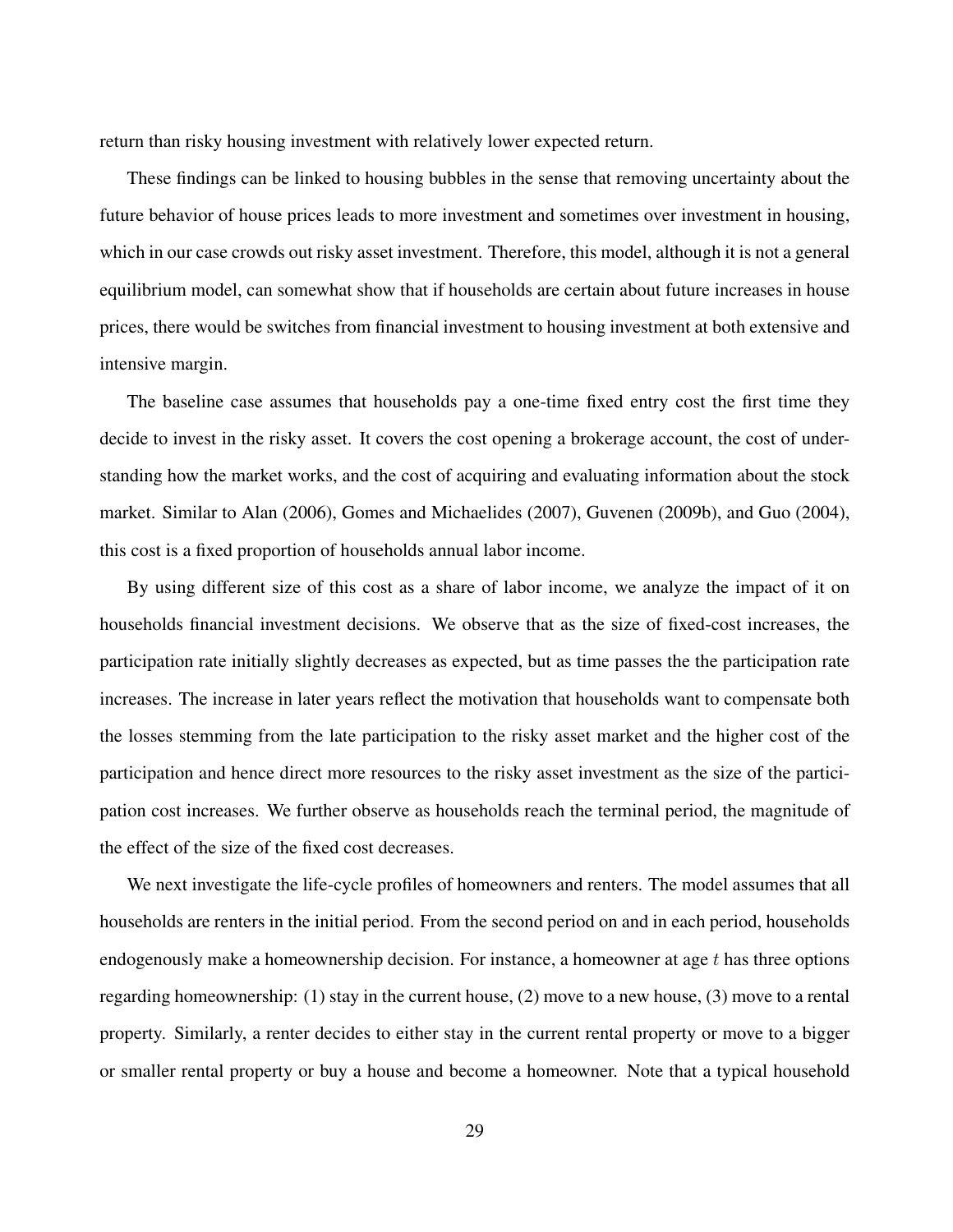<span id="page-30-0"></span>

| Age                                  | $20 - 30$ | 30-40 | 40-50 | 50-60 | 60-70 | 70-80 | 80-90   | 90-100 |
|--------------------------------------|-----------|-------|-------|-------|-------|-------|---------|--------|
| Panel A: Risky Asset Share (Uncond.) |           |       |       |       |       |       |         |        |
| Std. of House Price                  |           |       |       |       |       |       |         |        |
| 0.20                                 | 0.19      | 0.48  | 0.69  | 0.83  | 0.82  | 0.72  | 0.58    | 0.46   |
| 0.16                                 | 0.18      | 0.35  | 0.58  | 0.74  | 0.73  | 0.65  | 0.52    | 0.42   |
| 0.12                                 | 0.27      | 0.27  | 0.48  | 0.6   | 0.58  | 0.47  | 0.37    | 0.31   |
| 0.08                                 | 0.14      | 0.23  | 0.39  | 0.45  | 0.43  | 0.35  | 0.29    | 0.29   |
| 0.04                                 | 0.23      | 0.29  | 0.39  | 0.43  | 0.4   | 0.32  | 0.27    | 0.26   |
| 0.00                                 | 0.15      | 0.25  | 0.35  | 0.43  | 0.37  | 0.26  | 0.21    | 0.21   |
| Panel B: Risky Asset Share (Cond.)   |           |       |       |       |       |       |         |        |
| Std. of House Price                  |           |       |       |       |       |       |         |        |
| 0.20                                 | 0.44      | 0.7   | 0.84  | 0.91  | 0.92  | 0.91  | 0.82    | 0.72   |
| 0.16                                 | 0.43      | 0.56  | 0.76  | 0.85  | 0.87  | 0.88  | 0.79    | 0.7    |
| 0.12                                 | 0.59      | 0.51  | 0.7   | 0.77  | 0.79  | 0.81  | 0.73    | 0.63   |
| 0.08                                 | 0.33      | 0.44  | 0.64  | 0.69  | 0.78  | 0.88  | $0.8\,$ | 0.67   |
| 0.04                                 | 0.48      | 0.56  | 0.66  | 0.71  | 0.79  | 0.92  | 0.86    | 0.65   |
| 0.00                                 | 0.32      | 0.5   | 0.63  | 0.56  | 0.7   | 0.91  | 0.85    | 0.61   |
| <b>Panel C: Participation Rate</b>   |           |       |       |       |       |       |         |        |
| Std. of House Price                  |           |       |       |       |       |       |         |        |
| 0.20                                 | 0.36      | 0.68  | 0.82  | 0.91  | 0.9   | 0.8   | 0.71    | 0.63   |
| 0.16                                 | 0.38      | 0.61  | 0.76  | 0.87  | 0.84  | 0.74  | 0.66    | 0.61   |
| 0.12                                 | 0.42      | 0.53  | 0.69  | 0.78  | 0.74  | 0.58  | 0.51    | 0.5    |
| 0.08                                 | 0.39      | 0.51  | 0.6   | 0.65  | 0.57  | 0.39  | 0.36    | 0.44   |
| 0.04                                 | 0.43      | 0.52  | 0.58  | 0.6   | 0.52  | 0.35  | 0.31    | 0.42   |
| 0.00                                 | 0.41      | 0.49  | 0.56  | 0.77  | 0.6   | 0.28  | 0.25    | 0.38   |
| <b>Panel D: Homeownership Rate</b>   |           |       |       |       |       |       |         |        |
| Std. of House Price                  |           |       |       |       |       |       |         |        |
| 0.20                                 | 0.49      | 0.69  | 0.46  | 0.3   | 0.37  | 0.52  | 0.69    | 0.88   |
| 0.16                                 | 0.47      | 0.72  | 0.56  | 0.4   | 0.44  | 0.56  | 0.72    | 0.89   |
| 0.12                                 | 0.36      | 0.73  | 0.64  | 0.59  | 0.64  | 0.77  | 0.85    | 0.93   |
| 0.08                                 | 0.32      | 0.7   | 0.73  | 0.73  | 0.74  | 0.79  | 0.87    | 0.95   |
| 0.04                                 | 0.26      | 0.66  | 0.73  | 0.74  | 0.76  | 0.82  | 0.89    | 0.96   |
| 0.00                                 | 0.25      | 0.64  | 0.77  | 0.80  | 0.80  | 0.85  | 0.90    | 0.96   |

Table 6: Life-Cycle Profiles - No House Price Risk

Risky asset share is the share of risky asset investment over all financial assets conditional on investing in the risky asset. For the last age group, the data comes from ages from 91 to 94.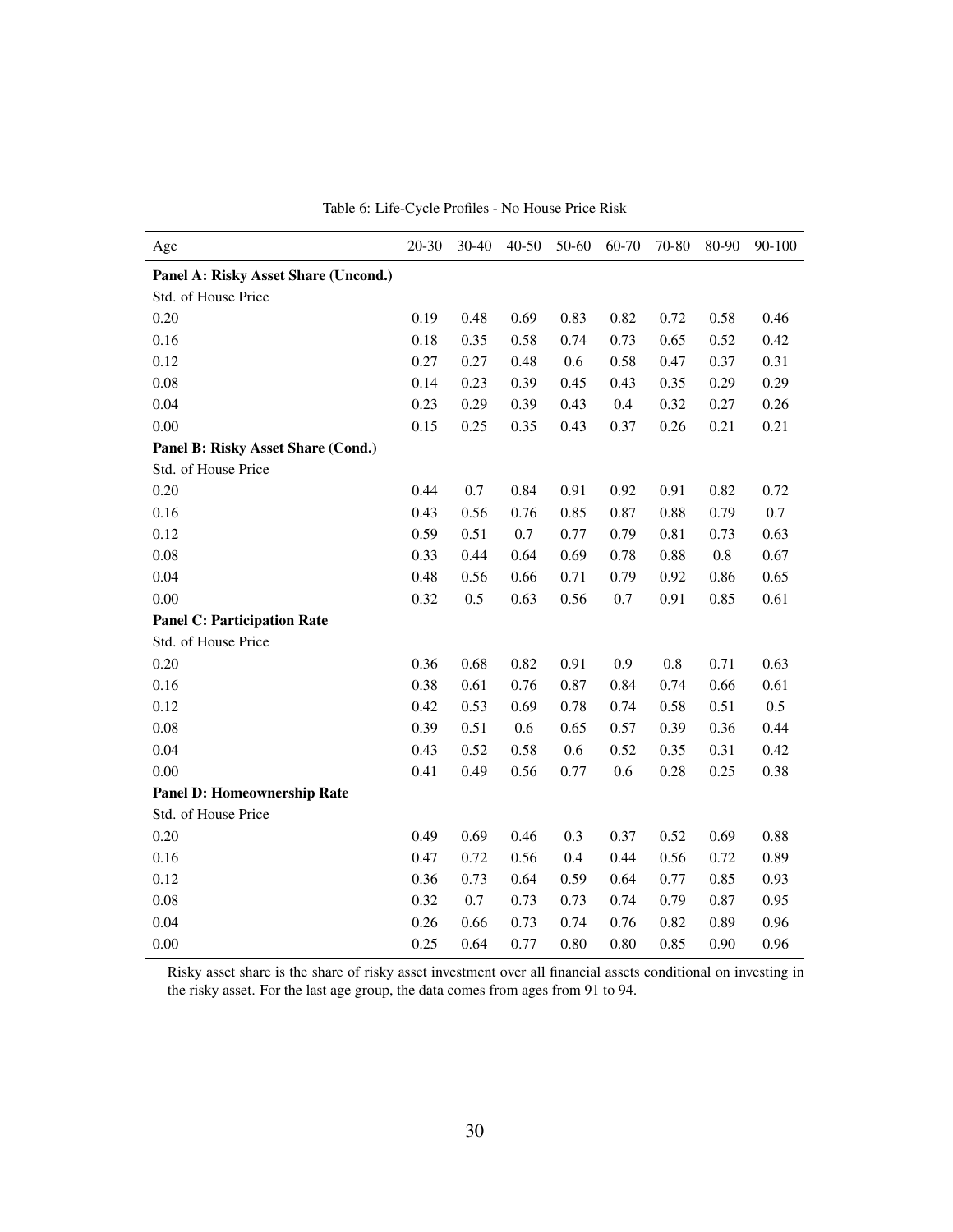|                                      | Age               | $20 - 30$ | $30 - 40$ | $40 - 50$ | 50-60 | 60-70 | 70-80   | 80-90   | 90-100 |
|--------------------------------------|-------------------|-----------|-----------|-----------|-------|-------|---------|---------|--------|
| Risky Asset Share (Uncond)           | <b>Fixed Cost</b> |           |           |           |       |       |         |         |        |
|                                      | $\overline{0}$    | 0.31      | 0.29      | 0.35      | 0.39  | 0.37  | 0.29    | 0.24    | 0.25   |
|                                      | 0.02              | 0.31      | 0.29      | 0.35      | 0.4   | 0.37  | 0.29    | 0.24    | 0.26   |
|                                      | 0.04              | 0.3       | 0.29      | 0.35      | 0.4   | 0.37  | 0.29    | 0.24    | 0.26   |
|                                      | 0.06              | 0.31      | 0.3       | 0.36      | 0.4   | 0.38  | 0.3     | 0.25    | 0.26   |
|                                      | 0.08              | 0.31      | 0.3       | 0.4       | 0.45  | 0.42  | 0.34    | 0.28    | 0.28   |
|                                      | 0.10              | 0.3       | 0.3       | 0.4       | 0.45  | 0.43  | 0.35    | 0.29    | 0.29   |
| Fixed Cost Risky Asset Share (Cond)  |                   |           |           |           |       |       |         |         |        |
|                                      | $\overline{0}$    | 0.65      | 0.57      | 0.6       | 0.65  | 0.74  | 0.87    | 0.81    | 0.63   |
|                                      | 0.02              | 0.64      | 0.57      | 0.6       | 0.65  | 0.74  | 0.87    | $0.8\,$ | 0.63   |
|                                      | 0.04              | 0.64      | 0.56      | 0.6       | 0.65  | 0.74  | 0.87    | 0.8     | 0.63   |
|                                      | 0.06              | 0.65      | 0.57      | 0.61      | 0.66  | 0.75  | 0.87    | 0.81    | 0.63   |
|                                      | 0.08              | 0.65      | 0.57      | 0.65      | 0.7   | 0.78  | 0.89    | 0.82    | 0.65   |
|                                      | 0.10              | 0.65      | 0.57      | 0.66      | 0.7   | 0.78  | 0.89    | 0.82    | 0.65   |
| <b>Fixed Cost Participation Rate</b> |                   |           |           |           |       |       |         |         |        |
|                                      | $\boldsymbol{0}$  | 0.44      | 0.52      | 0.57      | 0.61  | 0.51  | 0.33    | 0.3     | 0.42   |
|                                      | 0.02              | 0.43      | 0.52      | 0.58      | 0.61  | 0.52  | 0.33    | 0.3     | 0.42   |
|                                      | 0.04              | 0.43      | 0.52      | 0.58      | 0.61  | 0.52  | 0.33    | 0.3     | 0.42   |
|                                      | 0.06              | 0.43      | 0.53      | 0.58      | 0.62  | 0.52  | 0.34    | 0.3     | 0.43   |
|                                      | 0.08              | 0.43      | 0.53      | 0.61      | 0.64  | 0.56  | 0.39    | 0.35    | 0.45   |
|                                      | 0.10              | 0.42      | 0.53      | 0.61      | 0.65  | 0.56  | 0.39    | 0.35    | 0.45   |
| Fixed Cost Homeownership Rate        |                   |           |           |           |       |       |         |         |        |
|                                      | $\boldsymbol{0}$  | 0.32      | 0.72      | 0.77      | 0.78  | 0.79  | 0.84    | 0.9     | 0.96   |
|                                      | 0.02              | 0.32      | 0.71      | 0.77      | 0.78  | 0.79  | 0.84    | 0.89    | 0.96   |
|                                      | 0.04              | 0.32      | 0.71      | 0.77      | 0.78  | 0.79  | 0.84    | 0.9     | 0.96   |
|                                      | 0.06              | 0.31      | 0.7       | 0.77      | 0.77  | 0.78  | 0.83    | 0.89    | 0.96   |
|                                      | 0.08              | 0.32      | 0.71      | 0.72      | 0.72  | 0.74  | $0.8\,$ | 0.87    | 0.95   |
|                                      | 0.10              | 0.31      | 0.7       | 0.71      | 0.72  | 0.74  | 0.8     | 0.87    | 0.95   |

Table 7: Participation Rate for Different Entry Costs

Risky asset share is the share of risky asset investment over all financial assets conditional on investing in the risky asset. Fixed cost payment rate is the rate of the population that have already paid the entry cost.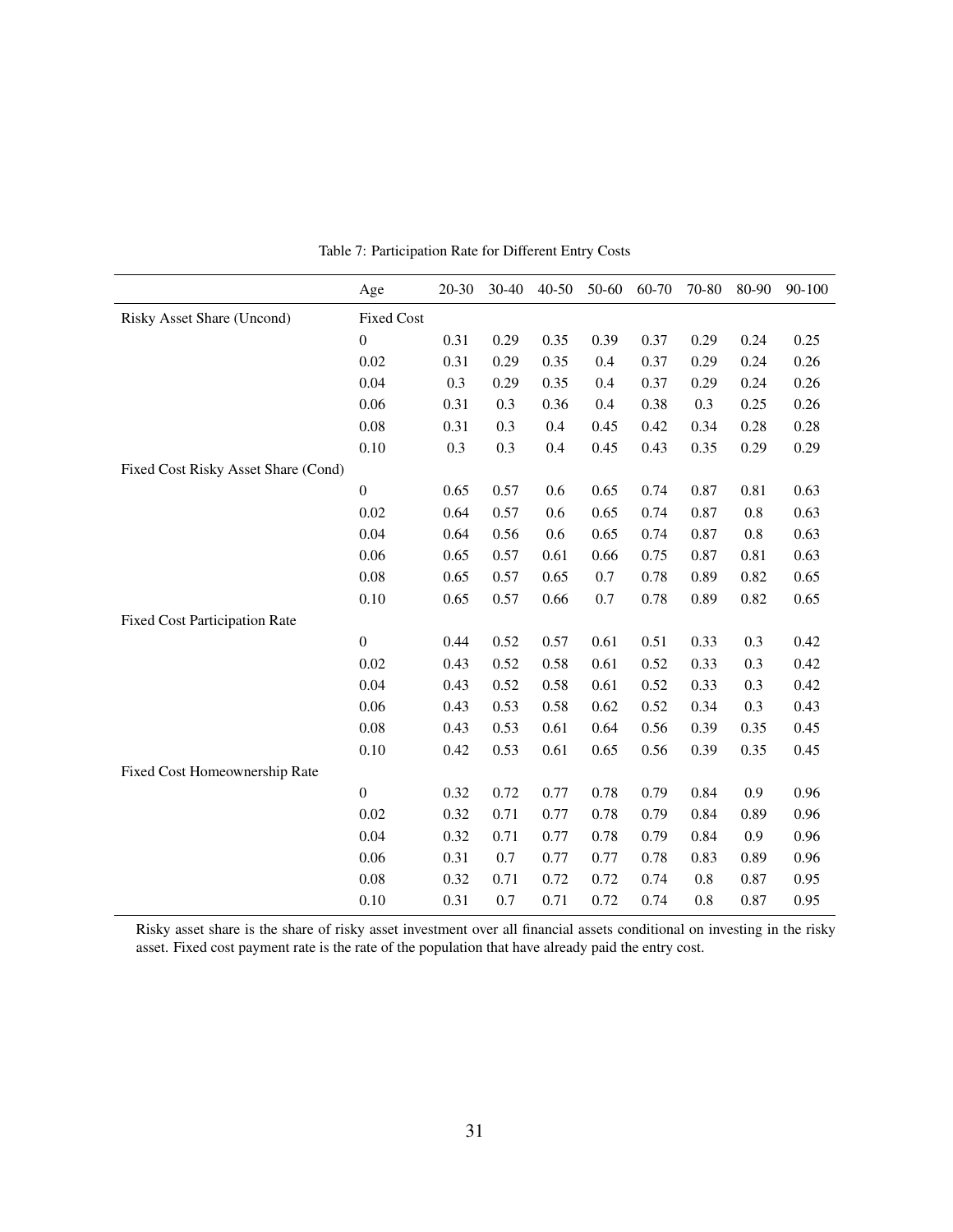can be a renter for some periods and a homeowner for some other periods. The homeowners part of the table shows the life-cycle profiles for households when they are homeowners. On the other hand, the renter part of the table shows the life-cycle profiles for households when they are renters. For example, assume that a household was a renter for the first 15 years, and endogenously became a homeowner for the next 30 years, and then again endogenously became a renter for the rest of his life. Then the life-cycle profile for the first 15 years will be used for obtaining renters' life-cycle profiles, the next 30 years will be used to for obtaining homeowners' life-cycle profile, and finally remaining life-cycle profiles will again be used for obtaining renters' life-cycle profile.

Table [8](#page-33-0) presents the life-cycle profiles for both homeowners and renters. The results show that renters have higher participation rate to the risky asset market than homeowners. The renters' participation rate increases from 49% to 100% and stays there for the rest of the life-cycle whereas the highest participation rate of homeowners is  $65\%$  around ages between 50-60. The unconditional and conditional risky asset shares of renters are also quite higher than that of homeowners throughout the life-cycle. These results are similar to the results in Yao and Zhang (2005) and Hu (2005) who also find that renters' risky asset investment share is larger than homeowners' risky asset investment share. The comparison between homeowners and renters also indicate the crowding out effect of housing investment on households risky asset investment.

As we mentioned earlier, renters are not lifetime renters in this model. While some households are renter for some periods, they can endogenously become homeowners for some other periods by paying the down payment. Therefore, renters portfolio allocation may still be oriented toward home purchases. In order to analyze the impact of the potential of home purchases on renters portfolio allocation, we can compare the portfolio allocation profiles presented in Table [8](#page-33-0) to the portfolio allocation households in the no housing case presented in Table [4.](#page-25-0) The no housing model is the same with the baseline model except that households have no housing investment. So we can think of it a model with renters who would never become homeowner.

In the absence of housing investment model, in which households do not expect homeownership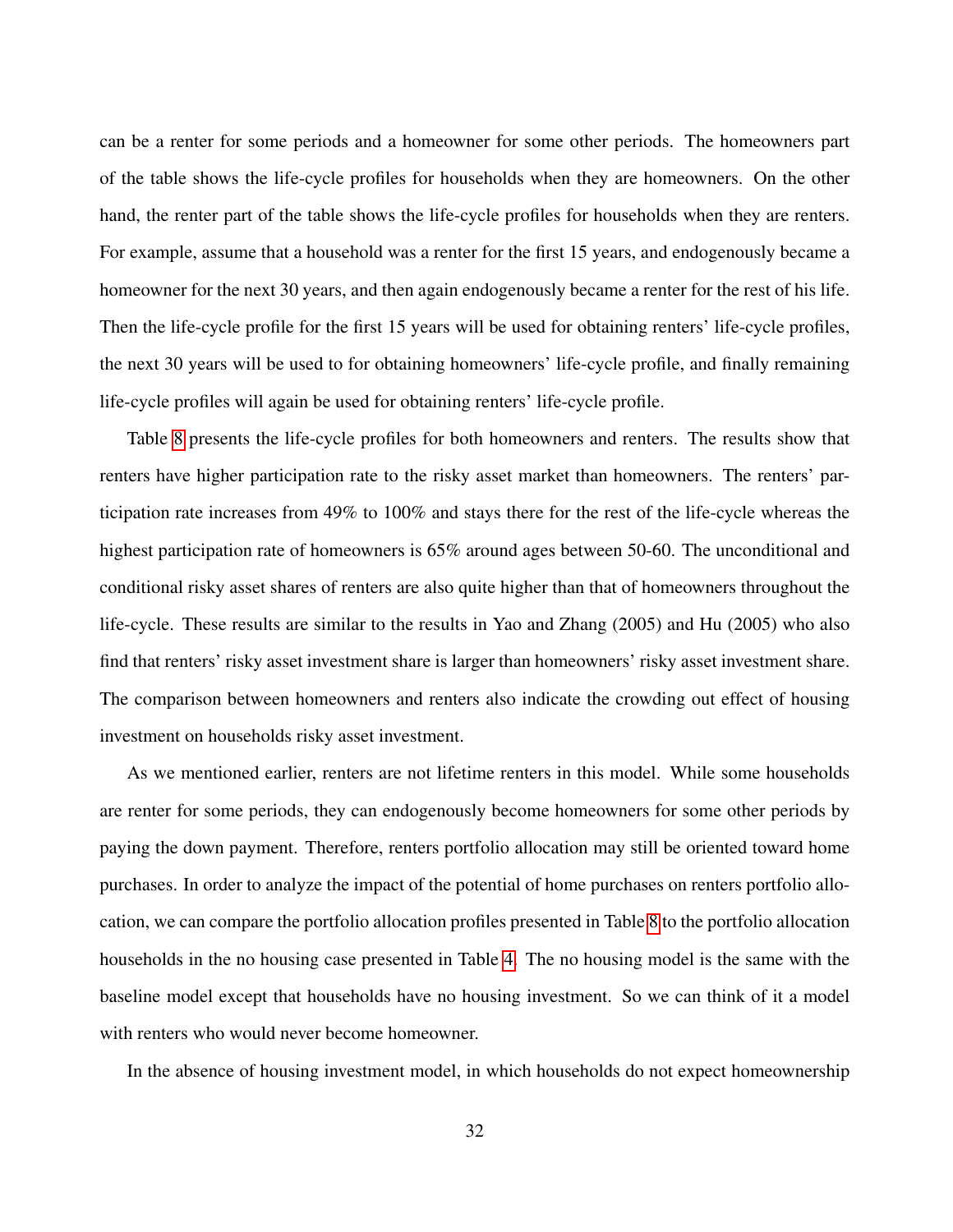<span id="page-33-0"></span>

| Age                         | $20-30$ | $30-40$ | $40-50$ | 50-60 | 60-70 | 70-80 | 80-90 | $90 - 100$ |
|-----------------------------|---------|---------|---------|-------|-------|-------|-------|------------|
| <b>Homeowners</b>           |         |         |         |       |       |       |       |            |
| Risky Share (Uncond.)       | 0.12    | 0.15    | 0.21    | 0.31  | 0.28  | 0.21  | 0.22  | 0.28       |
| Risky Share (Cond.)         | 0.37    | 0.33    | 0.4     | 0.47  | 0.5   | 0.54  | 0.56  | 0.61       |
| Participation Rate          | 0.31    | 0.45    | 0.52    | 0.65  | 0.57  | 0.38  | 0.39  | 0.46       |
| <b>Renters</b>              |         |         |         |       |       |       |       |            |
| Risky Asset Share (Uncond.) | 0.18    | 0.47    | 0.91    | 1     | 0.99  | 0.97  | 0.85  | 0.85       |
| Risky Asset Share (Cond.)   | 0.37    | 0.7     | 0.97    |       | 0.99  | 0.98  | 0.85  | 0.85       |
| Participation Rate          | 0.49    | 0.66    | 0.94    |       |       |       |       |            |
|                             |         |         |         |       |       |       |       |            |

Table 8: Life-Cycle Profiles - Homeowners vs Renters

Risky asset share is the share of risky asset investment over all financial assets conditional on investing in the risky asset. For the last age group, the data comes from ages from 91 to 94.

in future, until 50s households hold proportionally higher share of risky asset compared to the model in which households do expect potential homeownership in the future.

The gap between these two models for young and middle-aged households is due to the fact that renters with the potential of being homeowner might be saving the down payment for future home purchase. Therefore, the possibility of being homeowner in the future makes young and middle-aged renters relatively more risky averse in their financial asset investment compared to the people who cannot be homeowner at all.

## 5.5 Results for Additive Utility

We next investigate the impact of using EZ's recursive utility instead of the more traditional additive utility functions. In the Epstein-Zin preferences, if we set  $\gamma = 1/\psi$  (the relative risk aversion being equal to the inverse of the elasticity of intertemporal substitution), then it reduces to a CRRA utility function. We can first test the hypothesis  $H_0$ :  $\gamma = 1/\psi$  against  $H_1$ :  $\gamma \neq 1/\psi$  to see if our data is informative enough to be able to reject CRRA utility. We can do so by computing a  $t$  statistic,  $t = (\hat{\gamma}\hat{\psi} - 1)/se(\hat{\gamma}\hat{\psi})$ , where the standard error  $se(\hat{\gamma}\hat{\psi})$  is computed with the delta method. We find that  $se(\hat{\gamma}\hat{\psi}) = 0.0961$  and  $t = 2.9681$ . Using a 5% significance level, we can reject  $H_0 : \gamma = 1/\psi$ and the assumption of CRRA utility.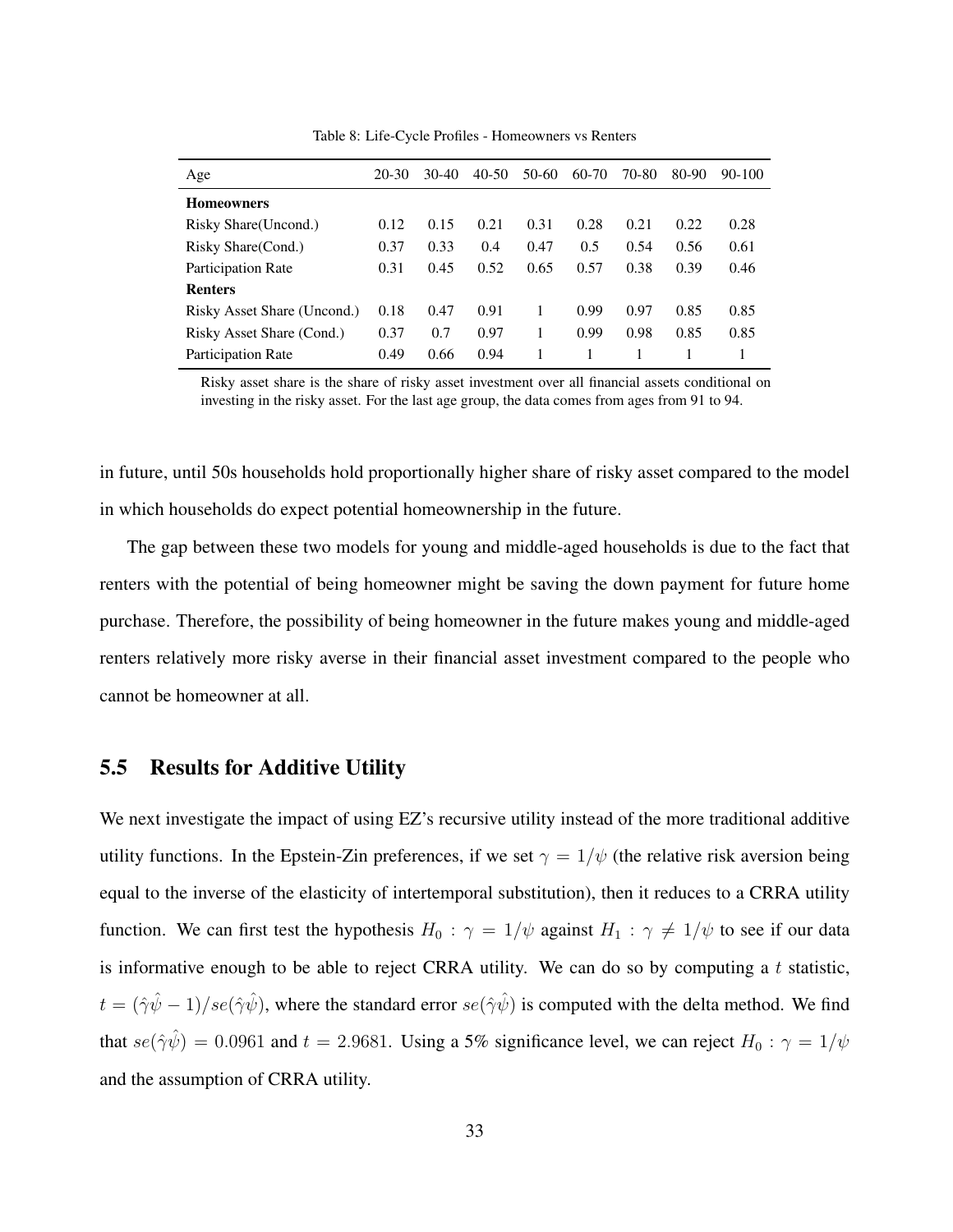<span id="page-34-0"></span>

| Age                        | 20-30 | $30-40$ | 40-50 | 50-60 | 60-70 | 70-80 | 80-90 | 90-100 |
|----------------------------|-------|---------|-------|-------|-------|-------|-------|--------|
| Risky Asset Share (Uncond) | 0.16  | 0.36    | 0.54  | 0.65  | 0.59  | 0.44  | 0.47  | 0.51   |
| Risky Asset Share (Cond)   | 0.35  | 0.61    | 0.72  | 0.75  | 0.75  | 0.75  | 0.8   | 0.86   |
| Participation Rate         | (0.4) | 0.58    | 0.74  | 0.87  | 0.78  | 0.59  | 0.58  | 0.6    |
| Homeownership Rate         | 0.28  | 0.6     | 0.75  | 0.72. | 0.7   | 0.76  | 0.77  | 0.93   |

Table 9: Life-Cycle Profiles - CRRA with  $\gamma = 3.14$  and  $\psi = 0.3185$ 

Risky asset share is the share of risky asset investment over all financial assets conditional on investing in the risky asset. For the last age group, the data comes from ages from 91 to 94.

Below, we report lifetime profiles for the CRRA utility function. We re-estimate the parameters of the model with CRRA restriction. The estimated parameters in this case are  $\gamma = 3.14$  and  $\psi = 0.3185$ respectively. The aim of this case is to see the contribution of disentangling the risk aversion from the inverse of intertemporal substitution. In other words, we want to see the contribution of having EZ-type recursive preferences on households life-cycle portfolio allocation.

Comparing Table [9](#page-34-0) to the baseline case in Table [3,](#page-23-0) it seems that the unconditional and conditional risky asset shares under the CRRA assumption are higher than the shares under the EZ recursive preferences in the baseline case. Furthermore, comparing to the data in Table [5](#page-27-0) the unconditional and conditional risky shares under the EZ preferences in the baseline model match the empirical evidence better than the same shares under CRRA utility assumption. On the other hand, the CRRA model have estimates for the participation rate and the homeownership rate that are similar to the EZ case.

The estimation procedure minimizes the distance between the life-cycle profiles of the model and the data. Therefore, we do expect to obtain life-cycle profiles under both EZ preferences and the CRRA utility assumption to be close to the data. However, the restriction under the CRRA assumption that setting the elasticity of intertemporal substitution to the inverse of the relative risk aversion leads to the deviation of the portfolio allocation of the model from the empirical data compared to the EZ recursive model in which this restriction is relaxed. Therefore, the relatively better results for the conditional risky asset share in terms of matching the empirical evidence support the use of use of EZ recursive preferences rather than the restricted CRRA in these models.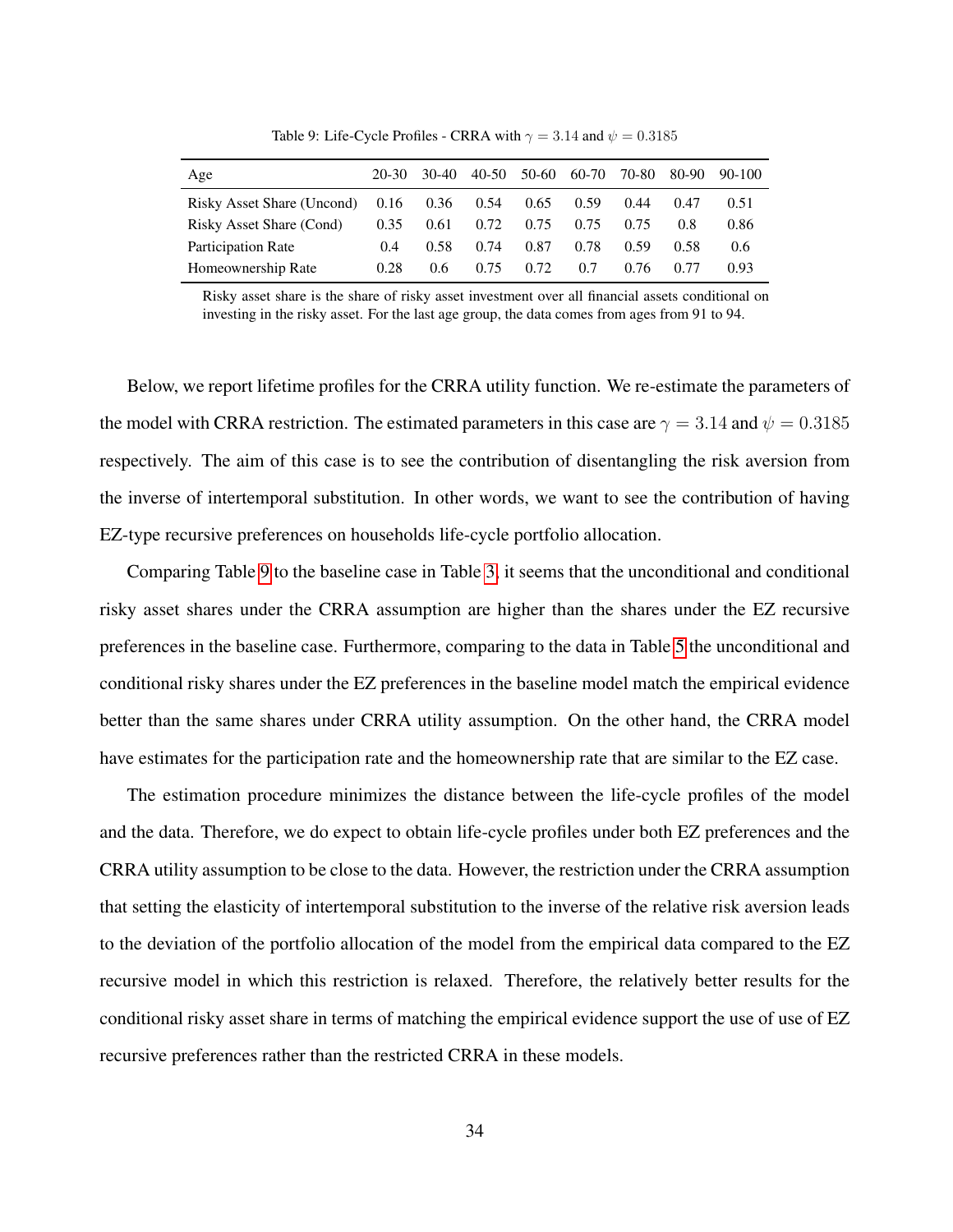## 6 Conclusion

In this study, we focus on the joint effects of housing investment and EZ recursive preferences on portfolio allocation in a fairly rich life-cycle model. The importance of housing investment for households is high since housing constitutes an important part of households' portfolios. It is both an investment asset which enables owners to hold home equity, and a durable consumption good from which households derive utility. In order to fully understand the effects of housing investment on portfolio allocation, we developed a fairly comprehensive life-cycle asset allocation model where many important features are taken into account.

The main results of the model can be summarized as follows. First, we show that housing investment has strong crowding out effect on investment in risky assets and this effect is observable throughout the life-cycle. Early in life, households labor income is relatively low and they are willing to be homeowners by paying a down payment and keep paying annual mortgage payments. So they are liquidity constraint and put some of their labor income mostly in the riskless form due to precautionary motives. Their risky asset share increases gradually over the working life. Hence, owner-occupied housing is a substitute for investment in risky assets. Even after accumulating enough wealth to pay the fixed cost and begin investing in risky assets, the portfolio's share of risky assets is still at lower levels than predicted by the model with no housing investment. Second, the unconditional and conditional risky share over the life-cycle under the EZ preferences matches the empirical data better than the same share under the CRRA utility form while we observe similar patterns for the participation rate and homeownership rate for these two cases. Third, the effect of the presence of housing investment on households portfolio allocation is larger than the effect of disentangling the relative risk aversion from the intertemporal elasticity of substitution through using EZ recursive preferences.

We further find that, in the absence of house price risk, households invest more in housing and the homeownership rates goes up. Similarly the share of investment in the risky assets goes down because households enjoy higher and riskless return on housing investment on top of the utility that they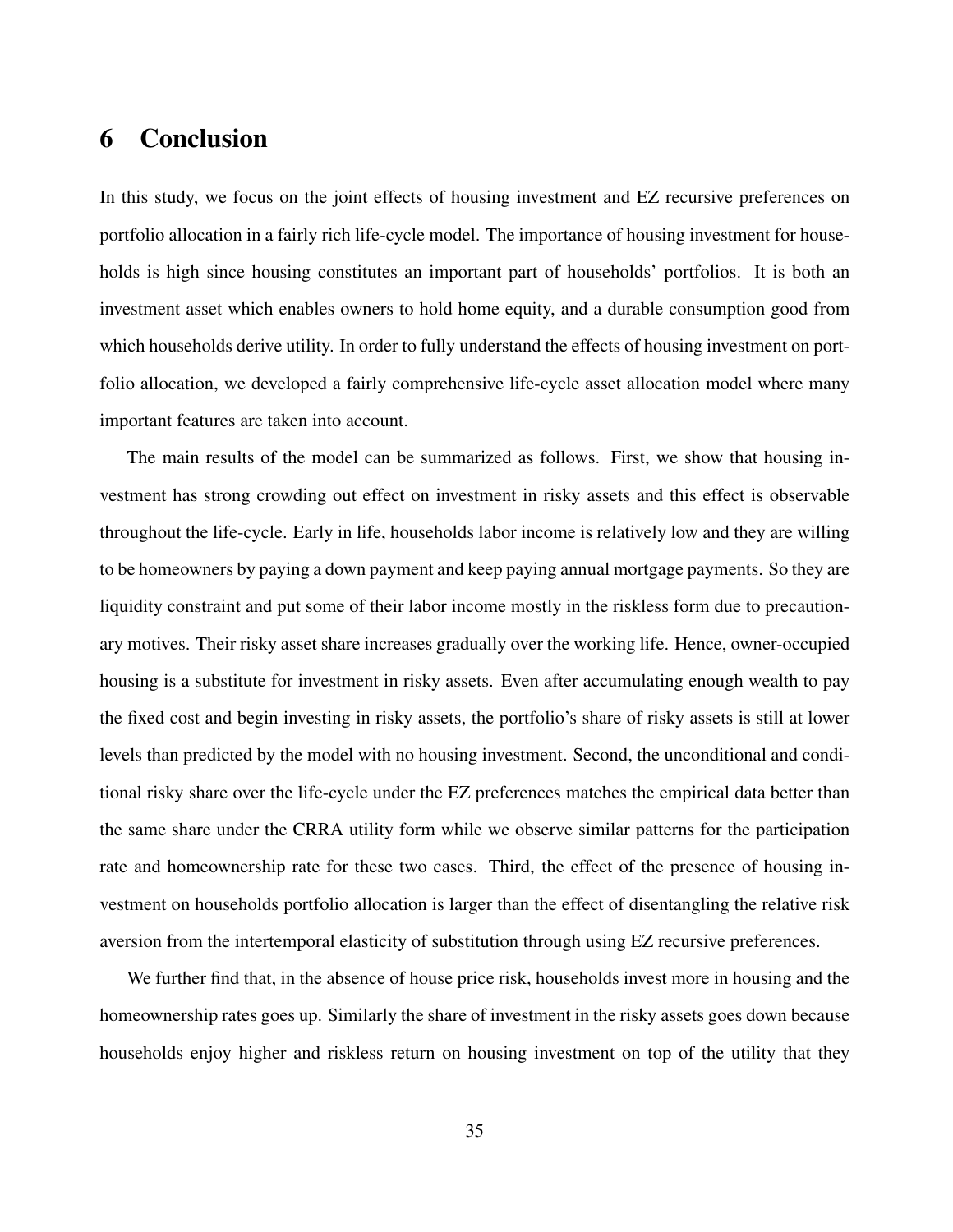generate from housing. We further find that the size of the fixed entry cost on risky asset investment has limited impact on portfolio allocation.

Some extensions of the model for future research include focusing more on the real estate side of the model by analyzing the size and the effects of the liquidation cost, introducing an exogenous mandatory moving and selling of houses (job relocation, old age, health issues, etc.), and allowing households to default on their mortgage. Furthermore, estimating the size of the fixed entry cost and introducing more realistic house price dynamics are left for future research.

## References

- Alan, S. (2006). 'Entry Costs and Stock Market Participation over the Life Cycle', *Review of Economic Dynamics*, 9(4): 588–611.
- Bucks, B. K., Kennickell, A. B., Mach, T. L., and Moore, K. B. (2009). 'Changes in U.S. Family Finances from 2004 to 2007: Evidence from the Survey of Consumer Finances', *Federal Reserve Board Bulletin*, 95: A1–A55.
- Campbell, J. Y., Cocco, J. F., Gomes, F. J., and Maenhout, P. J. (2001). 'Investing Retirement Wealth: A Life-Cycle Model', in J. Y. Campbell and M. Feldstein (eds.), *Risk Aspects of Investment-Based Social Security Reforms*, pp. 439–482. University of Chicago Press.
- Cocco, J. F. (2004). 'Portfolio Choice in the Presence of Housing', *The Review of Financial Studies*, 18(2): 535–567.
- Cocco, J. F., Gomes, F. J., and Maenhout, P. J. (2004). 'Consumption and Portfolio Choice over the Life Cycle', *The Review of Financial Studies*, 18(2): 491–533.
- Epstein, L. G., and Zin, S. (1989). 'Substitution, Risk Aversion, and the Temporal Behavior of Consumption Growth and Asset Returns: A Theoretical Framework', *Econometrica*, 57(4): 937–969.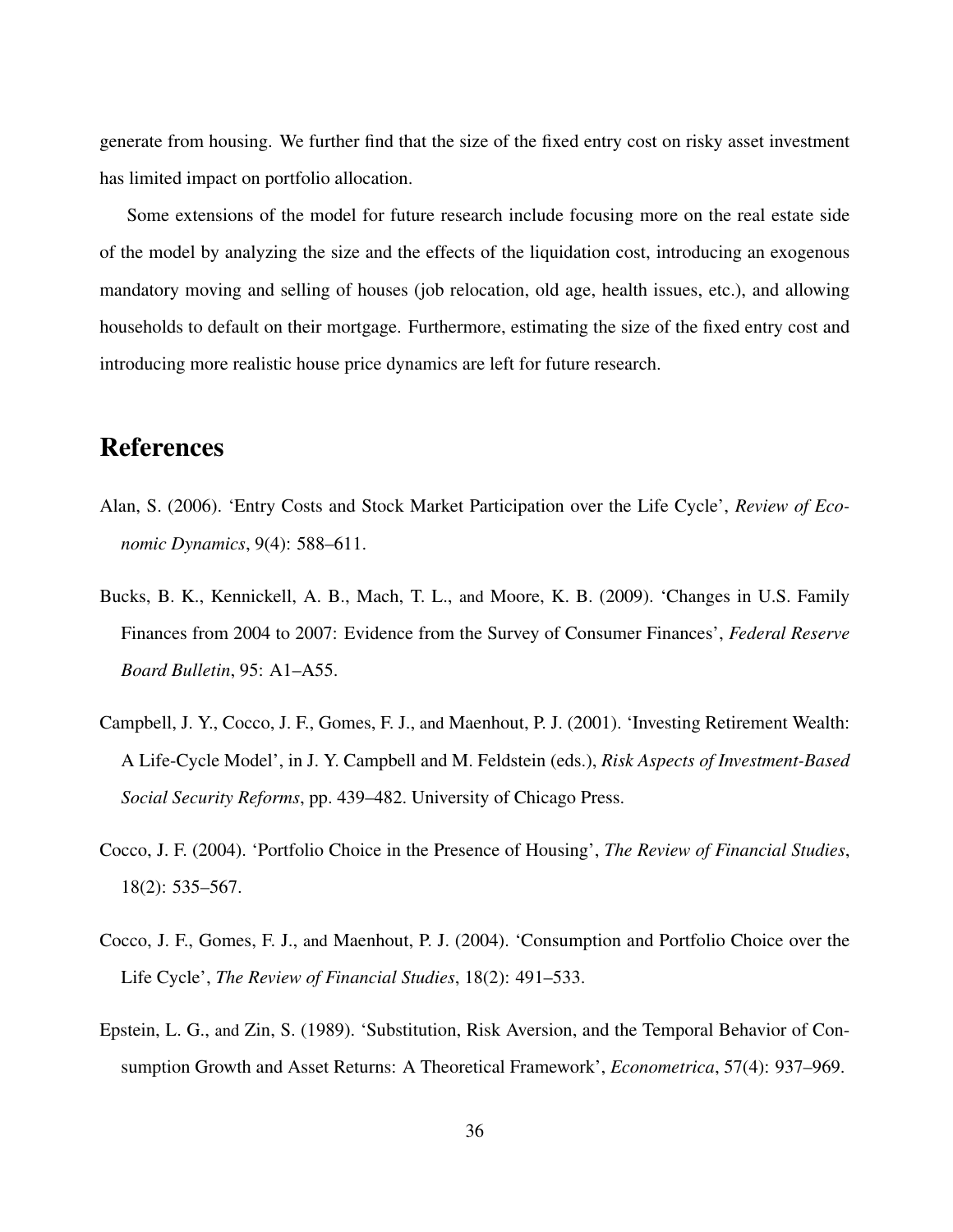- Epstein, L. G., and Zin, S. E. (1991). 'Substitution, Risk Aversion, and the Temporal Behavior of Consumption Growth and Asset Returns: An Empirical Analysis', *Journal of Political Economy*, 99(2): 263–286.
- Flavin, M., and Nakagawa, S. (2008). 'A Model of Housing in the Presence of Adjustment Costs: A Structural Interpretation of Habit Persistence', *American Economic Review*, 98(1): 474–495.
- Flavin, M., and Yamashita, T. (2002). 'Owner-Occupied Housing and the Composition of the Household Portfolio', *American Economic Review*, 92(1): 345–362.
- Gomes, F. J., and Michaelides, A. (2005). 'Optimal Life Cycle Asset Allocation: Understanding the Empirical Evidence', *Journal of Finance*, 60(2): 869–904.
- (2007). 'Asset Pricing with Limited Risk Sharing and Heterogeneous Agents', *The Review of Financial Studies*, 21(1): 415–448.
- Gourinchas, P. O., and Parker, J. A. (2002). 'Consumption over the Life Cycle', *Econometrica*, 70(1): 47–89.
- Greene, W. H. (2008). *Econometric Analysis*. Pearson, 6 edn.
- Grossman, S. J., and Laroque, G. (1990). 'Asset Pricing and Optimal Portfolio Choice in the Presence of Illiquid Durable Consumption Goods', *Econometrica*, 58(1): 25–51.
- Guo, H. (2004). 'Limited Stock Market Particpation and Asset Pricing in a Dynamic Economy', *Journal of Financial and Quantitative Analysis*, 39(3): 495–516.
- Guvenen, F. (2003). 'Reconciling Conflicting Evidence on the Elasticity of Intertemporal Substitution: A Macroeconomic Perspective', *Journal of Monetary Economics*, 53(7): 1451–1472.
- (2009a). 'An Empirical Investigation of Labor Income Process', *Review of Economic Dynamics*, 12(1): 58–79.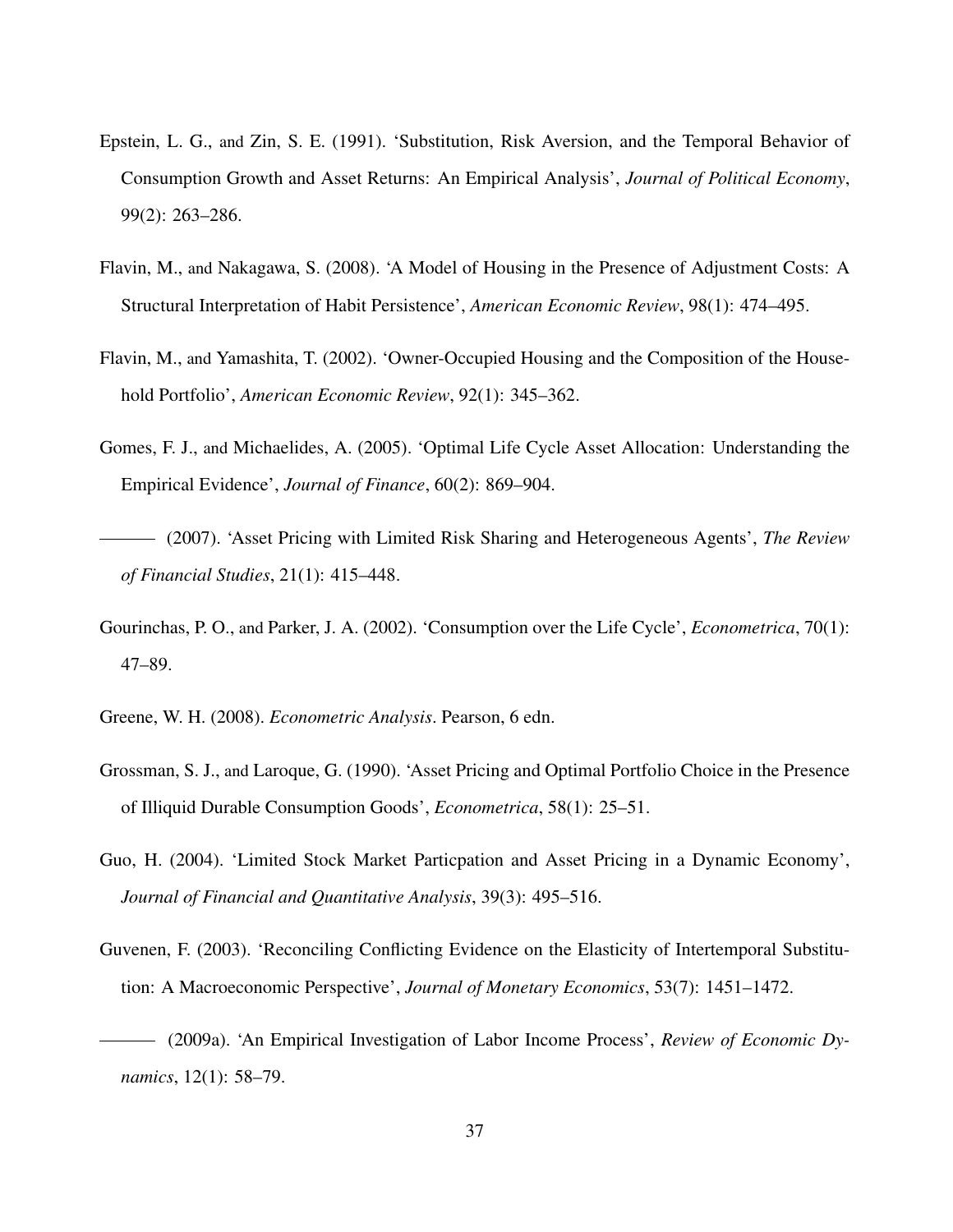(2009b). 'A Parsimonious Macroeconomic Model for Asset Pricing', *Econometrica*, 77(6): 1711–1740.

- Haliassos, M., and Michaelides, A. (2003). 'Portfolio Choice and Liquidity Constraints', *International Economic Review*, 44(1): 143–177.
- Hall, A. R., Inoue, A., Nason, J., and Rossi, B. (2012). 'Information Criteria for Impulse Response Function Matching Estimation of DSGE Models', *Journal of Econometrics*, 170(2): 499–518.
- Hall, R. (1988). 'Intertemporal Substitution in Consumption', *Journal of Political Economy*, 96(2): 339–357.
- Hansen, L. P., and Singleton, K. J. (1982). 'Generalized Instrumental Variable Estimation of Nonlinear Rational Expectations Models', *Econometrica*, 50(5): 1269–1286.
- Hu, X. (2005). 'Portfolio Choice for Homeowners', *Journal of Urban Economics*, 58: 114–136.
- Inoue, A., and Kilian, L. (2013). 'Inference on Impulse Response Functions in Structural VAR Models', *Journal of Econometrics*, 177(1): 1–13.
- Khorunzhina, N. (2013). 'Structural Estimation of Stock Market Participation Costs', *Journal of Economic Dynamics and Control*, 37(12): 2928–2942.
- Laitner, J. (2002). 'Wealth, Inequality, and Alturistic Bequests', *American Economic Review*, 92(2): 270–273.
- Leung, C. (2004). 'Macroeconomics and Housing: A Review of the Literature', *Journal of Housing Economics*, 13(4): 249–267.
- Longstaff, F. A. (2009). 'Portfolio Claustrophobia: Asset Pricing in Market with Illiquid Assets', *American Economic Review*, 99(4): 1119–1144.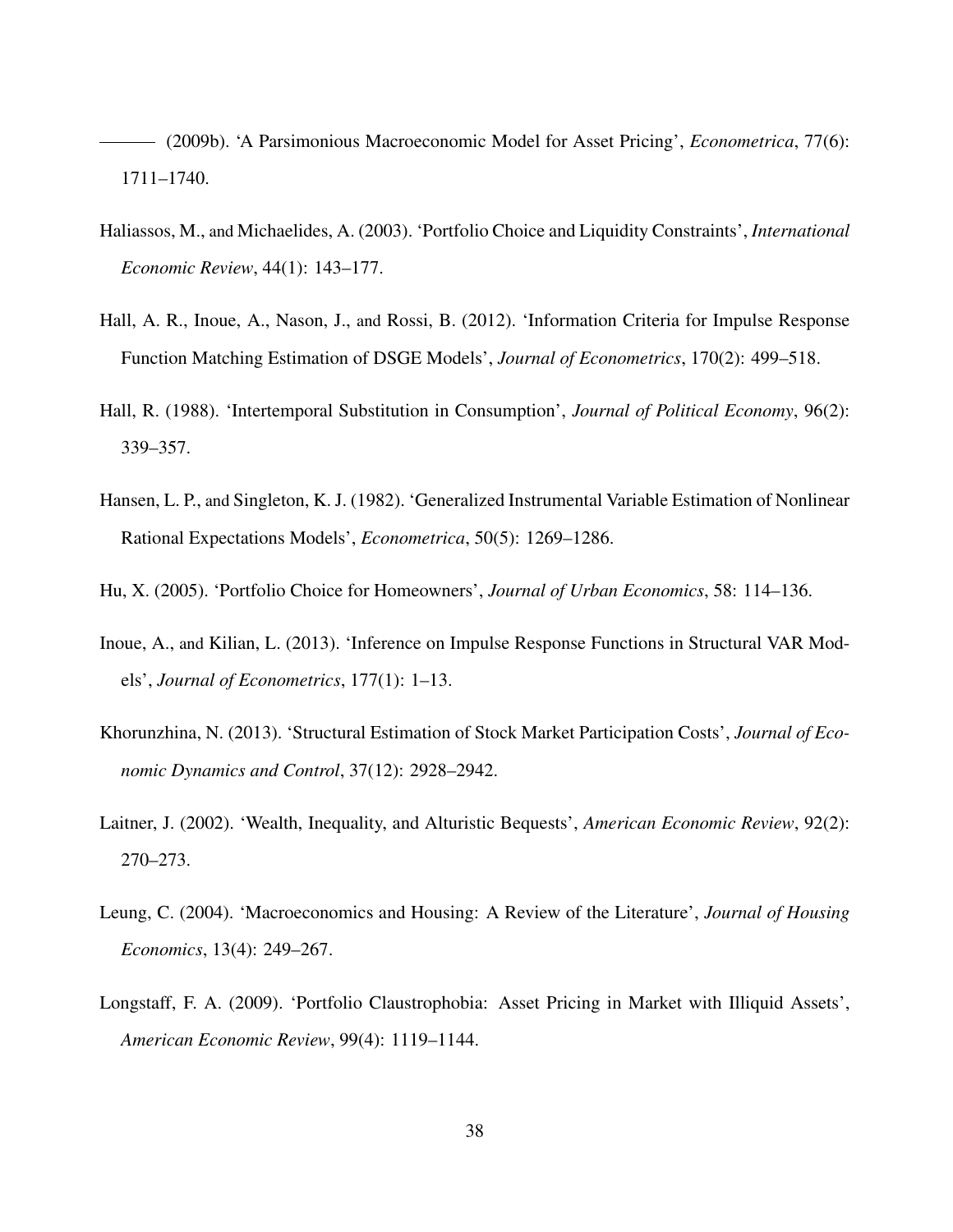- Mehra, R., and Prescott, E. (1985). 'Equity Premium Puzzle', *Journal of Monetary Economics*, 15(2): 145–161.
- Merton, R. C. (1969). 'Lifetime Portfolio Selection under Uncertainty: The Continuous-Time Case', *Review of Economics and Statistics*, 51(3): 247–257.
- Piazzesi, M., Schneider, M., and Tuzel, S. (2007). 'Housing, Consumption and Asset Pricing', *Journal of Financial Economics*, 83: 531–569.
- Samuelson, P. A. . (1969). 'Lifetime Portfolio Selection By Dynamic Stochastic Programming', *Review of Economics and Statistics*, 51: 239–246.
- Vestman, R. (2012). 'Limited Stock Market Participation Among Renters and Home Owners', *Working paper*.
- Villaverde, J. F., and Krueger, D. (2011). 'Consumption and Saving over the Life Cycle: How Important are Consumer Durables', *Macroeconomic Dynamics*, 15(5): 725–770.
- Vissing-Jorgensen, A. (2002). 'Limited Asset Market Participation and the Elasticity of Intertemporal Substitution', *Journal of Political Economy*, 110(4): 825–853.
- Vissing-Jorgensen, A., and Attanasio, O. P. (2003). 'Stock Market Participation, Intertemporal Substitution and Risk Aversion', *AER Papers and Proceedings*, 93(2): 383–391.
- Yao, R., and Zhang, H. H. (2005). 'Optimal Consumption and Portfolio Choices with Risky Housing and Borrowing Constraints', *The Review of Financial Studies*, 18(1): 197–239.

## Appendix

We begin by discretizing the state space and variables over which the choices are made. As each period is one year, age (t) is discrete state variables taking 81 values and mortgage debt  $(RT)$  takes 25 values. We discretize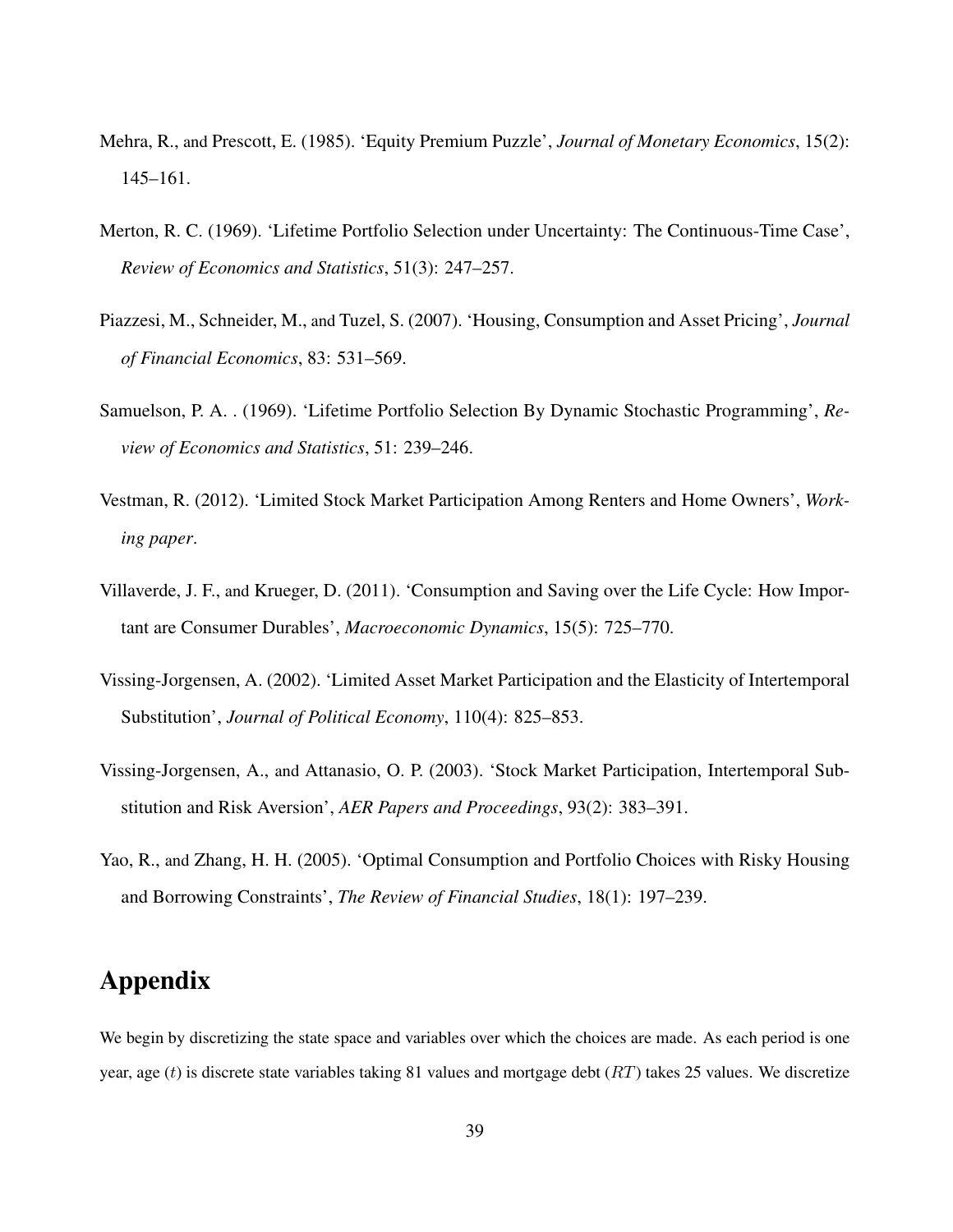liquid wealth using  $(LW_t)$  using 17 grid points and use denser grids for low levels of liquid wealth to capture the higher curvature of the value function at this region and we use 11 grid points to discretize the house size  $(H_t)$ . The random variables (i.e. shocks to labor income process, shocks to return on risky asset, and shocks to return on housing investment) take two possible values. The other state variables, risky asset market participation status ( $IFIX_t$ ) and homeownership status ( $O_t$ ) also take two possible values. All variables are normalized by the permanent component of labor income  $(F_t)$  and use lower case for the normalized variables.<sup>[13](#page-0-0)</sup>

At each point in the state space, the risky asset participation decision is done by comparing the value function conditional on having paid the fixed cost with the value function conditional on having not yet paid the fixed cost. Similarly, the homeownership decision (e.g. house buying or selling decision) is done by comparing the value function conditional on being a renter with the value function conditional on being a homeowner. In both comparisons, adjustments for the payment of the fixed cost of risky asset participation and costs accrued from buying/selling a house (e.g. down payment, annual mortgage payment, liquidation cost etc.) are taken into account respectively.

$$
v_t(lw_t, h_{t-1}, rm_t, ifix_t, o_t) =
$$
  
\n
$$
max_{0,1} \{v_t(lw_t, h_{t-1}, rm_t, ifix_t = 0, o_t = 0),
$$
  
\n
$$
v_t(lw_t, h_{t-1}, rm_t, ifix_t = 1, o_t = 0),
$$
  
\n
$$
v_t(lw_t, h_{t-1}, rm_t, ifix_t = 0, o_t = 1),
$$
  
\n
$$
v_t(lw_t, h_{t-1}, rm_t, ifix_t = 1, o_t = 1)\}
$$
  
\n(22)

where  $if_{ix_t} = 1$  and  $if_{ix_t} = 0$  denotes whether the one-time fixed participation cost is paid or not paid, and  $o_t = 1$  and  $o_t = 0$  denotes whether the household choose to homeowner or renters at time t respectively.

We use backward induction to solve the problem because this is finite-time problem. In period  $T + 1$ , the policy functions are determined by the bequest motive. The value function in this period coincides with the utility function, which is the bequest function. In every period prior to  $T + 1$ , we obtain the utility function for different combinations of housing, consumption, and other state and choice variables. Then the value function for a typical time  $t$  is equal to the utility function of that period plus the discounted expected continuation value

<sup>&</sup>lt;sup>13</sup>The model has a state space dimension of 24,235,200.